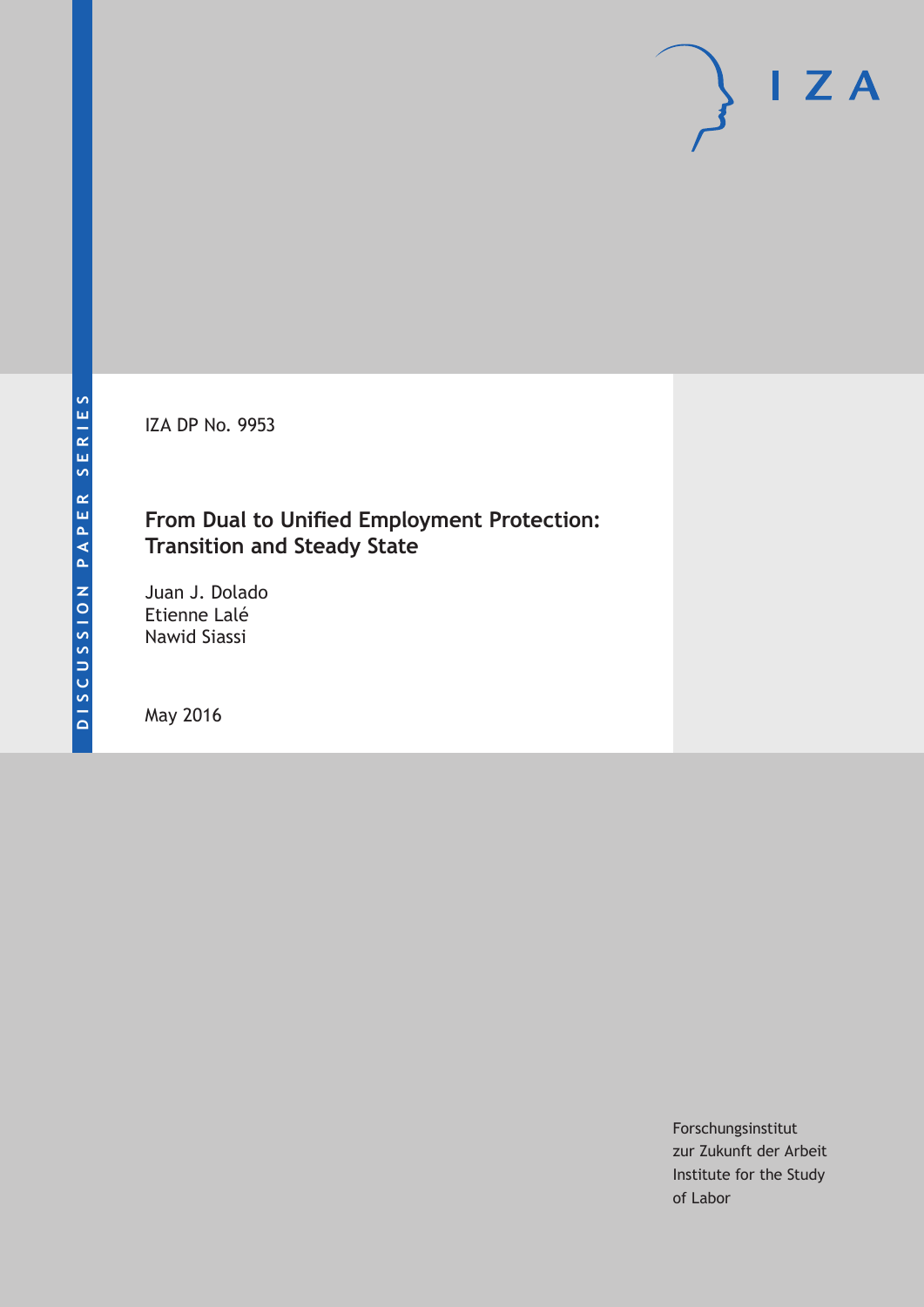# **From Dual to Unified Employment Protection: Transition and Steady State**

# **Juan J. Dolado**

*European University Institute and IZA* 

# **Etienne Lalé**

*University of Bristol and IZA* 

# **Nawid Siassi**

*University of Konstanz*

# Discussion Paper No. 9953 May 2016

IZA

P.O. Box 7240 53072 Bonn **Germany** 

Phone: +49-228-3894-0 Fax: +49-228-3894-180 E-mail: iza@iza.org

Any opinions expressed here are those of the author(s) and not those of IZA. Research published in this series may include views on policy, but the institute itself takes no institutional policy positions. The IZA research network is committed to the IZA Guiding Principles of Research Integrity.

The Institute for the Study of Labor (IZA) in Bonn is a local and virtual international research center and a place of communication between science, politics and business. IZA is an independent nonprofit organization supported by Deutsche Post Foundation. The center is associated with the University of Bonn and offers a stimulating research environment through its international network, workshops and conferences, data service, project support, research visits and doctoral program. IZA engages in (i) original and internationally competitive research in all fields of labor economics, (ii) development of policy concepts, and (iii) dissemination of research results and concepts to the interested public.

IZA Discussion Papers often represent preliminary work and are circulated to encourage discussion. Citation of such a paper should account for its provisional character. A revised version may be available directly from the author.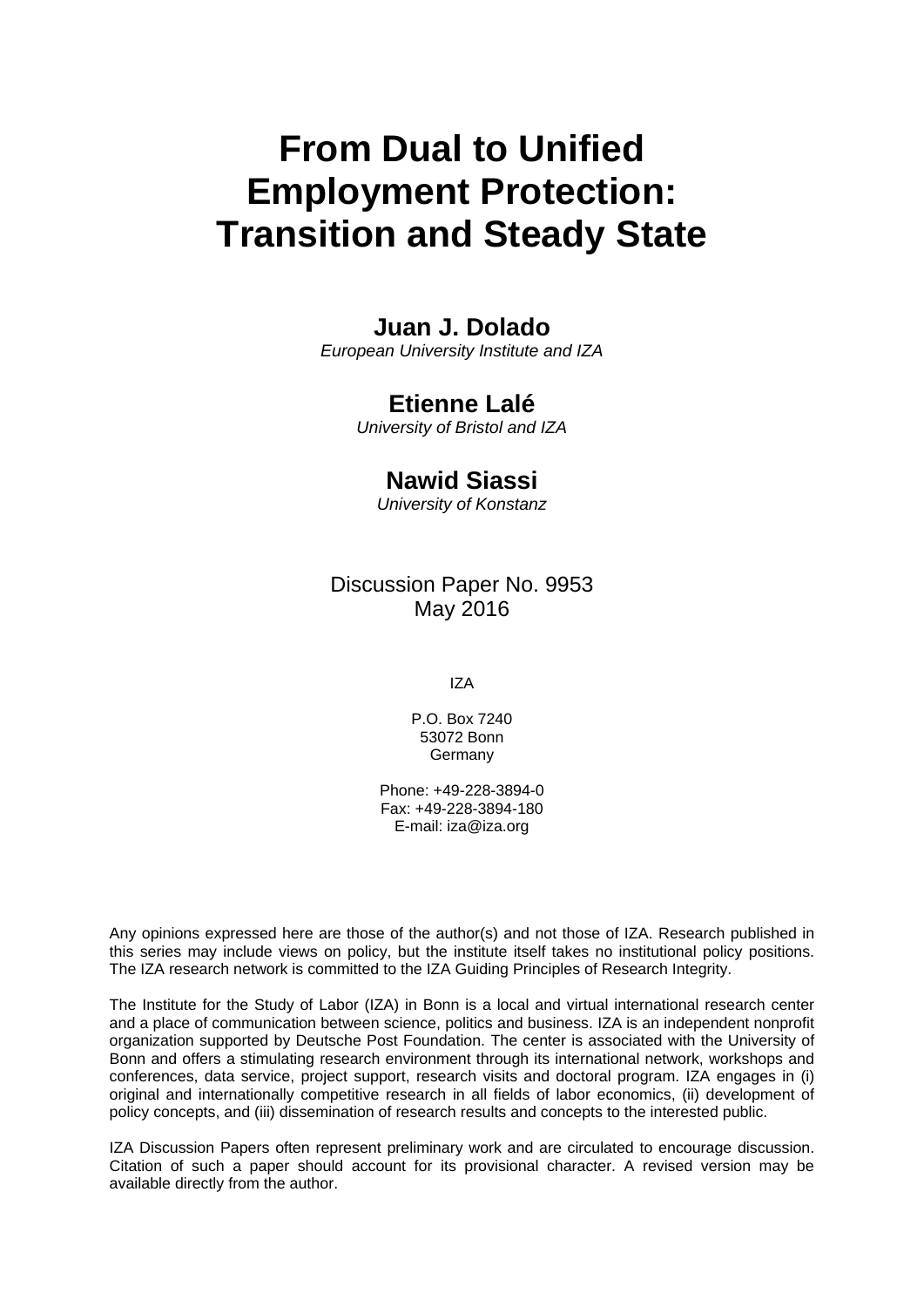IZA Discussion Paper No. 9953 May 2016

# **ABSTRACT**

# **From Dual to Unified Employment Protection: Transition and Steady State\***

This paper analyses the optimal design of a single open-ended contract (SOEC) and studies the political economy of moving towards such a SOEC in a labour market where employment protection is highly discontinuous. We develop a computationally tractable approach to compare two economic environments: one with a large employment protection gap after a short tenure, and another one with a SOEC featuring a smooth tenure profile. For illustrative purposes, we specialise the discussion of such choices to Spain, a country often considered as an epitome of a labour market with dual employment protection. We show that a SOEC has the potential of bringing substantial improvements in equilibrium allocations and welfare. We provide estimates for the eligibility rule and tenure profile of the optimal SOEC, defined as the contract maximising the steady-state lifetime utility of new labour-market entrants. Finally, we use the model to identify winners and losers among younger and older workers in the transitional path of such a reform, and evaluate its political support.

JEL Classification: H29, J33, J65

Keywords: single contract, employment protection, dualism, labour market reform

Corresponding author:

 $\overline{\phantom{a}}$ 

Etienne Lalé Department of Economics University of Bristol 8 Woodland Road Bristol BS8 1TN United Kingdom E-mail: etienne.lale@bristol.ac.uk

<sup>\*</sup> We are grateful to Arpad Abraham, Samuel Bentolila, Olivier Charlot, Jim Costain, Leo Kaas, Marco Leonardi, Christian Merkl, Salvador Ortigueira and Etienne Wasmer for useful comments that helped to improve the paper. We also thank seminar participants at a Bank of Spain-Bank of France joint conference (Madrid, 2015), the Konstanz GSDS-Colloquium, the SaM annual conference (Aix-en-Provence, 2015), the 30<sup>th</sup> Congress of the EEA, the VfS-Annual Meeting 2015, EUI; Queen Marv University of London, University College London, University of Milan, Universita Cattolica of Milan, Universidad Carlos III, the 11<sup>th</sup> joint ECB/CEPR labour market workshop (Frankfurt, 2015) and the 20<sup>th</sup> T2M conference (Paris, 2016) for their suggestions. All remaining errors are our own.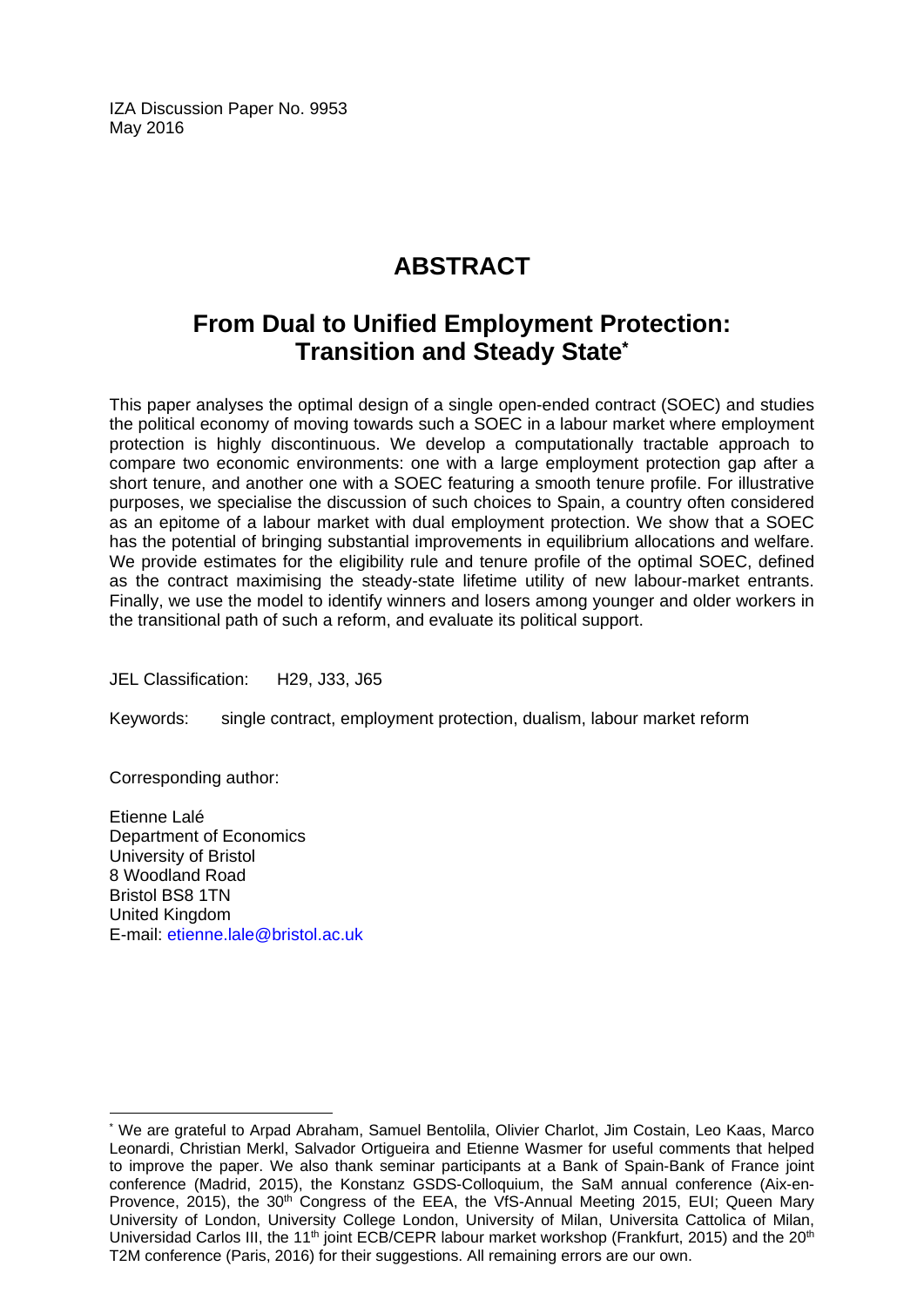# 1 Background and Introduction

Employment protection legislation (EPL) has been rationalized on several grounds. These range from strengthening workers' bargaining power in wage negotiations to avoid moral hazard by employers or increasing employer-sponsored training.<sup>[1](#page--1-0)</sup> In addition, a very important rationale is that, absent perfect capital markets, EPL could insure risk-averse workers against job losses by increasing job stability [\(Pissarides,](#page-36-0) [2001\)](#page-36-0). This role of EPL is especially relevant in countries with so-called dual labour markets, where similar workers in otherwise identical jobs, but under different contracts, are subject to large differences in redundancy pay. Indeed, what really defines a dual labour market is not the existence of open-ended/permanent contracts (henceforth PC) and fixed-term/temporary contracts (TC), which co-exist in all labour markets. Rather, their main characteristic is the operation of a two-tier EPL system (hereafter labeled EPL *gap*) whereby workers under PC are entitled to stringent EPL, while those under TC enjoy virtually none. In particular, PC bear mandated severance payments that increase with tenure, typically subject to a cap. Compensation is usually determined in terms of days of wages per years of service (d.w.y.s.), being lower for dismissals due to fair (e.g., economic) reasons than those deemed unfair. By contrast, despite being hardly ever destroyed before their end dates due to their short-term duration (typically up to two or three years within the same firm), TC are sometimes subject to a fixed termination cost (again in terms of d.w.y.s.) which is typically much lower than redundancy pay for workers under PC with similar tenure (see [Cahuc et al.,](#page-36-1) [2012\)](#page-36-1).

As pointed out by [Saint-Paul](#page-37-0) [\(1996\)](#page-37-0), high EPL gaps originate in some countries – typically in Southern Europe and France – where overall employment protection regulations were very stringent to start with, and governments faced strong opposition to lower it when unemployment increased. As a result, the only politically feasible policies were two-tier labour market reforms, which introduced flexibility at the margin, lowering severance pay for new entrants (outsiders) while keeping it high for longertenured workers (insiders). [Blanchard and Landier](#page-35-0) [\(2002\)](#page-35-0) note that, lacking enough wage flexibility, a large discontinuity in dismissal costs makes employers reluctant to transform TC into PC. The EPL gap therefore creates a "revolving door" through which workers rotate between short-term jobs and unemployment. Excessive job turnover has been found to have negative consequences for unemployment, human capital and innovation (see, e.g., [Bentolila et al.,](#page-35-1) [2012\)](#page-35-1) embodied in inefficient turnover [\(Blanchard and Landier,](#page-35-0) [2002\)](#page-35-0), high wage pressure [\(Bentolila and Dolado,](#page-35-2) [1994\)](#page-35-2), low investment in employer-sponsored training schemes [\(Cabrales et al.,](#page-36-2) [2014\)](#page-36-2), and the adoption of mature rather than innovative technologies [\(Saint-Paul,](#page-37-1) [2002\)](#page-37-1).

This has triggered a heated debate on how to redesign dual employment protection, leading to policy initiatives which advocate removing the discontinuity in firing costs once and for all in the countries aforementioned.[2](#page--1-0) To achieve this goal, a key policy advice in most of these proposals is to replace two-tier EPL systems by a universal severance pay schedule that would depend on tenure and apply to all workers. This policy has been termed the Single/Unified Open-Ended Contract (henceforth SOEC) for new hires.[3](#page--1-0) The key feature of a SOEC is that it has no *ex ante* time limit and that mandatory sev-

<sup>&</sup>lt;sup>1</sup>See Booth and Chatterii [\(1989,](#page-35-3) [1998\)](#page-35-4).

<sup>&</sup>lt;sup>2</sup> Inspired by [Blanchard and Tirole](#page-35-5) [\(2003\)](#page-35-5), among these proposals one could find [Cahuc and Kramarz](#page-36-3) [\(2004\)](#page-36-3) and [Cahuc](#page-36-4) [\(2012\)](#page-36-4) for France, [Boeri and Garibaldi](#page-35-6) [\(2008\)](#page-35-6) and [Ichino et al.](#page-36-5) [\(2009\)](#page-36-5) for Italy, and [Andrés et al.](#page-35-7) [\(2009\)](#page-35-7) for Spain.

 $3$ In some of these proposals TC and PC remain available as separate contracts (e.g., [Cahuc,](#page-36-4) [2012\)](#page-36-4). In others (e.g., [Andrés et al.,](#page-35-7) [2009\)](#page-35-7) TC are abolished but replacement contracts remain for maternity or sickness/disability leaves.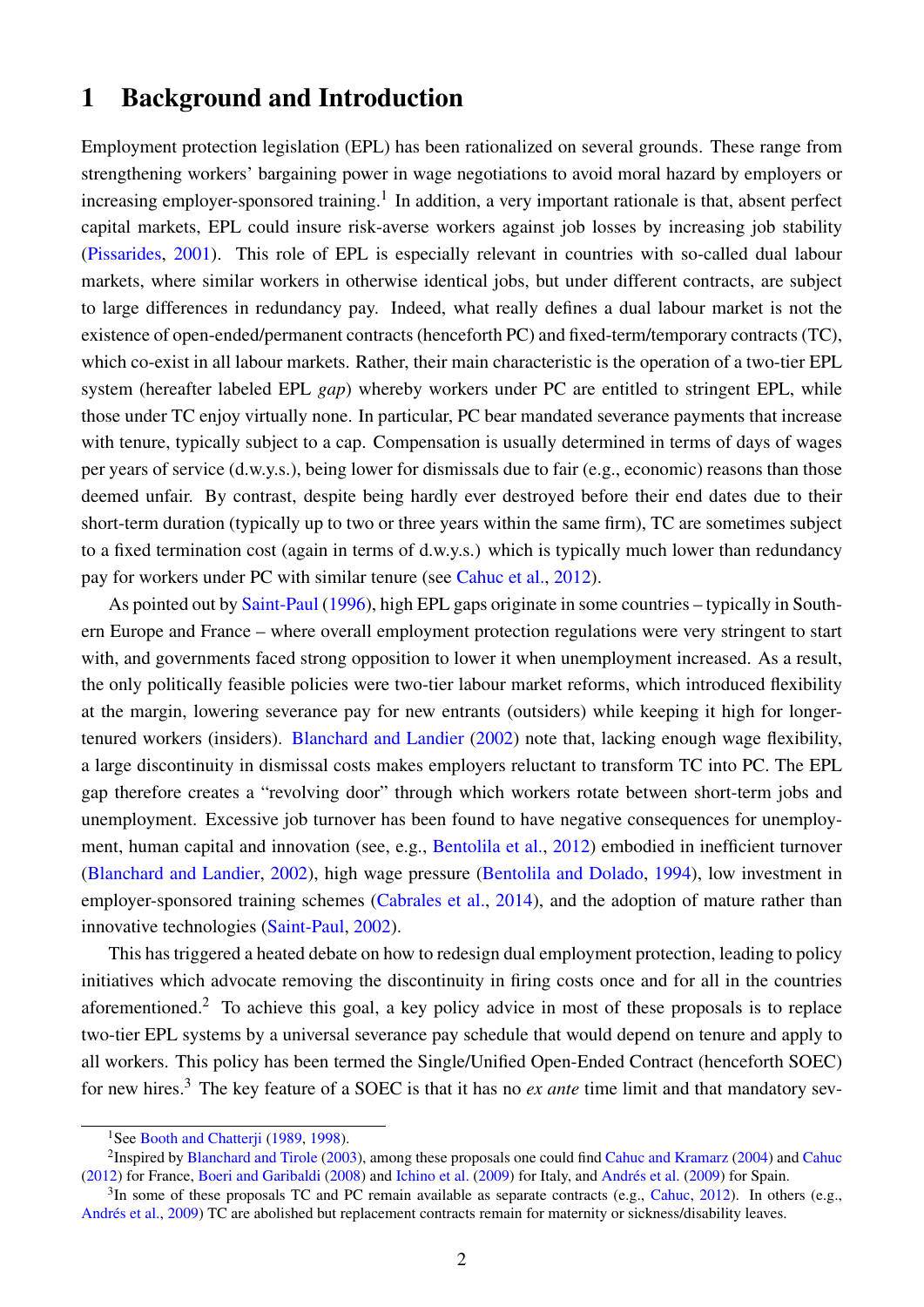erance pay increases smoothly with seniority. In sum, a SOEC would provide a sufficiently long entry phase and a smooth increase in protection as job tenure lengthens, in stark contrast with the extant EPL discontinuity. The rationale for the gradually increasing redundancy pay could be that the longer a worker stays in a given firm, the larger is her/his loss of specific human capital and the psychological costs suffered in case of dismissal – a negative externality that firms should also internalise (see [Blan](#page-35-5)[chard and Tirole,](#page-35-5) [2003\)](#page-35-5). However, despite being high on the European political agenda, so far most SOEC proposals have been rather vague on their specific recommendations.<sup>[4](#page--1-0)</sup> As a result, several design and implementation details need to be worked out before new employment protection regulations can become operational.

In this paper, we take a first step towards addressing the following pending issues. First, in contrast to current two-tier EPL regulations, it is broadly agreed that a SOEC should exhibit a smooth tenure profile; yet, little is known on the precise definition of such a profile. Second, despite general agreement that a SOEC would benefit the functioning of labour markets, little is known about the improvements in equilibrium allocations and welfare that would result from its implementation. Third, in the specific context of dual labour markets, a recurrent theme is that many insiders would lose from the policy change and, thus, would oppose a reform leading to a SOEC; yet, little is known about the relevance of this argument, i.e., the political strength of insiders, the size of their welfare losses, and whether an appropriately designed transition towards the new steady state could limit these losses.

To investigate these issues, we develop a calibrated variant of the [Mortensen and Pissarides](#page-36-6) [\(1994\)](#page-36-6)'s equilibrium search and matching model, geared to assess the effects of replacing a two-tier EPL system by a SOEC. We consider a labour market with just one contract which is characterised by a discontinuous shift in severance pay entitlement after just a few years of job tenure. In this regard, the first periods of this labour contract play a similar role to TC, except that it does not have a pre-specified termination date, while the latter periods become akin to those under a  $PC<sup>5</sup>$  $PC<sup>5</sup>$  $PC<sup>5</sup>$  In exchange for this analytical simplification, our model has a number of distinctive features that are essential for our purposes. First, workers are risk averse and therefore demand insurance. This enables us to design a SOEC which is optimal according to a welfare criterion reflecting its insurance role. Second, despite having a distribution of workers across tenure levels and a period-by-period budget constraint for a tax-financed unemployment insurance scheme, our model is computationally tractable outside the steady state. Thus, we can study the transition from the extant regulation to the optimal SOEC. Third, during the transition, we are able to recover the pre-reform tenure of workers who are already employed when the SOEC reform is introduced. In this fashion, we account for the fact that those workers cannot be exempted retroactively from their accrued-to-date rights.

In the environment considered, EPL plays an insurance role through a key distinction between *young* and *older* workers who coexist in the labour market.<sup>[6](#page--1-0)</sup> Both receive severance pay when dismissed, but

<sup>&</sup>lt;sup>4</sup>See, e.g., Chapter 4 of the [2014](#page-36-7) OECD Employment Outlook devoted to this topic.

 $5$ Our implicit assumption is that all contracts start with low EPL, like with TC, and therefore that no worker is ever directly hired under a contract entailing high EPL. This seems to line up well with Spain (our case study) where only 8% of new hires are under PC (see [Bentolila et al.,](#page-35-1) [2012\)](#page-35-1). Moreover, as noted earlier, the main distortion in dual labour markets comes from high EPL gaps and not the existence of TC and PC. Although there is only one contract in our model, we stick to the SOEC label in the alternative proposal to use the same term as in the policy debate. Whereas in the benchmark case, the EPL schedule is highly discontinuous, it is continuous in the SOEC.

<sup>&</sup>lt;sup>6</sup>In our model, young workers should be interpreted as prime-age workers (workers aged 25 to 54). Correspondingly, older workers are those aged 55 to 64 years old. We use this terminology for simplicity, and in keeping with standard OLG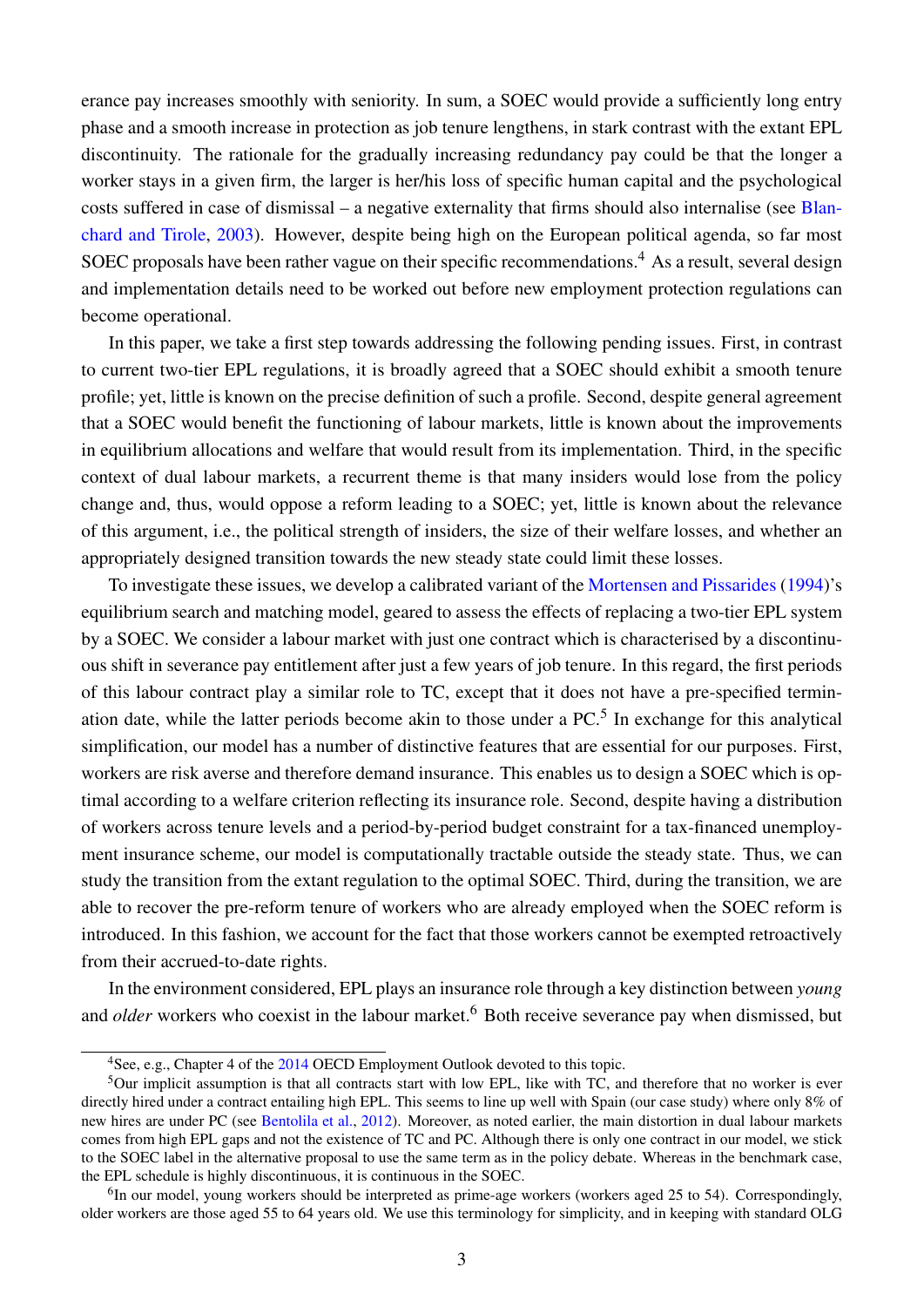differ with respect to the use they can make of this compensation due to credit market imperfections. Specifically, young workers with lower and riskier incomes have limited access to borrowing and therefore consume the severance package immediately after a job loss (see [Crossley and Low,](#page-36-8) [2014\)](#page-36-8), yet they search actively for jobs when laid off. In contrast, older unemployed workers stop searching but are allowed to buy annuities on their severance packages in order to smooth out their consumption until they die. These features of the model stress that there is a strong motive for policy to step in and provide insurance in the form of mandated severance pay.

We use the model to analyse *constrained* optimal ELP, in that we take extant unemployment insurance (UI) as given. In other words, we abstain from considering policies which simultaneously change the severance pay schedule and unemployment compensation, such as the "experience-rating" type of policies which has been advocated, *inter alia*, by [Blanchard and Tirole](#page-35-8) [\(2008,](#page-35-8) see below). In our view, to properly assess the effects of changing UI policies, one must consider the moral hazard problems that arise with the search behaviour of benefit recipients. This is beyond the scope of our analysis. Instead, we report how the optimal SOEC changes with exogenous changes in the generosity of UI benefits. The two policies are related in our model in that the government levies a tax on wages to finance UI benefits, and both UI and EPL affect employment and wages.

For illustrative purposes, the model is calibrated to the Spanish labour market before the Great Recession, at a time when the unemployment rate in this country was similar to the EU average rate, namely about 8.5%. We choose Spain because it has been often considered as the epitome of a dual labour market with a very high EPL gap (see e.g., [Dolado et al.,](#page-36-9) [2002\)](#page-36-9). Nonetheless, the methodology proposed here could be extended to other segmented labour markets, like e.g., France or Italy.<sup>[7](#page--1-0)</sup> Using the calibrated model, we compute the optimal profile of a SOEC, defined as the profile maximising the steady-state lifetime utility of new labour-market entrants. We then study the transitional path, in order to evaluate the welfare implications for the *current* population in the labour market and assess the political support of the reform.

Our main findings are as follows. First, a SOEC with one year of eligibility period and a slope of 14 d.w.y.s. is optimal according to the criterion just described. The insight for having an initial eligibility period and an increasing tenure profile in our optimal SOEC is that it trades off lower protection at short tenures (to promote job creation and reduce inefficient job turnover) with higher protection at longer tenures (to enhance job security for older workers with diminishing opprtunities in the labour market). The unemployment insurance payroll tax can be lowered by 0.8 percentage points as a result of the decline in unemployment. The unemployment rate of young workers and the non-employment rate of older workers decrease by one percentage point. Our findings further suggest significant welfare gains associated with the introduction of the SOEC: a new labour-market entrant experiences a 1.7% increase in steady-state lifetime consumption. This can be attributed to a smoother wage profile at short tenures and higher entry wages, as well as a tighter labour market and the reduction in the payroll tax.

Second, for the current generation of workers, we find that the welfare gain in terms of lifetime

models where young agents are those who work and old agents are those who consume savings and get a pension.

<sup>&</sup>lt;sup>7</sup>Likewise, our model could also be used to study other severance payments schemes compared to the simple SOEC we propose. For instance, since we model individual job tenure explicitly, it is possible to introduce severance payments that vary non-linearly with tenure. We illustrate this point in Subsection [5.4.](#page-30-0) This is not the route we pursue in the rest of the paper: our main motivation for modeling tenure is that we seek to capture the abrupt shift and the cap in severance pay observed in a dual labour market.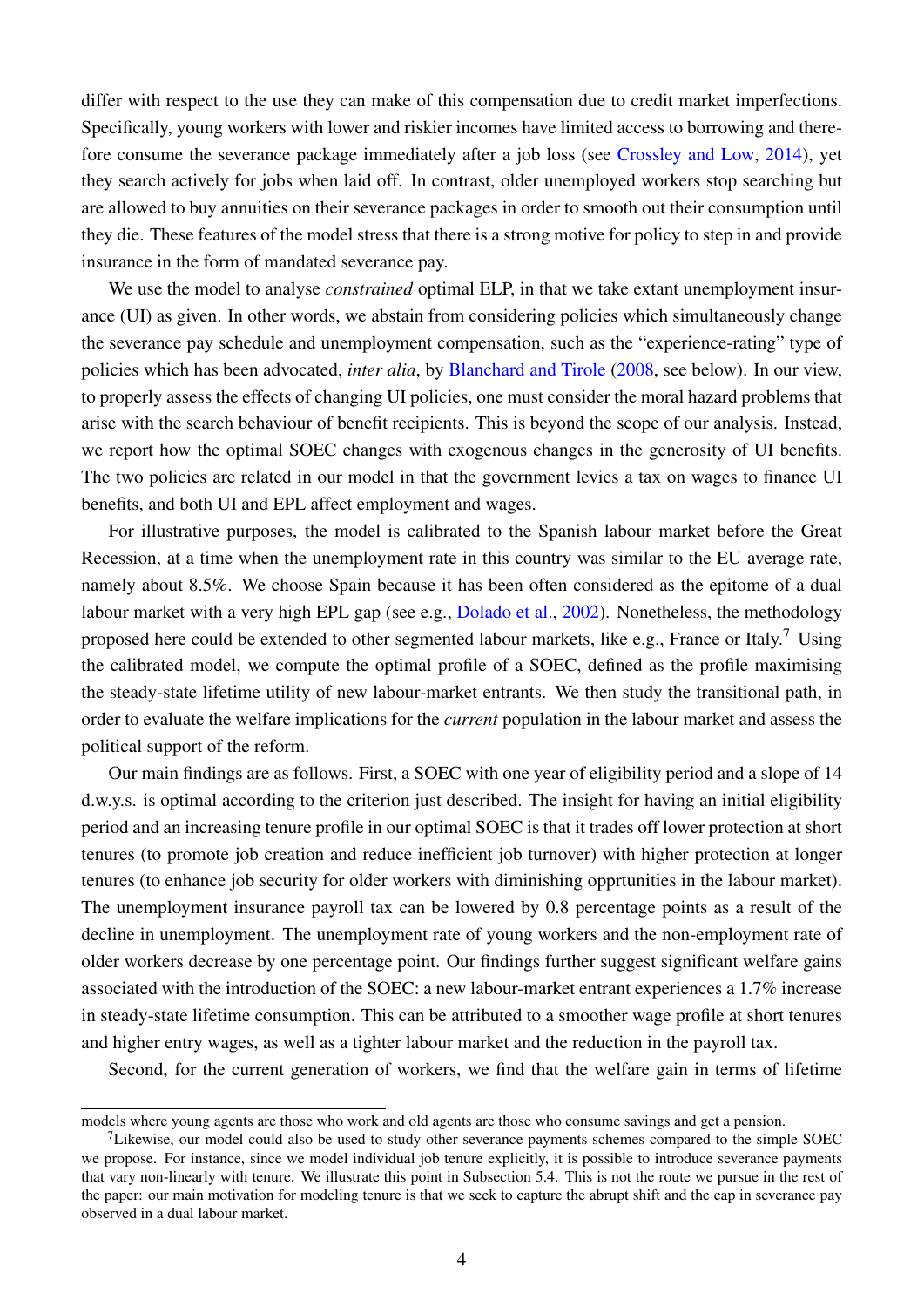consumption is 0.9% on average. We identify winners and losers from the reform along the transition from a dual EPL system to the SOEC. Our analysis suggests that roughly 87% of workers would benefit from the policy change. This figure masks important discrepancies across age groups. Implementing a SOEC improves welfare on average by 1.3% among young workers (the larger share of the overall population) during the transition to the new steady state, whereas older workers experience a loss of similar magnitude. These welfare losses are caused by the actual implementation of the reform: while previous entitlements to severance payments accumulated during the period prior to the reform are retained, the optimal SOEC reduces entitlements brought about by an additional year of tenure from the date of the reform onwards. Several sensitivity exercises with respect to key parameters of the model (UI generosity, the costs of dismissal procedures, etc.) show the robustness of the optimal profile of the SOEC and its welfare implications.

At this stage it is worth discussing some implications of the assumptions we make to maintain tractability. Indeed, with hand-to-mouth young workers and older workers who abandon job search, we circumvent the calculation of a cross-sectional distribution of assets, and we avoid carrying the distribution of job tenures as a variable affecting agents' decisions. On the one hand, the EPL discontinuity is operative for rather short tenures (two years in our setup) and, due to the "revolving door" effect, most layoffs affect young workers shortly after entering the labour market. As a result, the assumption that laid-off young workers consume their severance pay within one period (one quarter in our setup) is not so unrealistic. In effect, the average severance package in our benchmark equilibrium is 150 d.w.y.s (i.e. 1.6 quarters) and in 64% of dismissals it entails 20 d.w.y.s. (i.e, 0.22 quarters) or less. On the other hand, the assumption that older workers cannot search for a new job after being dismissed captures the fact re-entering the labour market at an age close to retirement is often difficult. In this respect, the model provides a role for EPL to foster job security and help older workers bridge the gap to retirement. Thus, while primarily intended at making the computational task manageable, our assumptions turn out to have reasonable implications.

Our analysis contributes to the very rich policy debate presented in the opening paragraphs of the paper. As mentioned earlier, one of the main forerunners of our analysis is [Blanchard and Tirole](#page-35-8) [\(2008\)](#page-35-8)'s study of the joint design of unemployment insurance and employment protection. Their focus is theoretical and aims to establish the optimal relationship between these programs. By contrast, our approach is quantitative and intended to provide figures that would inform actual policy schemes in the context of a dysfunctional labour market, as is the Spanish one. Further, while their analysis is static, ours involves rich dynamics and considers the transition from dual EPL to a SOEC.

Another closely related paper is [Alvarez and Veracierto](#page-35-9) [\(2001\)](#page-35-9), who consider a model with precautionary savings and costly search efforts for the unemployed. Their goal is to study the consequences of introducing mandatory (lump-sum) severance payments in an environment where wage rigidity results in an inefficiently high number of layoffs. Recently, [Lalé](#page-36-10) [\(2015\)](#page-36-10) has analysed a model that also features savings, but wherein wages are allowed to be flexible, which entails non-trivial welfare implications. We differ from these two papers essentially by: (i) precluding young workers moving consumption across dates, (ii) explicitly modelling tenure as a state variable and (iii) allowing severance payments to depend on tenure. These assumption enable us to study the transition dynamics while these two papers are restricted to steady state comparisons. Interestingly, [Lalé](#page-36-10) [\(2015\)](#page-36-10) obtains similar steady-state welfare gains in staeady state when studying a combination of severance compensations and unem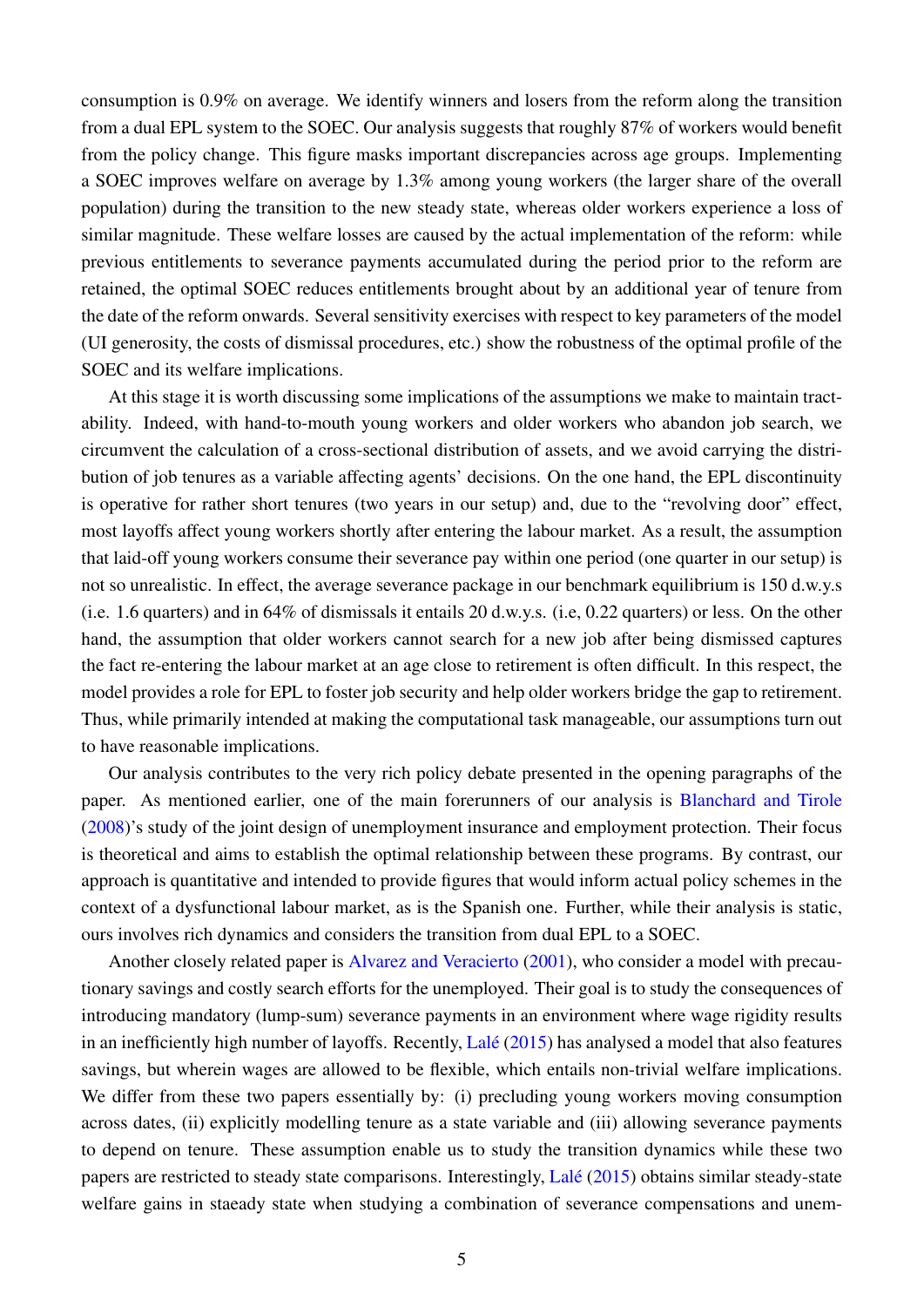ployment insurance benefits. Thus, with hand-to-mouth young workers and older workers who have access to annuities, our model seems to approximate reasonably well the welfare figures that arise in a complete life-cycle model with savings. As discussed earlier, this is due partly to the fact that most job destructions in our setup occur for jobs of short duration, which involve young workers whose savings are bound to be very limited.

The relationship between tenure and severance payments is also carefully analysed in two recent papers. The first one is [García Pérez and Osuna](#page-36-11) [\(2014\)](#page-36-11), who study the effects of introducing a SOEC in the context of the Spanish labour market. The main differences between our approach and theirs is that: (i) workers are risk neutral in their setup whereas they are risk averse and value consumption smoothing in ours, (ii) they impose a given tenure profile for a SOEC rather than deriving it from a welfare criterion and (iii) they do not seek to finance the provision of unemployment insurance benefits, which makes the transition dynamics trivial in their setup. The other paper is [Boeri et al.](#page-35-10) [\(2013\)](#page-35-10): they propose a rationale for having mandatory severance pay increase with tenure on the job. The insight is that financing initial investment in training trough wage deferrals is not sustainable if employers cannot commit to keep workers who have invested in training. They establish this argument within a stylized model with risk neutral agents and where labour market variables are jump variables. Thus, by providing a different rationale for a positive slope in the tenure profile of the SOEC, we view our work as complementary to theirs.

The rest of the paper is structured as follows. Section [2](#page-7-0) presents our model. Section [3](#page-15-0) calibrates the model to Spanish labour market data and policies and analyses the steady state. Section [4](#page-22-0) presents the optimal design of the SOEC and a comparison across steady states. Section [5](#page-27-0) discusses the results for the transitional phase towards the SOEC. Section [6](#page-33-0) reports a number of robustness checks. Finally, Section [7](#page-34-0) concludes. Two appendices are included in the paper: Appendix [A](#page-38-0) presents our numerical methodology in detail and Appendix [B](#page-41-0) contains additional tables and figures.

# <span id="page-7-0"></span>2 The Model

This section presents our model. It is a variant of [Mortensen and Pissarides](#page-36-6) [\(1994\)](#page-36-6), which we accommodate to: (i) provide a role for insurance, (ii) keep track of workers' tenure at their jobs; and (iii) obtain tractability outside the steady state to analyse transition dynamics.

### <span id="page-7-1"></span>2.1 Economic Environment

Time is discrete and runs forever. The economy may not be in steady state and thus we need to keep track of calendar time. This is indexed by the subscript *t*.

#### **Workers**

The economy is populated by a continuum of risk-averse workers who derive utility from consumption  $c_t$  > 0 according to the per-period utility function

<span id="page-7-2"></span>
$$
u(c_t) = \frac{c_t^{1-\eta} - 1}{1-\eta},
$$
\n(1)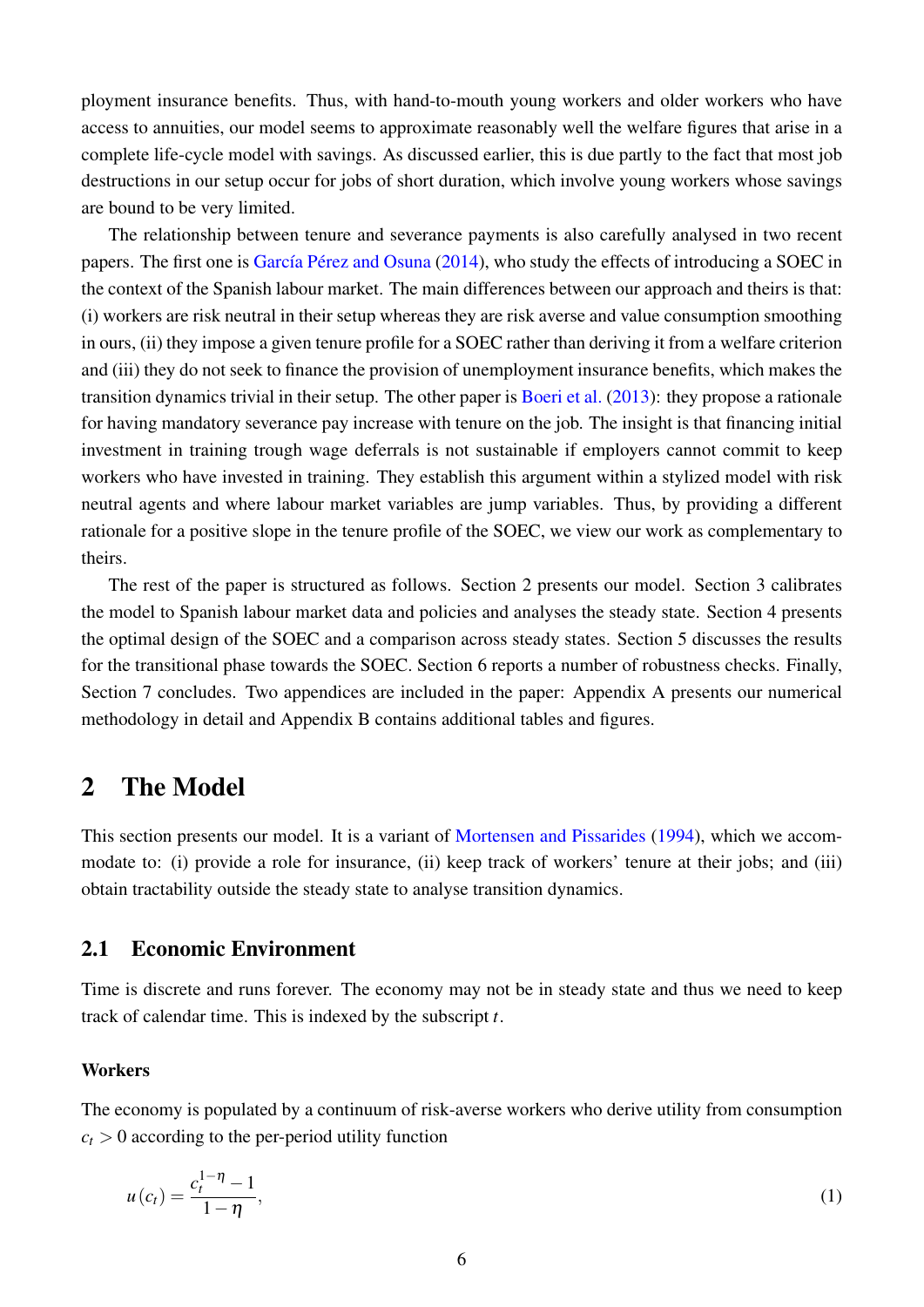where  $\eta > 0$  is the coefficient of relative risk aversion. Workers discount the future at an exogenous interest rate denoted by *r*.

An important assumption is that workers face incomplete asset markets and that there is no storage technology. We preclude access to savings in order to reduce the dimension of state variables in the model and, foremost, to provide and enhance an insurance role for employment protection. While this has the potential of exacerbating welfare effects, we include public insurance from unemployment benefits and also some form of private insurance into the model (details follow).

#### Production

Production is carried out by a continuum of firms. A firm is a small production unit with only one job, either filled or vacant. There is a per-period cost  $k > 0$  of having a vacant job. Firms enter the market freely and they maximise the expected discounted sum of profit streams.

Workers and firms meet each other via search. They are brought together by a Cobb-Douglas matching function with constant returns to scale:

$$
m(u_t, v_t) = A u_t^{\Psi} v_t^{1-\Psi} \tag{2}
$$

where  $u_t$  and  $v_t$  are the number of job seekers and vacancies, respectively,  $\psi \in (0,1)$  is the elasticity of the number of contacts to the number of job-seekers, and *A* is a matching-efficiency parameter. Accordingly, the vacancy-filling probability for firms,  $q(\theta_t) = A\theta_t^{-\psi}$ , is decreasing in labour market tightness  $\theta_t \equiv v_t/u_t$ ; the job-finding probability for workers,  $\theta_t q(\theta_t)$ , is increasing in  $\theta_t$ .

Labour is the only input and production is linear in labour. Productivity, denoted as *z*, is idiosyncratic to the worker-firm pair. Every worker-firm pair starts at the same productivity level, which is denoted as  $z_0$ , and there is no on-the-job search. In subsequent periods, productivity evolves according to a finite Markov process with transition matrix  $\Pi = (\pi_{z,z'})$ . Fluctuations in productivity may induce the worker-firm pair to destroy the job. Later on in the analysis, we also introduce an exogenous separation shock in order to improve the fit of the model; we defer this element to the calibration section of the paper.

Finally, anticipating on the design of employment protection schemes, we denote by  $\tau$  the tenure of a worker-firm match. Thus, every worker-firm pair is characterised by at least two state variables: productivity *z* and tenure  $\tau$ .

#### Young vs. Older Workers

The working life span is uncertain, and we assume that ageing occurs stochastically; see e.g. [Castañeda](#page-36-12) [et al.](#page-36-12) [\(2003\)](#page-36-12). We distinguish young (*y*) workers from older (*o*) workers and use index  $i \in \{y, o\}$  to denote the age of the workers. In each period, young workers become older with probability  $\gamma$  while older workers retire and thus exit our economy with probability  $\chi$ . A measure of newborns enters the economy at the beginning of each period to maintain the size of the workforce at a constant unit level.

There are two essential differences between young workers and older workers. First, following job loss, young workers keep searching for new jobs whereas older workers abandon job search until they retire. Secondly, older workers have access to an insurance vehicle: they can buy an annuity upon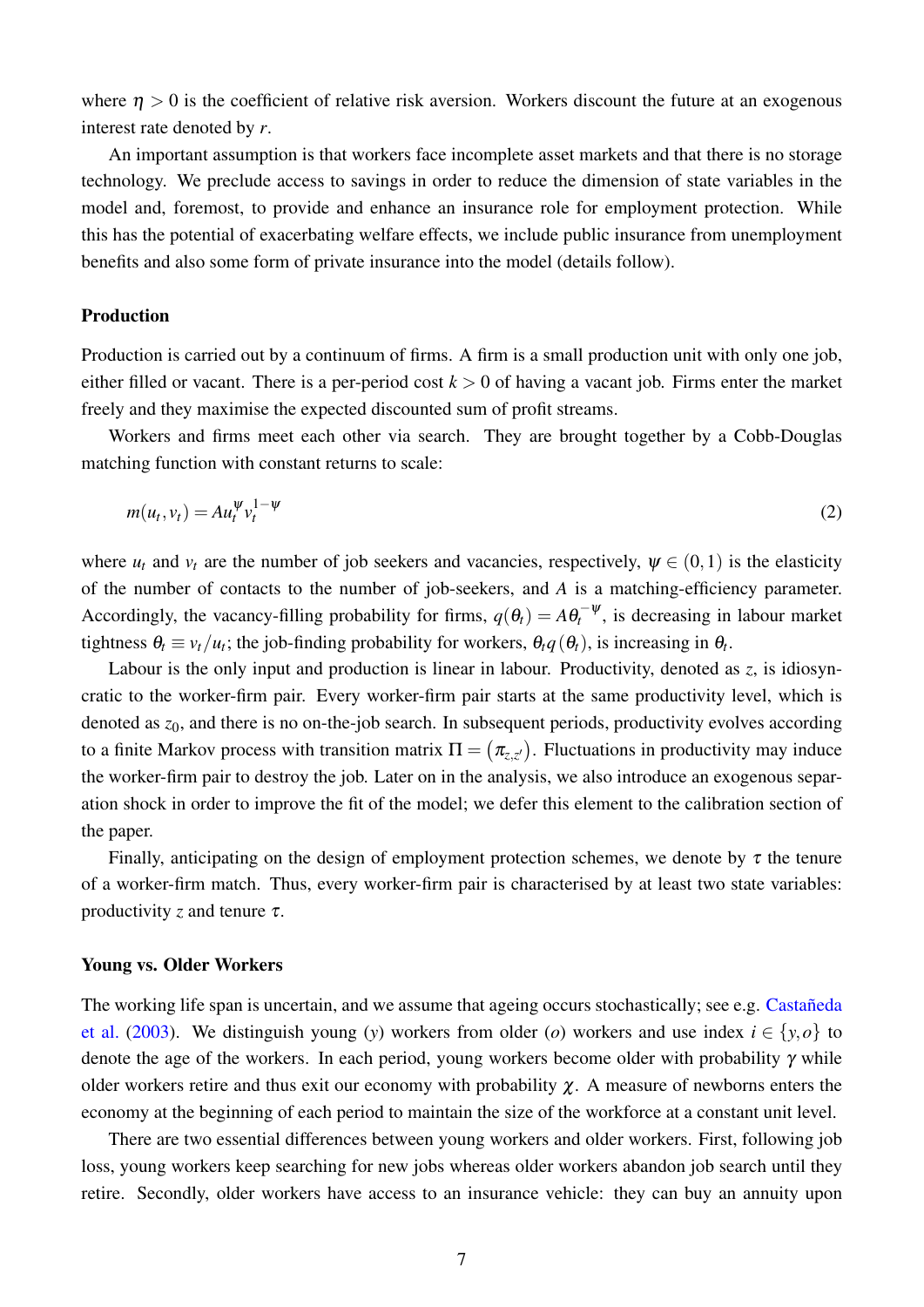separation from the job. In this way, they can smooth their consumption until they leave the economy.

It is appropriate here to add some further comments on these two assumptions. Under the considered annuity system, we must keep track of older workers' tenure levels at the time of job loss, since this capitalizes into the annuity scheme. However, due to our simplifying assumption that non-employed older workers abstain searching for jobs once laid off, the distribution of these workers across tenure levels in their previous job is irrelevant for firms' vacancy posting decisions. Conversely, young unemployed workers are homogeneous as they are prevented from capitalizing their employment history into annuities.

#### Government-mandated Programs

The government runs two labour market programs: unemployment insurance and employment protection schemes.

The unemployment insurance program provides a constant-level benefit, denoted as  $b^i$ , to nonemployed workers; that is, we allow the benefit level to depend on the age group of the worker. There is no monitoring technology; therefore, older workers can collect *b o* after a job loss even though they stop searching for jobs. The provision of unemployment insurance is financed by the proceeds of a payroll tax  $\kappa_t$ . Importantly, we assume that the budget for this program is balanced in every period.

The other labour market program, employment protection, consists of mandating a transfer from the firm to the worker which is paid at the time of job separation (i.e., government-mandated severance pay). Consistent with actual policies, the severance pay component, denoted as  $\phi(\tau)$ , is a function of tenure  $\tau$  of the worker. In our benchmark model we ignore red-tape costs involved in the dismissal procedure. Later on, in our robustness checks we will also introduce a firing tax component, in line with a long-established literature (e.g. [Bertola and Rogerson,](#page-35-11) [1997\)](#page-35-11). Thus, unless otherwise indicated, the severance package is a pure transfer from the firm to the worker.<sup>[8](#page--1-0)</sup> Finally, in the event of a separation between a firm and an older worker triggered by the exogenous retirement shock, we assume that severance payments are waived.

#### Disposable Income

We now describe the income workers receive (and consume) in the different states of the labour market. While employed, workers obtain a wage  $w_t^i(z, \tau)$  after bargaining over the surplus of the match (we specify the wage setting process in Subsection [2.3\)](#page-11-0). The wage can depend on productivity *z*, tenure  $\tau$ , the age of the worker *i*, and it can also depend on calendar time *t*.

In non-employment, young workers collect unemployment benefits  $b<sup>y</sup>$ . As mentioned earlier, lacking access to annuity schemes, they consume the severance package  $\phi(\tau)$  in the period after the job loss. Older workers, on the other hand, can buy an annuity upon receiving the severance package and collect the proceeds until they retire. As a result, the total disposable income of older non-employed

 $8$ As a result, this labour market program is self-financed. In our robustness checks with a firing tax, we assume that the proceeds are wasted instead of being used to lower the payroll tax κ*<sup>t</sup>* . Thus, we do not study whether the EPL scheme could help financing the provision of unemployment insurance benefits.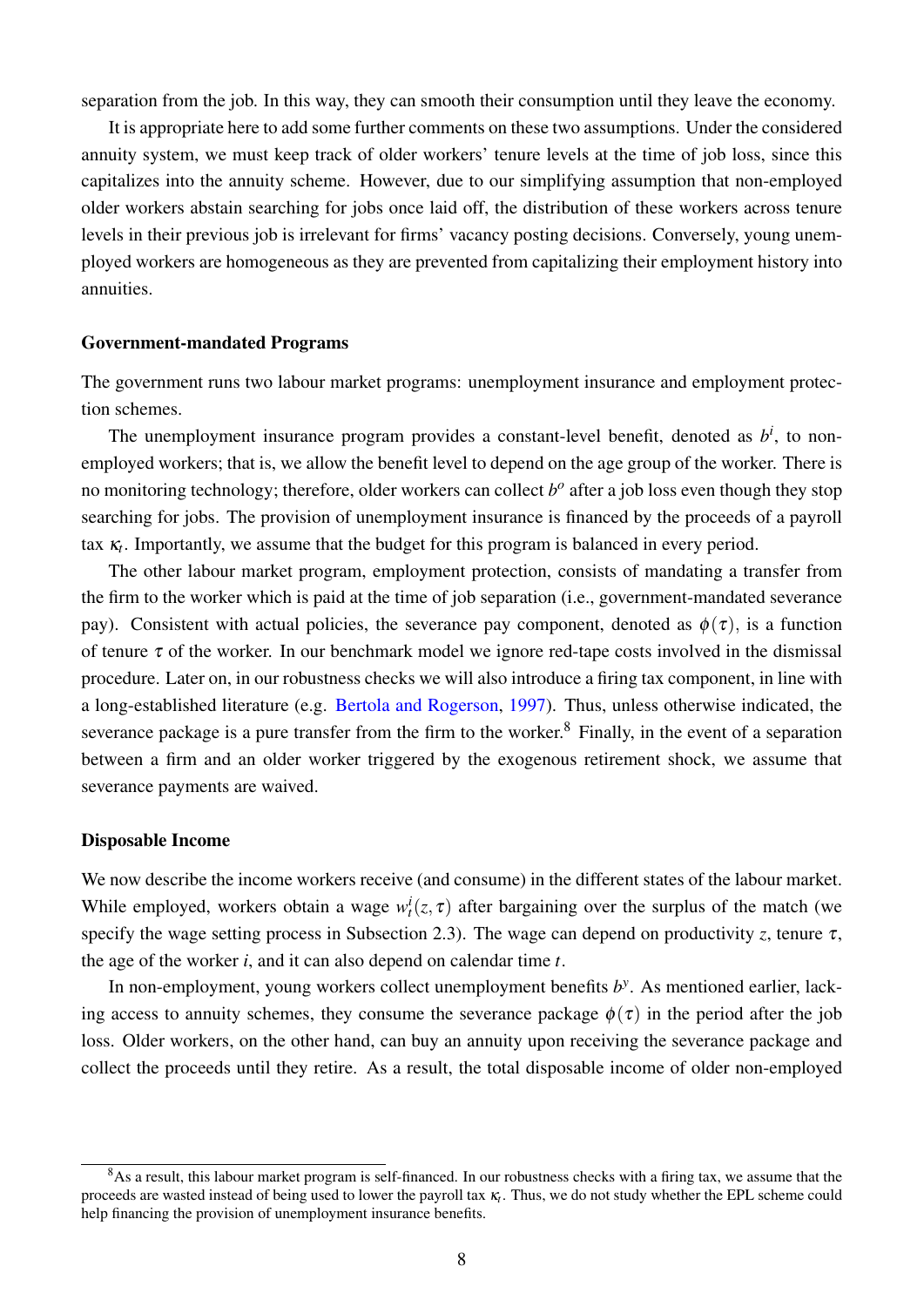workers becomes:

$$
\tilde{b}(\tau) = b^o + \frac{1}{1 - (1+r)^{-1/\chi}} \frac{r}{1+r} \phi(\tau),\tag{3}
$$

where the last term represents the payoff of an actuarially fair annuity associated with the severance payment  $\phi(\tau)$ , and  $1/\chi$  is the expected number of periods until an old worker retires.

#### 2.2 Bellman Equations

We formulate workers' and firms' decision problems in recursive form. We denote by  $U_t^i$  (resp.  $W_t^i$ ) the value of being non-employed (resp. being employed), with  $i \in \{y, o\}$ , and we set the value of retirement equal to zero.

While unemployed, a young worker receives a flow income  $b<sup>y</sup>$ , remains in the current age category with probability  $(1 - \gamma)$  and either finds a job with probability  $\theta_t q(\theta_t)$ , or stays unemployed. Otherwise, such a worker becomes old with probability  $\gamma$  and the asset value is  $U_t^o$  $t_{t+1}^{to}(0)$ . Hence:

<span id="page-10-0"></span>
$$
U_t^y = u(b^y) + \frac{1}{1+r} \left[ (1-\gamma) \left( \theta_t q(\theta_t) W_{t+1}^y(z_0,0) + (1-\theta_t q(\theta_t)) U_{t+1}^y \right) + \gamma U_{t+1}^o(0) \right] \tag{4}
$$

where  $W_t^y$  $t^y$  ( $z_0$ ,0) denotes a young worker's asset value of being employed at the entry productivity level and with no tenure. An older non-employed worker with  $\tau$  periods of tenure in her previous job has flow income  $\widetilde{b}(\tau)$  and remains in the labour market with probability  $(1-\chi)$ , such that the corresponding asset value  $U_t^o(\tau)$  is:

<span id="page-10-1"></span>
$$
U_t^o(\tau) = u\left(\widetilde{b}(\tau)\right) + \frac{1-\chi}{1+r} U_{t+1}^o(\tau).
$$
\n<sup>(5)</sup>

Next, consider employed workers. These workers consume their wage  $w_t^i(z, \tau)$  while employed at a job with productivity *z* and tenure  $\tau$ . In the event of job destruction, older workers receive the asset value  $U_t^o(\tau)$  whereas the value of younger workers becomes:  $U_t^y$  $U_t^y(\tau) \equiv U_t^y + u(b^y + \phi(\tau)) - u(b^y)$ . That is, they consume the severance payment (as a function of previous tenure) in the period after dismissal. Therefore,  $W_t^y$  $t^{y}(z,\tau)$  satisfies:

<span id="page-10-3"></span>
$$
W_t^y(z, \tau) = u(w_t^y(z, \tau)) + \frac{1}{1+r} \left( (1-\gamma) \sum_{z'} \pi_{z, z'} \max \left\{ W_{t+1}^y(z', \tau'), U_{t+1}^y(\tau') \right\} + \gamma \sum_{z'} \pi_{z, z'} \max \left\{ W_{t+1}^o(z', \tau'), U_{t+1}^o(\tau') \right\} \right). \tag{6}
$$

The value of employment for older workers, on the other hand, is given by:

<span id="page-10-2"></span>
$$
W_t^o(z,\tau) = u(w_t^o(z,\tau)) + \frac{1-\chi}{1+r} \sum_{z'} \pi_{z,z'} \max\left\{W_{t+1}^o(z',\tau'), U_{t+1}^o(\tau')\right\}.
$$
 (7)

As for firms, let  $J_t^i$  denote the value of having a filled job, where  $i \in \{y, o\}$  is the age of the worker who is currently employed. Just like the worker, the firm forms expectations over future values of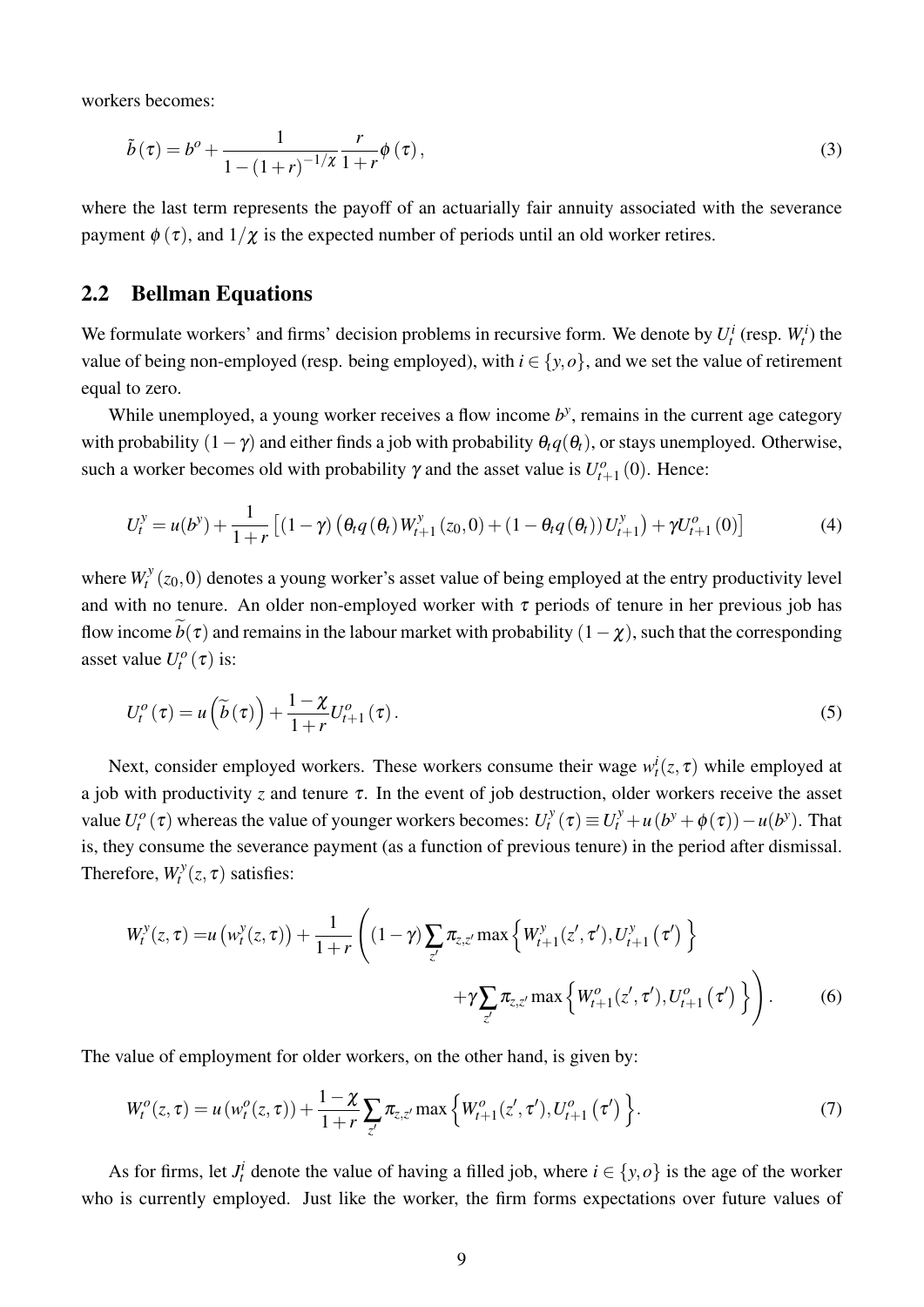productivity and age. In the event of job destruction, the value of a firm is that of having a vacant position minus the severance package  $\phi(\tau)$ . Finally, the value of holding a vacant job is zero in every period *t* (free-entry condition). Hence:

<span id="page-11-3"></span>
$$
J_t^y(z,\tau) = z - (1 + \kappa_t) w_t^y(z,\tau) + \frac{1}{1+r} \left( (1-\gamma) \sum_{z'} \pi_{z,z'} \max \left\{ J_{t+1}^y(z',\tau'), -\phi(\tau') \right\} + \gamma \sum_{z'} \pi_{z,z'} \max \left\{ J_{t+1}^o(z',\tau'), -\phi(\tau') \right\} \right)
$$
(8)

<span id="page-11-2"></span>
$$
J_t^o(z,\tau) = z - (1+\kappa_t) w_t^o(z,\tau) + \frac{1-\chi}{1+r} \sum_{z'} \pi_{z,z'} \max \left\{ J_{t+1}^o(z',\tau') \right\}. \tag{9}
$$

### <span id="page-11-0"></span>2.3 Wage Setting

In line with most of the literature, we assume that wages are set by Nash bargaining each period. Let  $\beta \in (0,1)$  denote the bargaining power of the worker. Wages are therefore given by:

$$
w_t^i(z,\tau) = \arg\max_{w} \left\{ \left( W_t^i(z,\tau;w) - U_t^i(\tau) \right)^\beta \left( J_t^i(z,\tau;w) + \phi(\tau) \right)^{1-\beta} \right\}
$$
(10)

for all  $(z, \tau)$  and  $i \in \{y, o\}$ . For future reference, it is useful to write the first-order condition associated with the above maximisation problems. That is,

<span id="page-11-1"></span>
$$
(1 - \beta) \frac{1 + \kappa_t}{J_t^i(z, \tau) + \phi(\tau)} = \beta \frac{u' \left(w_t^i(z, \tau)\right)}{W_t^i(z, \tau) - U_t^i(\tau)}.
$$
\n(11)

The numerator on the left-hand side of equation [\(11\)](#page-11-1) is the effect for the firm of a marginal reduction in the wage, which increases profit streams by  $1 + \kappa_t$ . On the right-hand side of the equation, the effect of a marginal increase in the wage on the utility of the worker depends on the value of the wage, due to diminishing marginal utility of consumption. Thus, unlike the canonical search and matching model, our model features non-transferable utilities between agents. This implies that we cannot solve for the joint surplus of the match in order to obtain the wage functions.<sup>[9](#page--1-0)</sup>

### 2.4 Separation Decisions

Associated with the max operator in the value functions of employment, there are productivity thresholds that determine separation decisions. Let  $\bar{z}_t^i(\tau)$  denote the productivity cutoff for a match with a worker of age  $i \in \{y, o\}$  and tenure  $\tau$ : this is the value of *z* that makes both parties indifferent between keeping the job alive and dissolving the match. Since private bargains are efficient,  $\bar{z}_t^i(\tau)$  can be recovered by

<sup>&</sup>lt;sup>9</sup>Another implication is that [Lazear](#page-36-13) [\(1990\)](#page-36-13)'s "bonding critique" is not entirely applicable to our setup. Workers and firms differ as to their valuation of payments and there is a non-negativity constraint on workers' consumption, which prevents neutralizing severance payments fully; see [Lalé](#page-36-10) [\(2015\)](#page-36-10) for a discussion in a similar context. Moreover, in the calibrated version of the model, there is an exogenous separation shock, which hence cannot be contracted on.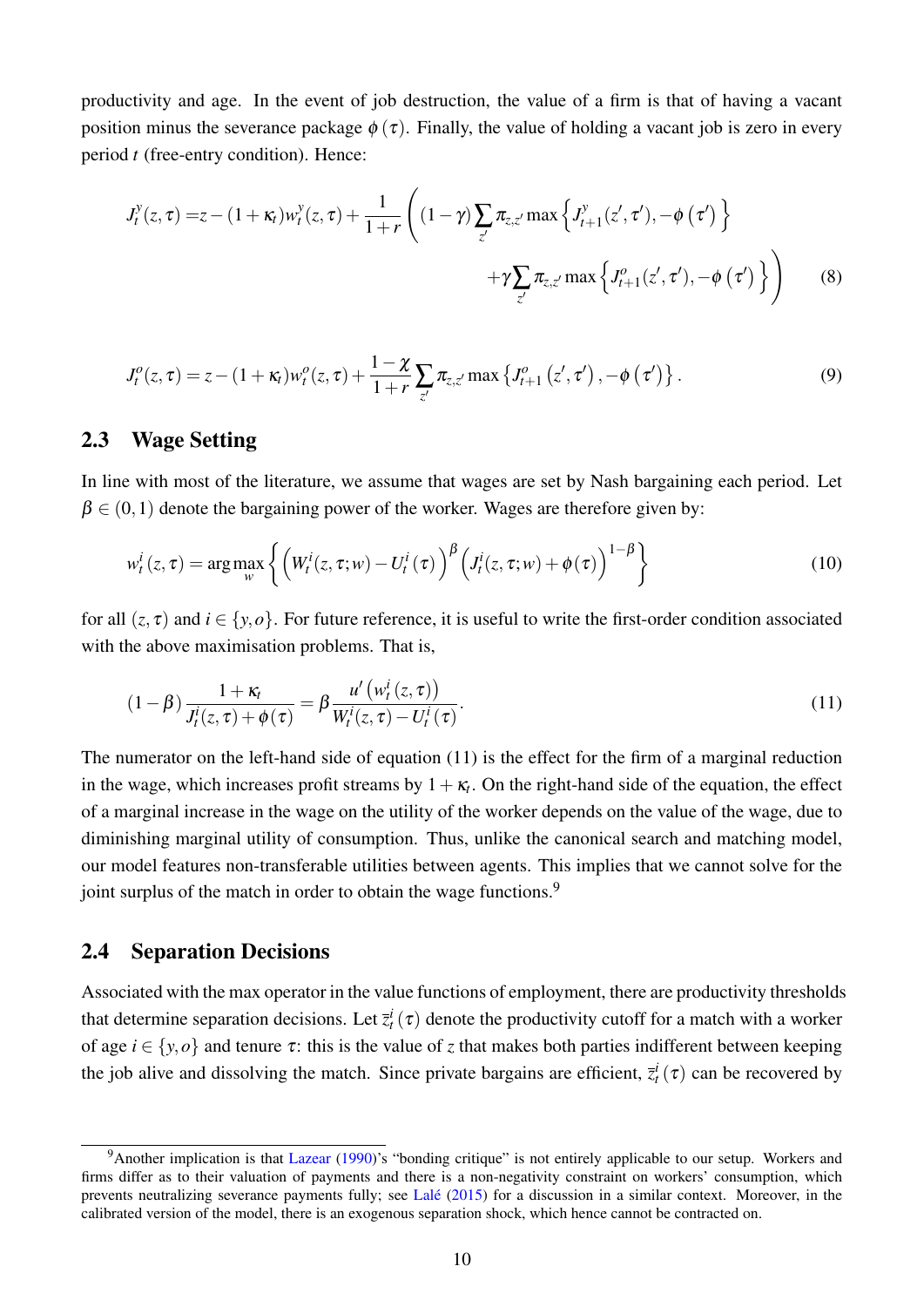using either the value functions of the worker or that of the firm. That is,

<span id="page-12-2"></span>
$$
W_t^i(\overline{z}_t^i(\tau), \tau) = U_t^i(\tau), \quad J_t^i(\overline{z}_t^i(\tau), \tau) = -\phi(\tau). \tag{12}
$$

Due to the non-standard problem in the determination of wages, it is also convenient to define separation decisions in relation to the reservation wages of the worker and the firm. Let  $\underline{w}_t^i(z,\tau)$  denote the lowest possible wage that a worker of age *i* and current tenure τ would accept in a job with productivity τ. These reservation wages solve:

<span id="page-12-0"></span>
$$
u\left(\underline{w}_{t}^{y}(z,\tau)\right) = U_{t}^{y}(\tau) - \frac{1}{1+r} \left( (1-\gamma) \sum_{z'} \pi_{z,z'} \max\left\{W_{t+1}^{y}(z',\tau'), U_{t+1}^{y}(\tau')\right\} + \gamma \sum_{z'} \pi_{z,z'} \max\left\{W_{t+1}^{o}(z',\tau'), U_{t+1}^{o}(\tau')\right\} \right)
$$
(13)

<span id="page-12-3"></span>
$$
u(\underline{w}_{t}^{o}(z,\tau)) = U_{t}^{o}(\tau) - \frac{1-\chi}{1+r} \sum_{z'} \pi_{z,z'} \max\left\{W_{t+1}^{o}(z',\tau'), U_{t+1}^{o}(\tau')\right\}.
$$
 (14)

Similarly, the highest possible wage that the firm would pay to this worker,  $\overline{w}_t^i(z, \tau)$ , is given by:

<span id="page-12-4"></span>
$$
\overline{w}_{t}^{y}(z,\tau) = \frac{1}{1+\kappa_{t}} \left[ z + \phi(\tau) + \frac{1}{1+r} \left( (1-\gamma) \sum_{z'} \pi_{z,z'} \max \left\{ J_{t+1}^{y}(z',\tau'), -\phi(\tau') \right\} + \gamma \sum_{z'} \pi_{z,z'} \max \left\{ J_{t+1}^{o}(z',\tau'), -\phi(\tau') \right\} \right) \right]
$$
(15)

<span id="page-12-1"></span>
$$
\overline{w}_{t}^{o}\left(z,\tau\right)=\frac{1}{1+\kappa_{t}}\left(z+\phi\left(\tau\right)+\frac{1-\chi}{1+r}\sum_{z'}\pi_{z,z'}\max\left\{J_{t+1}^{o}\left(z',\tau'\right),-\phi\left(\tau'\right)\right\}\right).
$$
\n(16)

A separation occurs when:  $\overline{w}_t^i(z,\tau) < \underline{w}_t^i(z,\tau)$ . This condition pins down the productivity thresholds  $\overline{z}^i_t(\tau)$ . Notice that, in equations [\(13\)](#page-12-0)–[\(16\)](#page-12-1), reservation wages depend on calendar time *t* through the outside option of workers and through the payroll tax κ*<sup>t</sup>* .

#### <span id="page-12-5"></span>2.5 Stock-flow Equations

Using labour market tightness  $\theta_t$  and separation decisions  $\bar{z}_t^i(\tau)$ , we can write the stock-flow equations that govern the evolution of population distributions from one period to the next. Let  $\lambda_t^y$  $\sigma_t^y(z,\tau)$  (resp.  $\lambda_t^o(z,\tau)$ ) denote the population of young (resp. older) workers employed at a job with current productivity *z* and with tenure  $\tau$  at time *t*. Likewise, let  $\mu_t^y$  $\mu_t^{\mathcal{Y}}$  (resp.  $\mu_t^{\mathcal{O}}(\tau)$ ) denote the population of young (resp. older) unemployed workers. Notice that for older non-employed workers we need to keep track of the tenure variable.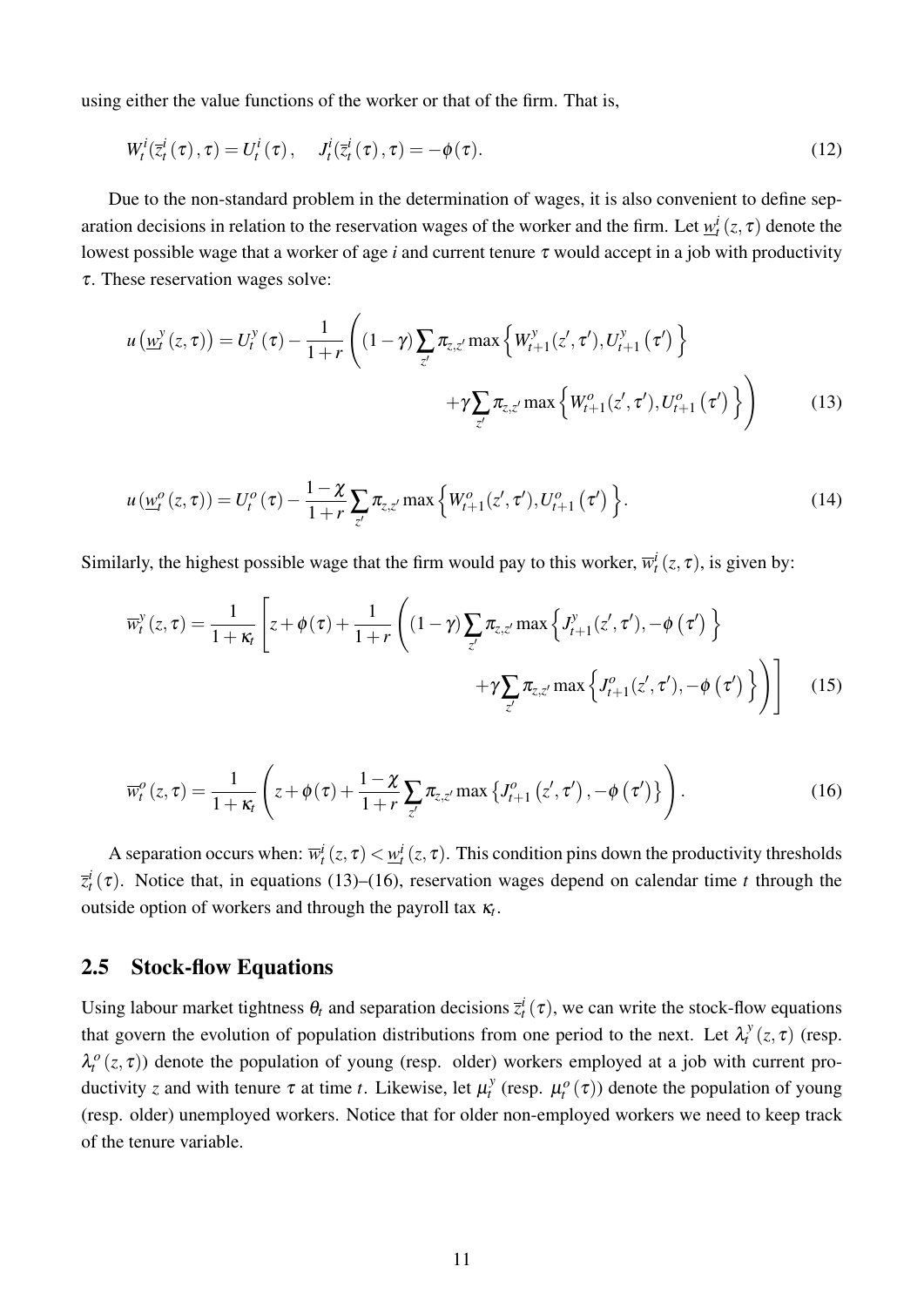New hires are given by:

<span id="page-13-1"></span>
$$
\lambda_{t+1}^{y}(z_0,0) = \theta_t q(\theta_t) (1-\gamma) \mu_t^{y}
$$
\n(17)

while employment in on-going jobs ( $\tau$  > 0) evolves according to:

$$
\lambda_{t+1}^{y}\left(z',\tau'\right) = \sum_{z} \mathbb{1}\left\{z' \geq \overline{z}_{t+1}^{y}\left(\tau'\right)\right\} \pi_{z,z'}\left(1-\gamma\right) \lambda_{t}^{y}\left(z,\tau\right)
$$
\n(18)

$$
\lambda_{t+1}^{o}\left(z',\tau'\right) = \sum_{z} \mathbb{1}\left\{z' \geq \overline{z}_{t+1}^{o}\left(\tau'\right)\right\} \pi_{z,z'}\left(\gamma \lambda_{t+1}^{y}\left(z,\tau\right) + \left(1-\chi\right) \lambda_{t+1}^{o}\left(z,\tau\right)\right). \tag{19}
$$

As for the evolution of the non-employment pool, we have:

$$
\mu_{t+1}^y = \overline{\mu}^y + (1 - \theta_t q(\theta_t))(1 - \gamma)\mu_u^y + (1 - \gamma) \sum_{\tau} \sum_{z} \mathbb{1} \left\{ z' < \overline{z}_{t+1}^y(\tau') \right\} \pi_{z,z'} \lambda_t^y(z,\tau) \tag{20}
$$

where  $\overline{\mu}^y = \chi \frac{\partial}{\partial x^y}$  $\frac{\gamma}{\chi+\gamma}$  is the mass of new entrants in every period. That is, with our stochastic life-cycle there are  $\frac{\gamma}{\chi+\gamma}$  older workers in the workforce; a fraction  $\chi$  of them retires every period, and the same number of individuals enters to keep the size of the workforce at a constant level.

Among the old non-employed with tenure level  $\tau$  at the time of dismissal from the previous job, the law of motion is:

$$
\lambda_{t+1}^o(\tau) = \gamma \mu_t^y \mathbb{1} \left\{ \tau = 0 \right\} + (1 - \chi) \mu_t^o(\tau) \n+ \sum_z \mathbb{1} \left\{ z' < \overline{z}_{t+1}^o(\tau') \right\} \pi_{z,z'} \left( \gamma \lambda_t^y(z,\tau) + (1 - \chi) \lambda_t^o(z,\tau) \right). \tag{21}
$$

The term  $\gamma \mu_t^y \mathbb{1} \{ \tau = 0 \}$  accounts for the fact that a young unemployed worker who becomes old enters the pool of older workers with no tenure accumulated in the previous job.

Finally, given that the size of the workforce is equal to one in every period *t*, it follows that:

<span id="page-13-2"></span>
$$
\sum_{\tau} \sum_{z} \left( \lambda_t^y(z, \tau) + \lambda_t^o(z, \tau) \right) + \sum_{\tau} \mu_t^o(\tau) + \mu_t^y = 1
$$
\n(22)

### 2.6 Equilibrium Conditions

There are two aggregate quantities which are pinned down by equilibrium conditions, both in steady state and during a transition phase: labour-market tightness  $\theta_t$  and the tax rate  $\kappa_t$ .

#### Free Entry

As is conventional, in every period of the model a free-entry condition dictates that firms exhaust the present discounted value of job creation net of the vacancy-posting cost. This implies that labour market tightness in period *t* is given by

<span id="page-13-0"></span>
$$
\frac{k}{q(\theta_t)} = \frac{1}{1+r} J_{t+1}^y(z_0,0). \tag{23}
$$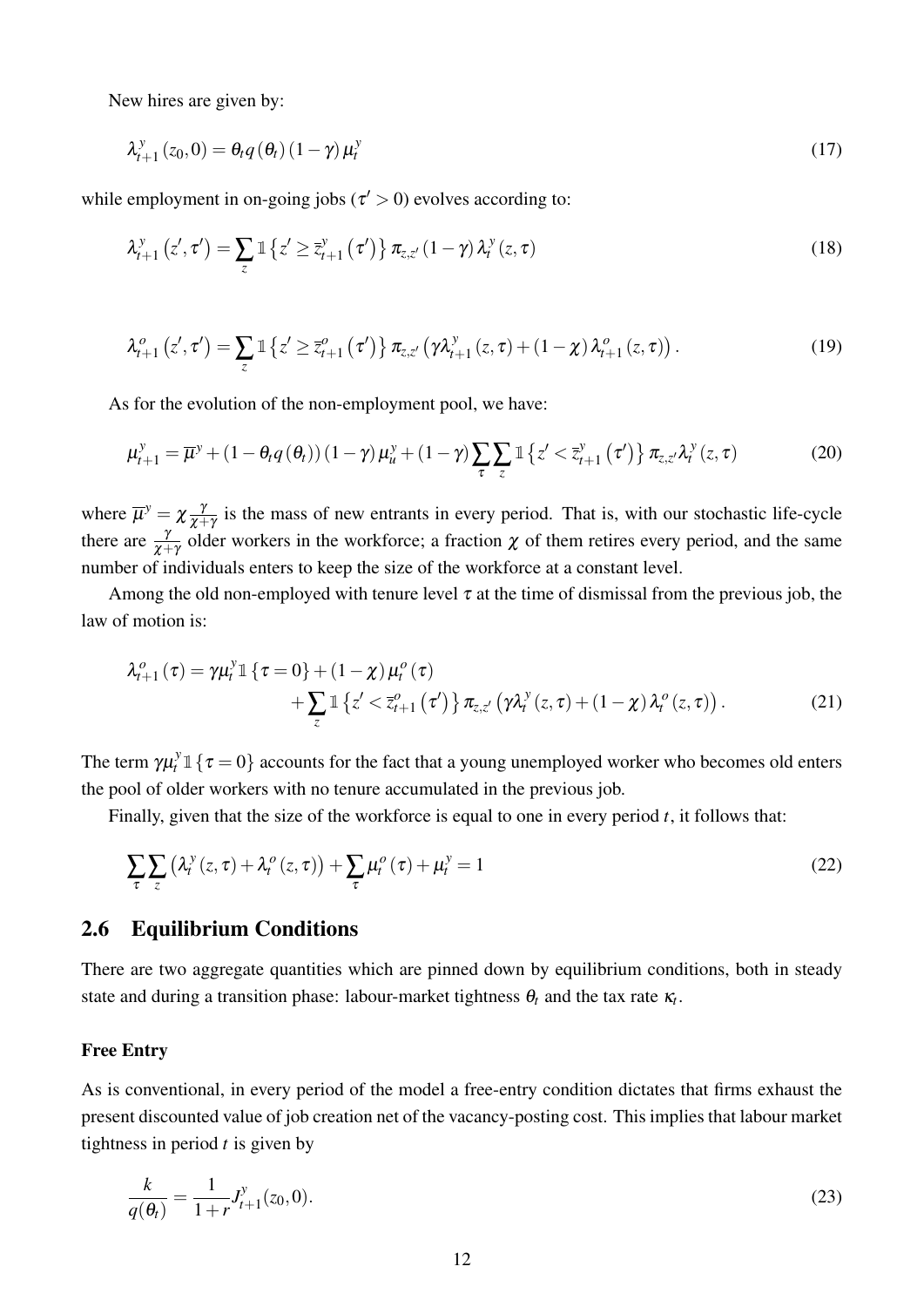Notice that the right-hand side of the equation, i.e. the present discounted value of filling a vacant position, depends on calendar time  $t + 1$  only. Using this insight, it follows that the outside options of both agent types in period  $t$  are fully determined once value functions in period  $t + 1$  are known.

#### Balanced Budget

Since the government balances the budget of the unemployment insurance system period by period, the payroll tax satisfies

<span id="page-14-0"></span>
$$
\kappa_t \sum_{\tau} \sum_{z} \left( w_t^y(z, \tau) \lambda_t^y(z, \tau) + w_t^o(z, \tau) \lambda_t^o(z, \tau) \right) = \sum_{\tau} b^o \mu_t^o(\tau) + b^y \mu_t^y \tag{24}
$$

for all *t*. Notice that workers and firms need to know the tax rate  $\kappa_t$  to set wages, while the latter in turn affect the revenues raised by the tax.

### <span id="page-14-1"></span>2.7 Transition and Steady State

Having described the economic environment and equilibrium conditions, we are in a position to define transition paths and steady-state equilibria. In the sequel, we are typically interested in the transition between two allocations indexed by calendar time, say  $t_0$  and  $t_1 > t_0$ . Hence:

**Definition.** A transition path between  $t_0$  and  $t_1$  is a sequence of value functions  $(U_t^y)$  $U_t^y$ ,  $U_t^o(\tau)$ ,  $W_t^y$  $t^{y}(z,\tau),$  $W_t^o(z, \tau), J_t^y$  $\left(v_t^y(z,\tau), J_t^o(z,\tau)\right)_{t=t_0,\ldots,t_1}$ , a sequence of wage functions  $\left(w_t^y(z,\tau), J_t^o(z,\tau)\right)$  $\left( \begin{array}{c} y \\ t \end{array} \right)$   $\left( z, \tau \right)$ ,  $\left( \begin{array}{c} w_t^o(z, \tau) \end{array} \right)_{t=t_0, \dots, t_1}$ , a sequence of separation decision rules  $(\bar{z}_t^y)$  $\bar{z}_t^y(\tau)$ ,  $\bar{z}_t^o(\tau)$ <sub>*t*=*t*<sub>0</sub>,...,*t*<sub>1</sub></sub>, a time-path for labour market tightness  $(\theta_t)_{t=t_0,...,t_1}$  and for the payroll tax  $(\kappa_t)_{t=t_0,...,t_1}$ , and a sequence of distribution of workers across employment status, productivity levels, tenure and age groups  $(\mu_t^y)$  $\mu_t^{\nu}$ ,  $\mu_t^{\nu}(\tau)$ ,  $\lambda_t^{\nu}$  $\mathcal{L}_t^{\mathcal{Y}}(z,\tau)$ ,  $\mathcal{L}_t^{\mathcal{O}}(z,\tau)$ <sub> $t=t_0,...,t_1$ </sub> such that:

- 1. Agents optimize: Given  $(\theta_t)_{t=t_0,\dots,t_1}$ ,  $(\kappa_t)_{t=t_0,\dots,t_1}$  and the sequence of wage functions  $(w_t^y)$  $t^{\mathcal{Y}}_t(z,\tau),$  $w_t^o(z, \tau)$ <sub>*t*=*t*<sub>0</sub>,...,*t*<sub>1</sub></sub>, the value functions  $U_t^y$  $U_t^y$ ,  $U_t^o(\tau)$ ,  $W_t^y$  $W_t^y(z, \tau)$ ,  $W_t^o(z, \tau)$ ,  $J_t^y$  $J_t^y(z,\tau)$ ,  $J_t^o(z,\tau)$  satisfy equations [\(4\)](#page-10-0) – [\(9\)](#page-11-2), respectively, and the separation decisions  $\overline{z_i^y}$  $\mathcal{L}_t^y(\tau)$ ,  $\overline{z_t^o}(\tau)$  satisfy equation [\(12\)](#page-12-2) in every period *t*.
- 2. Nash bargaining: Given  $(\theta_t)_{t=t_0,\dots,t_1}$ ,  $(\kappa_t)_{t=t_0,\dots,t_1}$  and the sequence of value functions  $(U_t)$  $U_t^y$ ,  $U_t^o(\tau)$ ,  $W_t^y$  $W_t^y(z, \tau), W_t^o(z, \tau), J_t^y$  $J_t^{\delta}(z,\tau)$ ,  $J_t^{\delta}(z,\tau)$ <sub>*t*=*t*<sub>0</sub>,...,*t*<sub>1</sub></sub>, the wage functions  $w_t^{\delta}$  $v_t^y(z, \tau)$ ,  $w_t^o(z, \tau)$  solve equa-tion [\(11\)](#page-11-1) in matches where  $z \geq \overline{z}_t^i(\tau)$  and  $i \in \{y, o\}$  in every period *t*.
- 3. Free entry: Given  $(J_t^y)$  $(t_{t+1}^{y}(z_0,0))_{t=t_0,...,t_1}$ , labour market tightness  $(\theta_t)_{t=t_0,...,t_1}$  is the solution to equation [\(23\)](#page-13-0) in every period *t*.
- 4. Balanced budget: Given the sequence of wage functions  $(w_t^y)$  $v_t^y(z, \tau)$ ,  $w_t^o(z, \tau)$ <sub>*t*=*t*<sub>0</sub>,...,*t*<sub>1</sub></sub> and the sequence of distribution of workers across states of nature  $(\mu_t^y)$  $\mu_t^o(\tau), \lambda_t^v$  $\mathcal{L}_{t}^{y}(z,\tau), \ \mathcal{L}_{t}^{o}(z,\tau))_{t=t_{0},...,t_{1}},$  $(\kappa_t)_{t=t_0,...,t_1}$  is the solution to equation [\(24\)](#page-14-0) in every period *t*.
- 5. Law of motion: Given  $(\theta_t)_{t=t_0,\dots,t_1}$  and the sequence decision rules  $(\bar{z}_t)$  $\bar{z}_t^o(\tau)$ ,  $\bar{z}_t^o(\tau)$ <sub> $t=t_0,...,t_1$ </sub> for separation, the distribution  $\mu_t^y$  $\mu_t^{\nu},\mu_t^{\omega}(\tau),\lambda_t^{\nu}$  $\mathcal{L}_t^{\mathcal{Y}}(z,\tau)$ ,  $\lambda_t^o(z,\tau)$  evolves according to the law of motion described in equations  $(17) - (22)$  $(17) - (22)$  $(17) - (22)$  from period *t* to  $t + 1$ .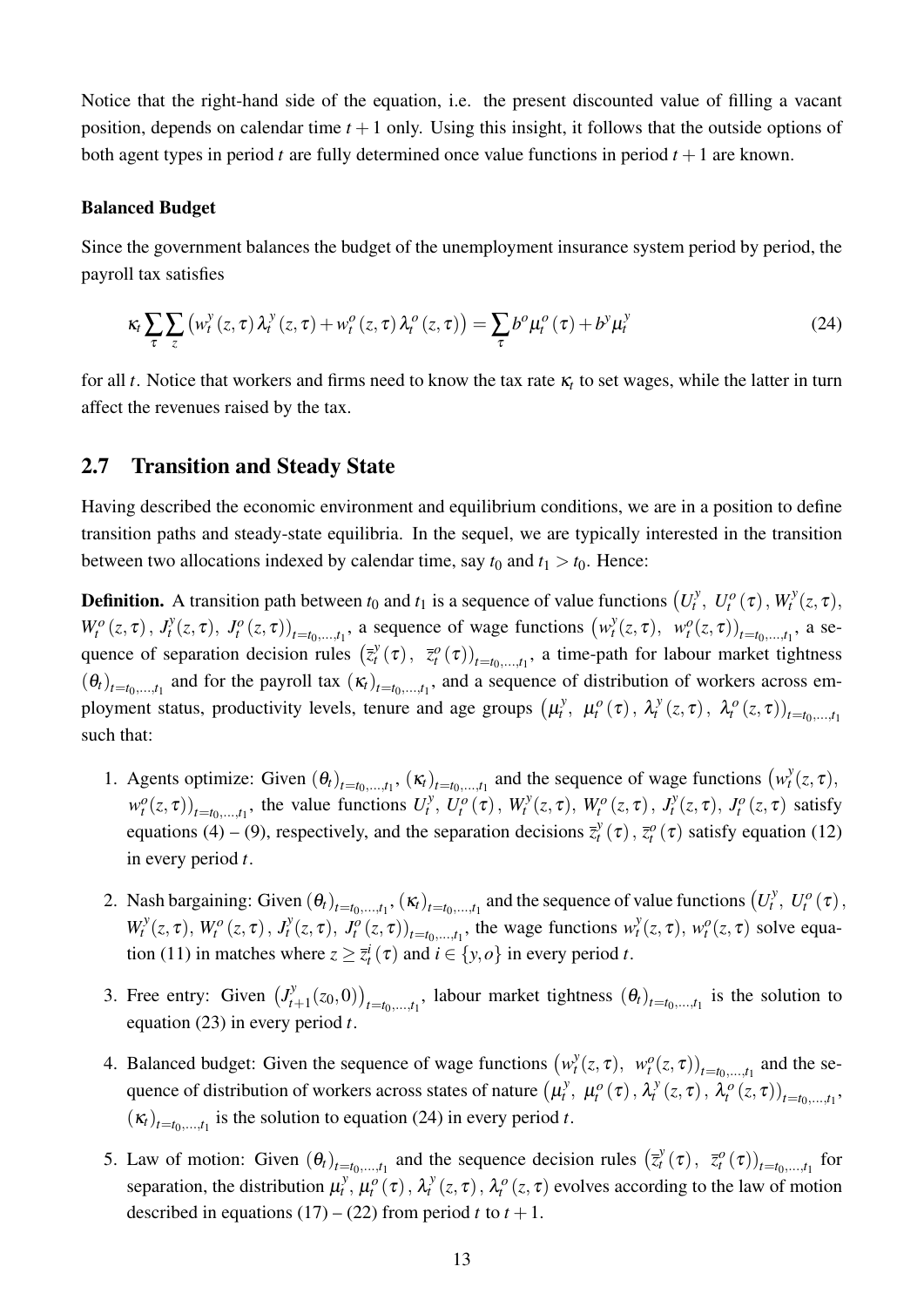When all exogenous features of the economic environment (policy parameters, preferences, etc.) remain constant, and because there is no aggregate shock, the economy reaches a steady-state equilibrium after a possibly long transition path.<sup>[10](#page--1-0)</sup> We use the following definition:

Definition. A steady-state equilibrium is: (i)-(ii) a list of value functions, wage functions, separation decision rules that satisfy optimization (equations  $(4) - (9)$  $(4) - (9)$  $(4) - (9)$  and equation  $(12)$ ) and Nash bargaining (equation [\(11\)](#page-11-1)), (iii) a value for labour-market tightness pinned down by free entry of firms (equation [\(23\)](#page-13-0)), (iv) a pay-roll tax that balances the budget of the unemployment insurance (equation [\(24\)](#page-14-0)) and (v) a time-invariant distribution for the law of motion described in equations  $(17) - (22)$  $(17) - (22)$  $(17) - (22)$ .

Before turning to numerical applications, we stress a difference between the two aggregate quantities of this economy, namely labour-market tightness  $\theta_t$  and the tax rate  $\kappa_t$ . On the one hand,  $\theta_t$  is a forward-looking variable as per equation  $(23)$ . Thus, we can proceed backwards from steady state  $t_1$  in order to construct the time-path  $(\theta_t)_{t=t_0,\dots,t_1}$ . On the other hand, the tax rate  $\kappa_t$  is partly a backwardlooking variable that depends on the distribution of workers across employment status, productivity levels, tenure and age groups, partly a forward-looking variable through wages negotiated in period *t*. Hence, computing a transition path requires knowledge of the entire sequence  $(\kappa_t)_{t=t_0,...,t_1}$ . Yet, a key feature of our environment is that decisions along the transition path depend on the aggregate state of the economy only through  $\theta_t$  and  $\kappa_t$ . [A](#page-38-0)ppendix A provides the details of our numerical methodology to compute steady-state equilibria and transition paths.

# <span id="page-15-0"></span>3 The Benchmark Equilibrium

This section describes our calibration and characterises the steady state of the benchmark economy. We select parameters to reproduce a set of informative data moments for Spain over the period 2005-2007, i.e. just before the outbreak of the Great Recession, when the Spanish unemployment rate was similar to the average unemployment rate (about 8.5%) in the Euro area. We choose that period because, in our view, an 8.5% unemployment rate is a plausible steady-state value, instead of the subsequent 25% reached during the slump (see [Bentolila et al.,](#page-35-1) [2012\)](#page-35-1).

### 3.1 Parameterisation and Calibration

We need a number of preliminary specifications in order to list the parameters of the model. Firstly, we parameterise the Markov process for match-specific idiosyncratic productivity as follows. We assume that *z* can take on values in the interval [0,1]. Each period, *z* switches to a new value  $z'$  which is drawn from a Normal distribution with mean *z* and standard deviation σ*<sup>z</sup>* , truncated and normalized to integrate to one over the support of productivity. The resulting productivity process resembles a random walk, although the truncation makes the innovation term different from a normal white noise process. We experimented with many stochastic processes for *z*, including less persistent ones. Since other specifications did not substantially alter the model's workings, we have chosen to revert to a process

 $10$ Notice that the fixed-point nature of an equilibrium with respect to labour-market tightness and the payroll tax implies that, in principle, there may exist multiple equilibria. We are not interested *per se* in the high-tax-high-unemployment equilibria that can be triggered by the payroll tax. Therefore, in our computations, we always start by picking a low tax rate and we iterate until convergence of the balanced-budget equation.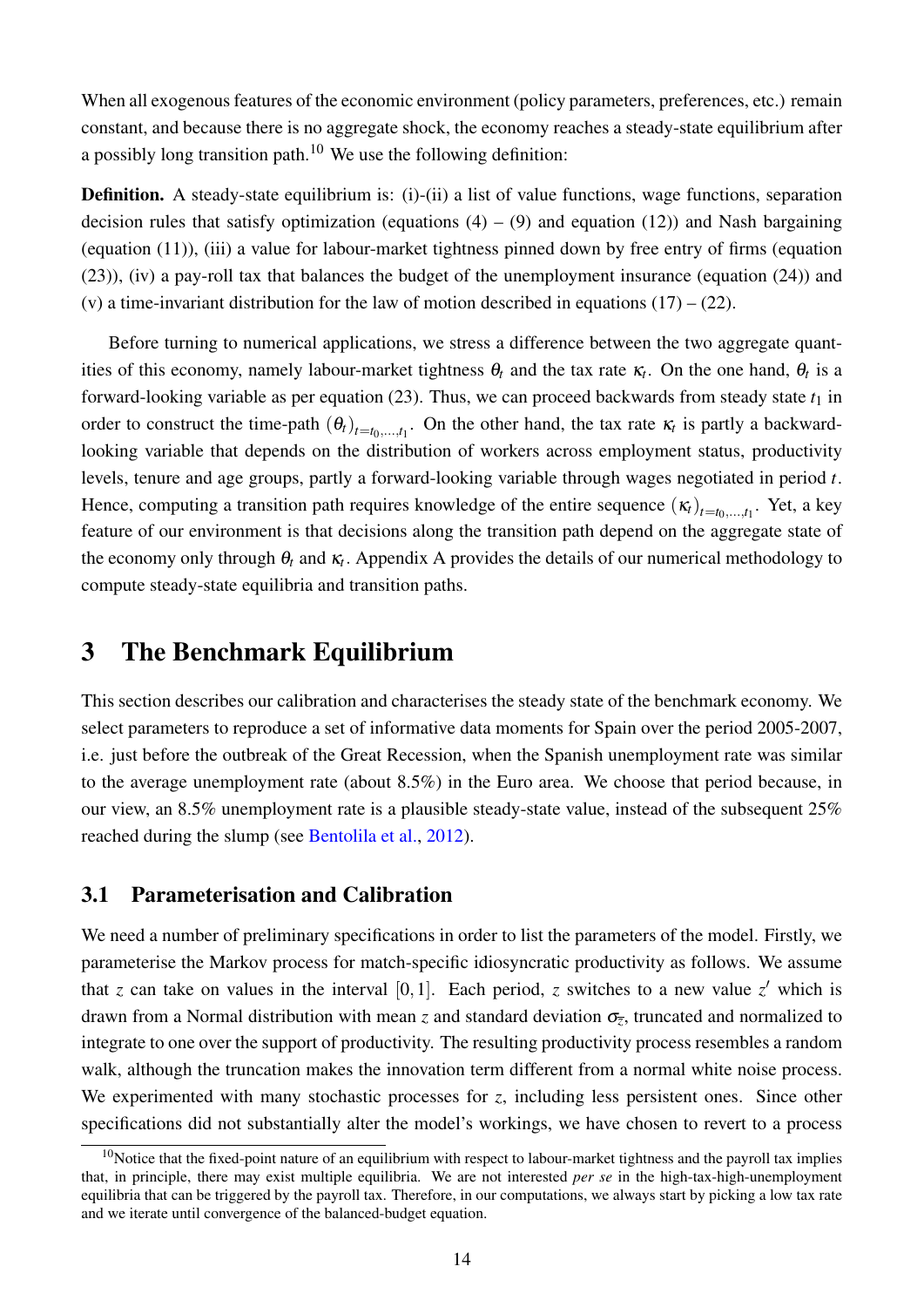<span id="page-16-0"></span>

| Description                | Parameter               | Value  | Moment                          | Target |
|----------------------------|-------------------------|--------|---------------------------------|--------|
| Calibrated externally      |                         |        |                                 |        |
| Interest rate              | r                       | 0.01   |                                 |        |
| Risk aversion              | η                       | 2      |                                 |        |
| Ageing probability         | $\gamma$                | 1/120  |                                 |        |
| Retirement probability     | $\chi$                  | 1/40   |                                 |        |
| Cap on tenure              | T                       | 120    |                                 |        |
| Matching function          | $\psi$                  | 0.5    |                                 |        |
| Bargaining power           | β                       | 0.5    |                                 |        |
| Calibrated internally      |                         |        |                                 |        |
| Matching function          | A                       | 0.4000 | Job-finding prob. $(\%)$        | 40.0   |
| Vacancy cost               | k                       | 0.2805 | Tightness (norm.)               | 1.00   |
| Unemployment income        | $b^y$                   | 0.2637 | Replacement rate $(\%)$         | 58.0   |
| Unemployment income        | $b^o$                   | 0.1953 | Replacement rate $(\% )$        | 45.4   |
| Exogenous separation       | $\delta$                | 0.0060 | Fraction of quits $(\%)$        | 20.0   |
| Initial productivity       | $z_0$                   | 0.3233 | Job destr. ( $\leq$ 2 years, %) | 7.44   |
| S.d. of productivity draws | $\sigma_{\overline{z}}$ | 0.0590 | Job destr. ( $>2$ years, %)     | 2.09   |

Table 1. Parameter values (one model period is one quarter)

parameterised only by σ*<sup>z</sup>* . Next, as indicated in Subsection [2.1,](#page-7-1) we assume that matches are also subject to an exogenous separation shock. We denote by  $\delta$  the per-period probability that this shock is realised. Finally, we impose a cap on tenure denoted by *T*.

Under these specifications, the model has 14 parameters, namely {*r*, η, γ, χ, *T*, ψ, β, *A*, *k*, *b y* , *b o* ,  $\delta$ ,  $z_0$ ,  $\sigma_{\overline{z}}$ . The first seven parameters are set outside the model while the remaining ones are calibrated internally to match a set of data moments. Throughout the numerical experiments, we interpret a model period as one quarter.

### Parameters Set Externally

The first seven rows of Table [1](#page-16-0) report parameter values set outside the model. The chosen interest rate is set at  $r = 0.01$  to yield an annual interest rate of about 4 percent. The coefficient of relative risk aversion in [\(1\)](#page-7-2) is  $\eta = 2$ , which is a common value in the literature. The demographic probabilities are set at  $\gamma = 1/120$  and  $\gamma = 1/40$  to match the expected durations of the first ("young") and second ("old") phase of a worker's life-cycle. This choice is motivated by our interpretation of young workers as those aged 25–54, and older workers as those aged 55–64. Moreover, it is consistent with the observation that workers aged 55–64 account for about 25 percent of the working-age population in Spain. We set the cap on tenure, *T*, equal to 120 model periods, i.e., 30 years.<sup>[11](#page--1-0)</sup> Finally, as is conventional in the literature (see [Petrongolo and Pissarides,](#page-36-14) [2001\)](#page-36-14), the unemployment-elasticity of the number of matches and workers' bargaining power are set to  $\psi = \beta = 0.5$ .

#### Calibrated Parameters

The last seven rows in Table [1](#page-16-0) show the parameters set within the model. We follow standard practices and use the free-entry condition to pin down the vacancy-posting cost *k* after normalizing labour market

 $11$ That is, with a deterministic life-cycle, workers (including the young) would never reach the maximum tenure level.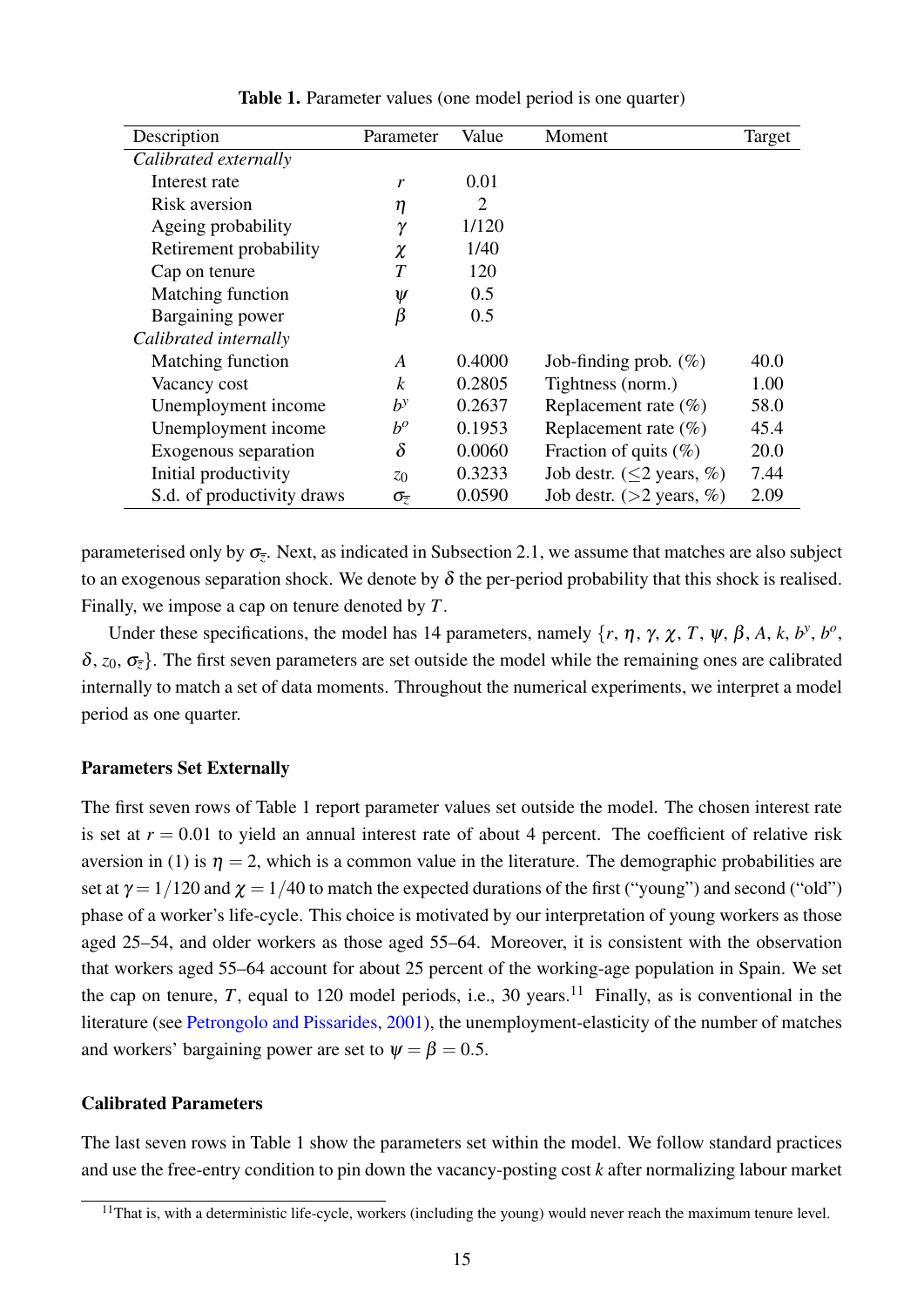tightness  $\theta$  to unity. For the remaining six parameters, we aim at matching the following moment conditions, most of which are obtained from the Spanish Labour Force Survey for 2005-2007: (1) the average duration of unemployment for young workers is 2.5 quarters, i.e., 7.5 months; (2) the quarterly job destruction rate for temporary jobs is 7.44 percent [\(García Pérez and Osuna,](#page-36-11) [2014\)](#page-36-11); (3) the quarterly job destruction rate for permanent jobs is 2.09 percent [\(García Pérez and Osuna,](#page-36-11) [2014\)](#page-36-11); (4) the replacement rate of unemployment benefits for young workers, defined as the ratio between the benefit payment *b*<sup>*y*</sup> and the average wage  $\tilde{w}$ <sup>*y*</sup>, is 58 percent;<sup>[12](#page--1-0)</sup> (5) the replacement rate of unemployment benefits for older workers,  $b^o/\tilde{w}^o$ , is 45 percent;<sup>[13](#page--1-0)</sup> (6) quits account for about 20 percent of all separations  $(Rebollo-Sanz, 2012).<sup>14</sup>$  $(Rebollo-Sanz, 2012).<sup>14</sup>$  $(Rebollo-Sanz, 2012).<sup>14</sup>$  $(Rebollo-Sanz, 2012).<sup>14</sup>$  $(Rebollo-Sanz, 2012).<sup>14</sup>$  $(Rebollo-Sanz, 2012).<sup>14</sup>$  Our motivation for using information on quits is as follows. In the data, we cannot observe the number of job separations that could be deterred by enforcing tougher employment protection. We interpret quits as an upper bound to this number. In the model, the parameter that embodies this role is  $\delta$ , the probability of an exogenous separation. Thus, we use condition (6) to pin down a value for  $\delta$ .<sup>[15](#page--1-0)</sup>

#### The Severance Pay Function

The crux of our analysis relates to the severance pay function. We follow [Bentolila et al.](#page-35-1) [\(2012\)](#page-35-1) and [García Pérez and Osuna](#page-36-15) [\(2012\)](#page-36-15) in computing a function of job tenure that stands similar to EPL in Spain prior to the onset of the Great Recession.<sup>[16](#page--1-0)</sup> As the latter authors do, we specify it as a function of the average annual wage in the labour market, rather than as a function of wage-tenure and/or productivitytenure profiles. This simplifying assumption allows us to keep the solution of the model on a tractable level, because no knowledge on the wage profile is required when specifying  $\phi(\tau)$ .<sup>[17](#page--1-0)</sup>

In particular, we use the following pieces of information to compute  $\phi(\tau)$ . We identify the first two years of employment with fixed-term contracts prevailing in the Spanish labour market. During the chosen calibration period, these contracts feature termination costs of 8 d.w.y.s., representing 2.2 percent ( $= 8/365$ ) of the average yearly wage. If the worker is not dismissed before the end of this period, we identify the subsequent periods of employment as those regulated by permanent contracts. Workers on permanent contracts are entitled to 45 d.w.y.s. since joining the firm, with a maximum of 3.5 annual wages, under an unfair dismissal which represent most of the dismissals until 2012.[18](#page--1-0) For

 $12$ Estimates for the average net replacement rate across different family types and earnings levels range from an initial value of 67% after layoff to 49% over 60 months of unemployment [\(OECD,](#page-36-16) [2004\)](#page-36-16). We pick an intermediate value of 58% and perform a sensitivity analysis in Section [6.](#page-33-0)

<sup>&</sup>lt;sup>13</sup>We make the assumption that older workers can draw on regular unemployment benefits for 2 years (at a 67%replacement rate), and then fall back on less generous social assistance (at a 40%-replacement rate). At an expected duration of 10 years, this yields a weighted average of  $2 \cdot 0.67 + 8 \cdot 0.40 = 0.454$ .

<sup>&</sup>lt;sup>14</sup>To be precise, [Rebollo-Sanz](#page-37-2) [\(2012\)](#page-37-2) reports that quits account for 22 percent of all separations over the years 2000– 2007. This was a period of economic expansion in Spain, and job-to-job transitions are notoriously pro-cyclical. For these reasons, we use a more conservative figure of 20 percent.

<sup>&</sup>lt;sup>15</sup>Following an exogenous separation, we assume that the firms pays the severance package to which the worker is entitled. That is, we do not interpret the  $\delta$  shock as a quit decision – it is not a decision. We use  $\delta$  to discipline the elasticity of the separation rate to changes in the employment protection scheme. In sensitivity checks (Section [6\)](#page-33-0), we re-run the experiments under the assumption that severance payments are waived in the event of an exogenous separation.

<sup>&</sup>lt;sup>16</sup>There was a reform in February 2012 when severance pay for unfair dismissals of permanent workers went down from 45 to 33 d.w.y.s. while termination costs to temporary workers went up from 8 to 12 d.w.y.s. (see Subsection [5.4\)](#page-30-0). We use the pre-reform EPL scheme since our calibration targets are based on pre-2012 data.

 $17$ Notice that the average wage is an equilibrium outcome of the model, not a pre-specified parameter. To compute an equilibrium, we add an outside loop to iterate over the average wage used to specify the severance pay function.

<sup>&</sup>lt;sup>18</sup>We assume that all firms pay unfair dismissal costs of 45 d.w.y.s., even when severance for fair (economic) reasons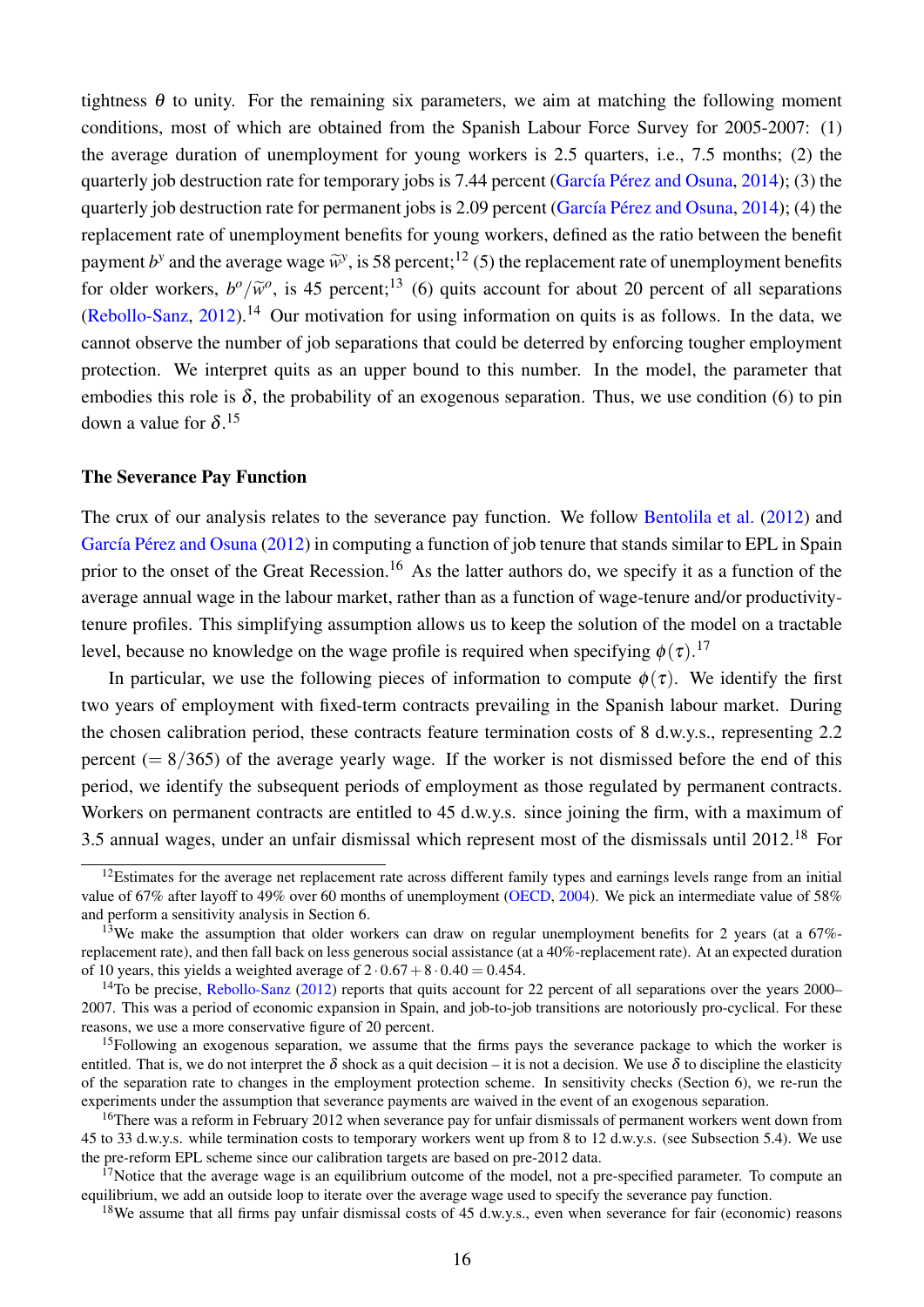<span id="page-18-0"></span>

Figure 1. Severance payments in the benchmark economy

instance, a worker who is employed at the same firm for more than two years and loses her/his job in the third year is entitled to 37 percent ( $= 3 \times 45/365$ ) of the average yearly wage.

Using these pieces of information, severance payments for a worker whose tenure at the current firm is  $\tau$  are computed as follows:

$$
\phi(\tau) = \begin{cases}\n(8/365) \times \widetilde{w} \times \tau, & 1 \leq \tau \leq 8 \\
(45/365) \times \widetilde{w} \times \tau, & 9 \leq \tau \leq 113 \\
(45/365) \times \widetilde{w} \times 113, & \tau > 113.\n\end{cases}
$$
\n(25)

Figure [1](#page-18-0) depicts this function with tenure (in quarters) on the horizontal axis and a multiple of the average annual wage on the vertical axis.

### 3.2 Benchmark Economy

Table [2](#page-19-0) reports a selection of aggregate statistics in our benchmark economy. These value are, whenever possible, compared to their empirical counterparts. As can be observed, the model fits the moments targeted in our calibration strategy very precisely. Moreover, most non-targeted moments are reasonably close to the corresponding data values. The unemployment rate among young workers in the benchmark economy is 9.0 percent, while the corresponding value in the data is slightly lower at 8.6 percent. Across the population of older workers, the model generates a non-employment rate of 36.2 percent. The empirical share of non-employed male workers between 55 and 64 years of age is slightly larger

was lower, i.e., 20 d.w.y.s (with a maximum of 24 months). We do so because, even during the Great Recession, two-thirds of dismissals have been unfair since firms avoided appeals to court by workers by paying the maximum rate, under the so-called "express dismissal" rule (see [Bentolila et al.,](#page-35-1) [2012\)](#page-35-1).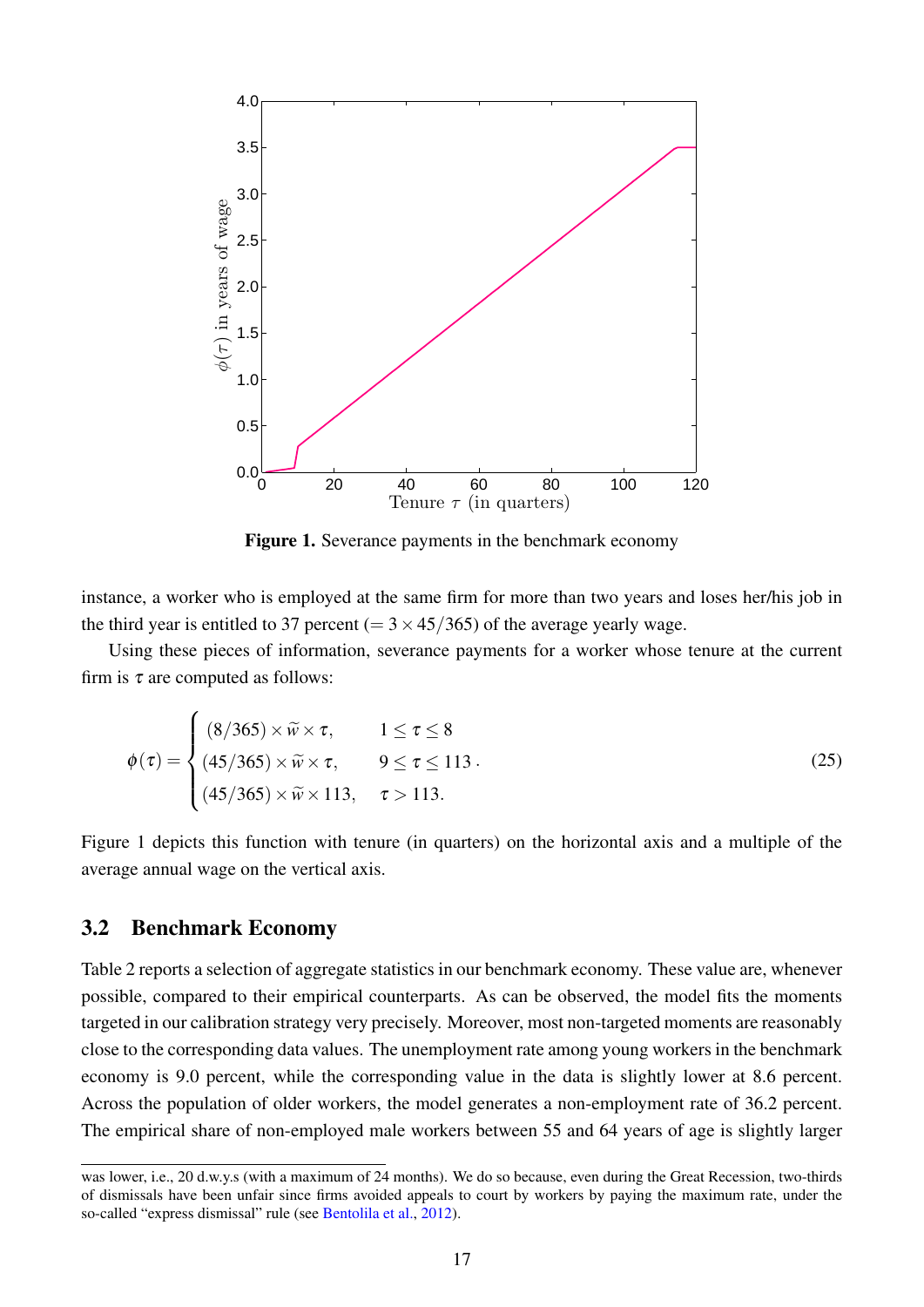<span id="page-19-0"></span>

| Description                                                     | Model | Data | Comment             |
|-----------------------------------------------------------------|-------|------|---------------------|
| Unemployment rate, young $(\%)$                                 | 9.0   | 8.6  |                     |
| Non-employment rate, old $(\%)$                                 | 36.2  | 43.0 |                     |
| Non-employment rate, all $(\%)$                                 | 15.8  | 16.5 |                     |
| Replacement rate $b^y/\widetilde{w}^y$ (%) $(a)$                | 58.0  | 58.0 | part of calibration |
| Replacement rate $b^{\circ}/\widetilde{w}^{\circ}$ (%) $^{(a)}$ | 45.4  | 45.4 | part of calibration |
| Average wage, young                                             | 0.46  |      |                     |
| Average wage, old                                               | 0.43  |      |                     |
| Average productivity, young                                     | 0.57  |      |                     |
| Average productivity, old                                       | 0.62  |      |                     |
| Job destruction rate, $\leq$ 2 years of tenure (%)              | 7.46  | 7.44 | part of calibration |
| Job destruction rate, $>2$ years of tenure $(\%)$               | 2.08  | 2.09 | part of calibration |
| Share of quits among separation $(\%)^{(b)}$                    | 20.4  | 20.0 | part of calibration |
| Job finding rate $(\%)$                                         | 40.0  | 40.0 | part of calibration |
| Payroll tax $(\%)^{(c)}$                                        | 9.25  | 7.60 |                     |

Table 2. Benchmark economy: Comparison with the data

NOTE: Unless otherwise indicated by a footnote, data moments are obtained from the Spanish Labour Force survey for the years 2005-2007. (*a*) Based on estimates from [OECD](#page-36-16) [\(2004\)](#page-36-16). (*b*) Based on estimates from [Rebollo-Sanz](#page-37-2) [\(2012\)](#page-37-2). (*c*) Own calculations based on Social Security contributions geared towards unemployment insurance.

at 43 percent. Since our model abstracts from disabilities, health shocks and other reasons for nonemployment, we interpret the gap between the empirical share and the model value as a plausible outcome. The aggregate non-employment rate among all workers in our benchmark economy is 15.8 percent against 16.5 percent in the data. Finally, the budget-balancing payroll tax is 9.25 percent in the model. This is slightly larger than the actual value of 7.60 percent, which is the sum of employers' and workers' social security contributions to unemployment insurance in Spain.

#### Separation Decisions

Figure [2](#page-20-0) depicts the productivity cutoffs to dismiss young and older workers, resp.  $\bar{z}^y(\tau)$  and  $\bar{z}^o(\tau)$ (the vertical axis covers only the interval [0.0,0.3] to improve legibility). First, note that newly-formed matches start at a productivity level that is fairly close to the corresponding separation threshold (0.32 vs. 0.22). As a result, a large fraction of matches facing an adverse productivity draw over the first quarters of tenure are dissolved endogenously. This feature of the model makes new jobs relatively fragile and rationalizes high job destruction rate at short tenures. On the other hand, matches that experience a positive productivity draw move towards the upper region of the productivity domain and thus become less susceptible of being destroyed. These "career" jobs are bound to become stable employment relationships and they are characterised by a substantially lower job destruction rate at longer tenures.

Next, as evidenced in Figure [2,](#page-20-0) there are characteristic spikes in the job destruction region at  $\tau = 8$ . These reflect the discontinuous jump ("wall") in the firing cost schedule (Figure [1\)](#page-18-0). Since workers are risk averse, future severance payments are only partially internalized through lower wages. This puts a lower bound on workers' reservation wages and implies that relatively unproductive matches are destroyed before the increase in severance pay takes place. Overall, this results in a "camel shaped"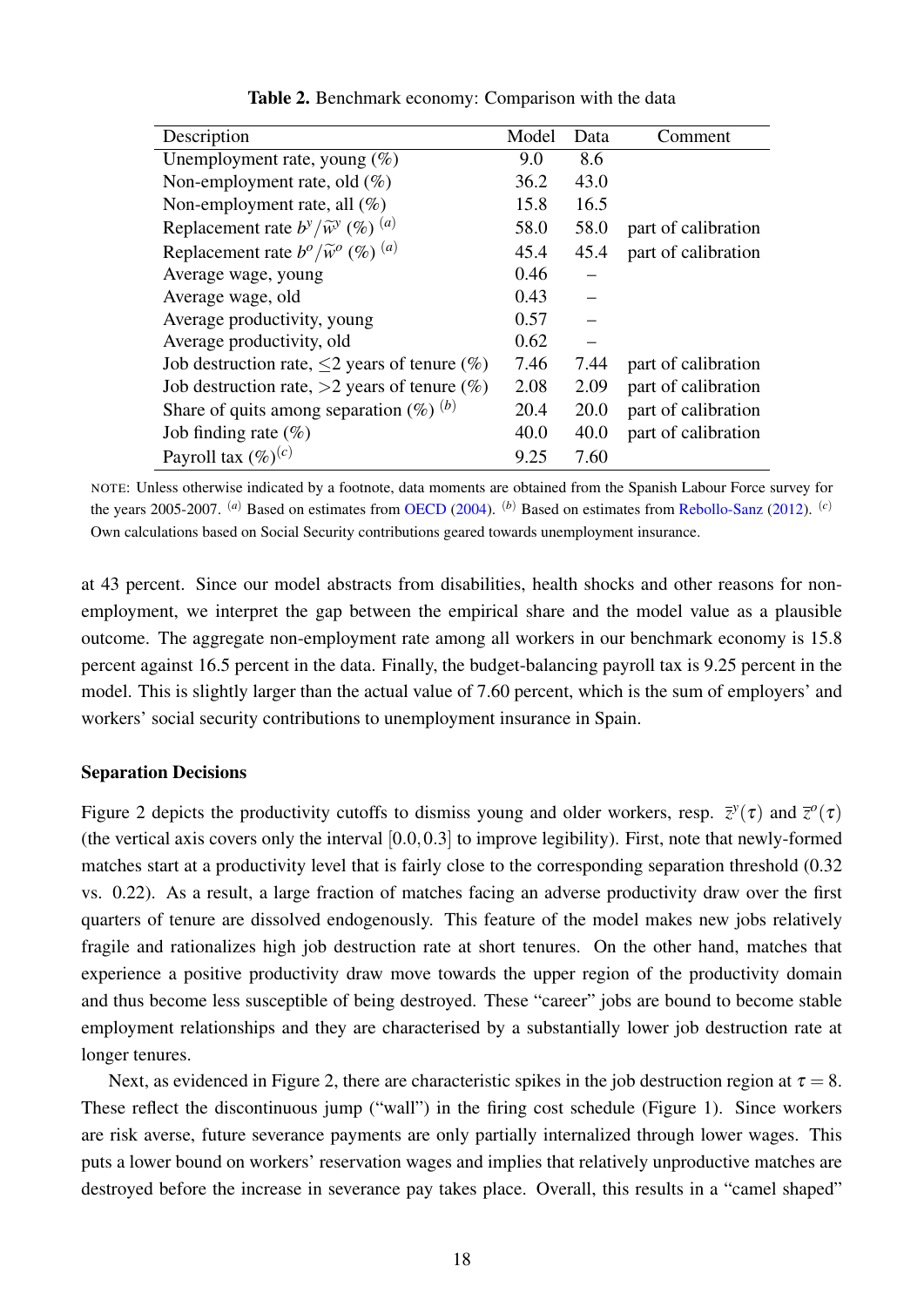<span id="page-20-0"></span>

Figure 2. Separation thresholds in the benchmark economy The plot shows the separation thresholds for young (green circles) and older workers (blue squares). Separation thresholds are plotted as a function of tenure  $\tau$ .

distribution of tenure, with a large fraction of jobs with less than 2 years and a large fraction with more than 10 years of tenure.

As can be seen in Figure [2,](#page-20-0) productivity cutoffs are generally lower for older workers because in our model they do not have the option value of searching for a new job. Only worker-firm matches operating at very low productivity levels find it optimal to discontinue the match and let the worker retire early. Finally, the productivity thresholds are decreasing with tenure as firms find it more costly to fire a worker and pay the severance package.

Before turning to the equilibrium wage functions, we find it useful to evaluate our assumption that laid-off young workers are prevented from capitalising their employment histories into annuities. Looking at job destruction patterns in our benchmark equilibrium, we find that workers who have entered the model economy over the last 10 years are five times more likely to be dismissed than workers who have been in the economy for more than 30 years. The former group corresponds to workers aged 25-34 years who are more likely to be hand-to-mouth consumers with limited access to credit markets and little or no savings. We also find that the distribution of severance payments that are paid out to laid-off young workers is skewed to the right: while the average paid-out severance package in our benchmark economy corresponds to 150 daily wages (or 1.7 quarters), less than half of the severance payments actually entail more than 20 daily wages.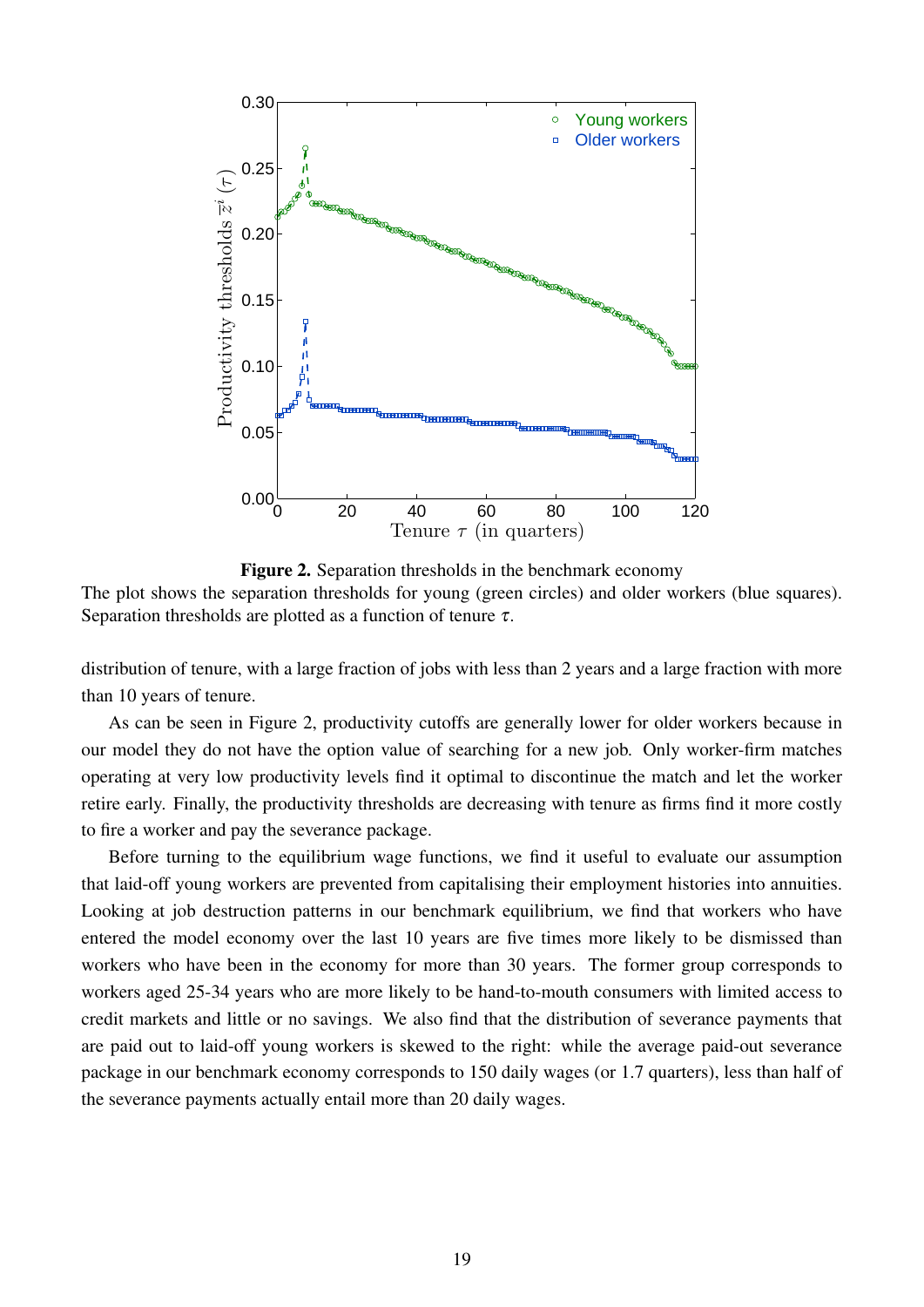<span id="page-21-0"></span>

Figure 3. Wage function in the benchmark economy for young and older workers The plot shows the wage functions in the benchmark economy (young workers in the upper chart, older workers in the lower chart). In each chart, the top line indicates high-productivity and the bottom line indicates low-productivity levels. Wage functions are plotted as a function of tenure  $\tau$ . To improve legibility, we report wages at 25 evenly-spaced points of the support for productivity. The lines are not shown or they are interrupted if  $z < \overline{z}^i(\tau)$ .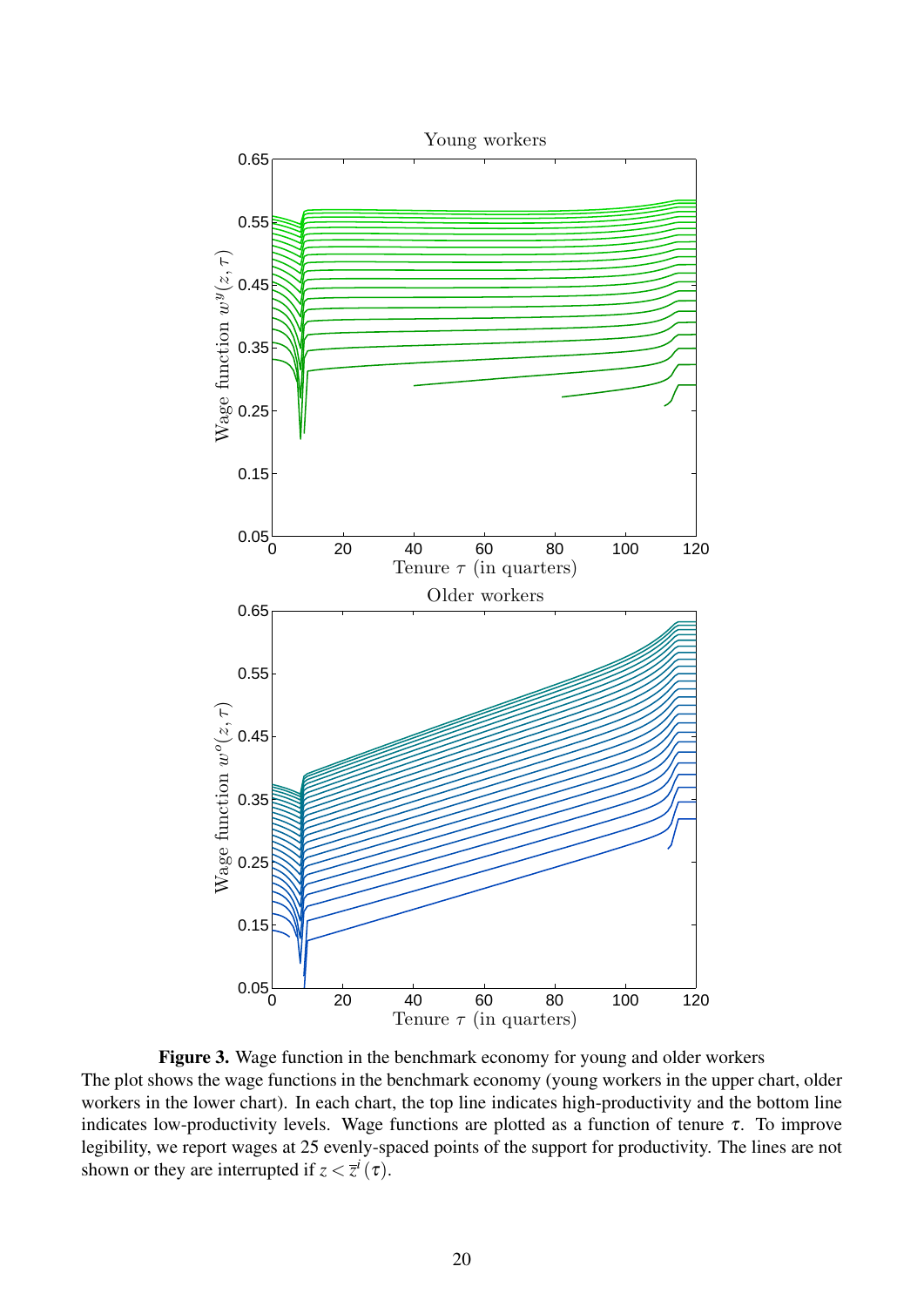#### Wages and Tenure

The wage functions for young and older workers are depicted in Figure [3.](#page-21-0) There are several features to highlight. Firstly, there is a dip in the wage schedule at the end of the first two years of tenure. The key for this result is again the shape of the severance pay function and the fact that wages are renegotiated every period: as the worker-firm match approaches the period in which the increase in severance pay hits, workers are willing to accept lower wages temporarily in exchange for higher future entitlements to severance payments if their job is not destroyed. Secondly, the wage curve is rather flat for young workers and steeper for old workers. This reflects the degree to which firm-worker matches are willing to internalize future severance payments through lower initial wages. Young workers consume their severance package in the period after a layoff. Thus, a larger severance payment buys them only a one-period increase in the level of consumption (at diminishing marginal utility). This makes their outside option increase only very gradually with tenure. By contrast, for older workers a more generous entitlement to severance transfers, as their tenure increases, allows them to buy more valuable annuities. Put differently, their wage profile resembles more the shape that one would obtain in a [Lazear](#page-36-13) [\(1990\)](#page-36-13) type setting where severance payments are fully neutralized.

# <span id="page-22-0"></span>4 Designing Smooth Employment Protection

This section contains the first part of our main quantitative results. We use our model calibrated to Spanish data and policies as a laboratory to design a SOEC. We lay out an optimality criterion, and describe the implications of the optimal SOEC on steady-state equilibrium allocations and welfare.

#### 4.1 Implementation

We consider a relatively simple class of severance payment functions to define a SOEC, namely a subset of piecewise-linear functions of tenure. We specify severance payments as:

<span id="page-22-1"></span>
$$
\phi(\tau) = \max\{\alpha_s + \rho_s \times \tau \, ; \, 0\},\tag{26}
$$

where  $\alpha_s \in \mathbb{R}$  is a parameter, and  $\rho_s \geq 0$  measures the rate of return to each year of tenure (in days of wages per year of service, d.w.y.s.), conditional on eligibility. We explicitly allow the intercept  $\alpha_s$  to be negative; in that case,  $\tau_s \equiv -\alpha_s/\rho_s$  is the point where severance payments are activated, that is, the minimum service tenure required for eligibility. If  $\alpha_s$  is non-negative, then  $\tau_s = 0$ , and newly-matched workers become entitled to severance payments immediately.

There are three main principles guiding the design of a simple SOEC as in equation [\(26\)](#page-22-1). First, in spite of its parsimonious parameterisation, it can be readily compared to actual policy schemes.<sup>[19](#page--1-0)</sup> Second, while our model rationalizes implementing a SOEC, it does not provide arguments for having a function with many kinks and different slopes across tenure levels. Third, with more parameters in the severance pay function, it becomes more likely to have local optima only in the objective function

<sup>&</sup>lt;sup>19</sup>See, for instance, Section 1 in [Boeri et al.](#page-35-10) [\(2013\)](#page-35-10). Figure 1 in that paper shows that a piecewise-linear function of tenure is an accurate description of EPL schemes implemented in most countries.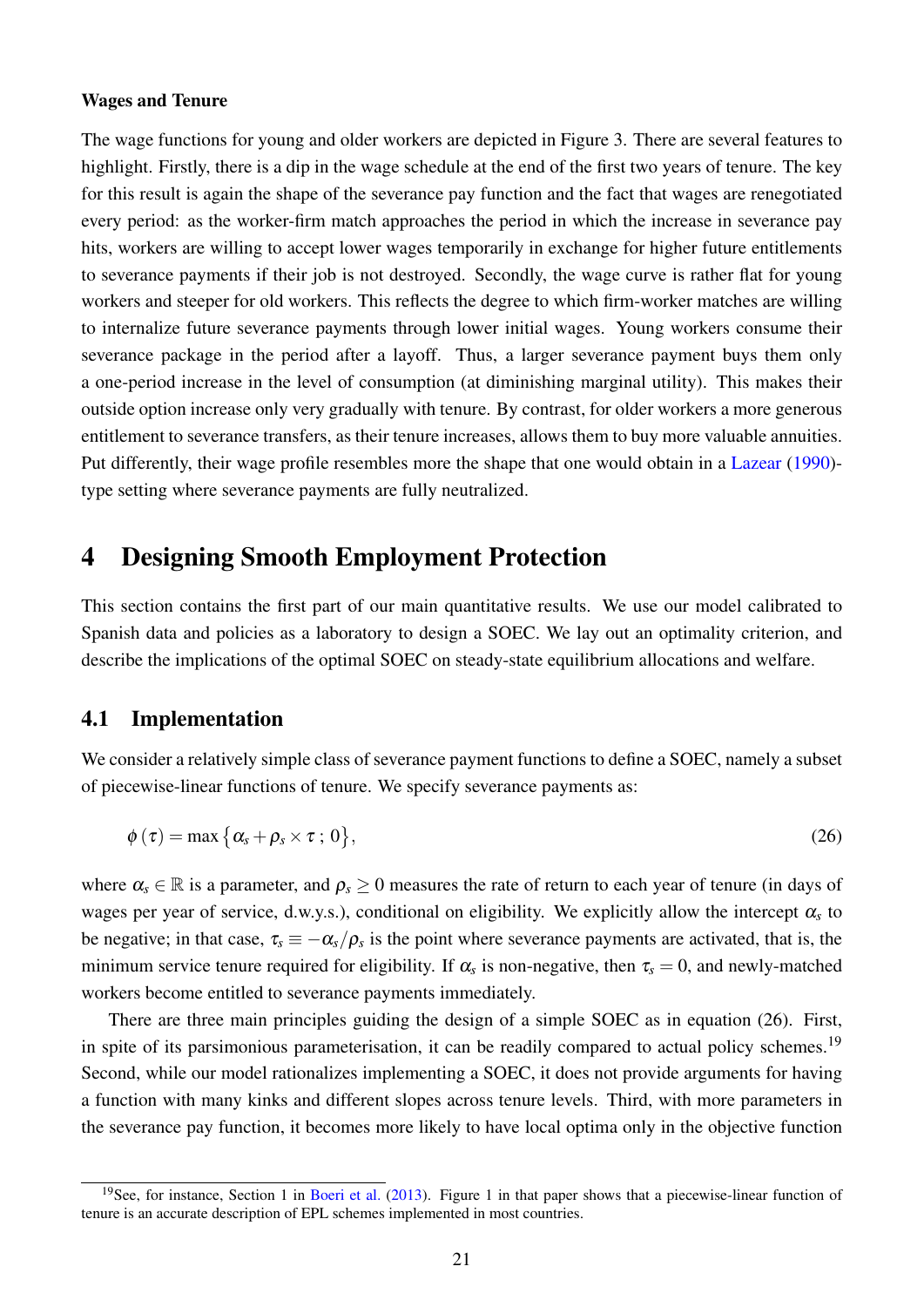presented in the next section. In addition, with only two parameters, we find that our optimality criterion has a global maximum.

### 4.2 The Optimality Criterion

The optimality criterion draws on steady-state comparisons: we define the optimal SOEC as the contract maximising the steady-state lifetime utility of a new labour-market entrant.[20](#page--1-0) In practice, we implement a SOEC for different combinations of  $\alpha_s$  and  $\rho_s$ , compute the steady-state equilibrium and store the value  $U^{\gamma}$  that results. Thus, the optimal SOEC is the bundle  $(\alpha_s, \rho_s)$  defined as:

<span id="page-23-0"></span>
$$
(\alpha_s, \rho_s) = \arg \max \{ U^y \}.
$$
 (27)

In the sequel, instead of reporting the lifetime value  $U^y$  attained according to equation [\(27\)](#page-23-0), we measure welfare effects in terms of consumption equivalent units. Formally, let  $U_b^{\gamma}$  $b<sub>b</sub>$ <sup>*b*</sup> denote the lifetime utility of a newborn worker in the benchmark economy, and let  $U_s^{\gamma}$  be her lifetime utility under the optimal SOEC. The percentage change in lifetime consumption arising from the optimal SOEC is given by  $\vartheta$ , which can be shown to solve:

<span id="page-23-1"></span>
$$
1+\vartheta = \left(\frac{(r+\chi)U_s^{\gamma} + \frac{1+r}{1-\eta} \times \frac{r+\gamma+\chi}{r+\gamma}}{(r+\chi)U_b^{\gamma} + \frac{1+r}{1-\eta} \times \frac{r+\gamma+\chi}{r+\gamma}}\right)^{\frac{1}{1-\eta}}.
$$
\n(28)

We show in Figure [B4](#page-44-0) in the Appendix that the optimality criterion is concave in  $\alpha_s$  and  $\rho_s$  (this property also holds in all our robustness checks, whose corresponding charts are displayed in the online appendix). As a result, within the class of severance payment functions considered, the optimal SOEC is unique. Moreover, we find that a positive intercept  $\alpha_s$  deteriorates welfare (see Figure [B3](#page-44-1) in the Appendix). For this reason, in the sequel we focus on the effects of the minimum service tenure  $\tau_s$ (negative  $\alpha_s$ ), combined with the effects of  $\rho_s$ .

### 4.3 Steady-State results

Table [3](#page-24-0) reports the welfare change associated with different combinations of  $\tau_s$  and  $\rho_s$ . On a given row, we fix the minimum service tenure for eligibility and we increase the slope gradually along the columns.

As illustrated in the table, a SOEC has the potential to generate significant welfare gains when compared to the current EPL scheme. In particular, a SOEC with 1 year of minimum service and a slope of 14 d.w.y.s. maximises steady-state lifetime utility of a newborn worker, and the associated welfare gain is 1.68%. Henceforth, we refer to this combination as the optimal SOEC. A graphical comparison between the current EPL scheme and the optimal SOEC is provided in Figure [4](#page-26-0) (upper panel). The latter is associated with lower severance payments than the benchmark scheme, and the slope of 14

 $20$ It is possible to define an optimality criterion that would include the transition dynamics, but such a criterion would have several drawbacks. First, by construction, it would depend on the distribution of workers at the time when the reform is implemented. Second, as shown in Section [5,](#page-27-0) the transition path is difficult to predict and, as a result, it is likely that the optimality criterion is not well-behaved in  $\alpha_s$  and  $\rho_s$ . Third, the computational burden makes it impractical to run a grid search on  $\alpha_s$  and  $\rho_s$  to maximise a criterion that includes the transition path.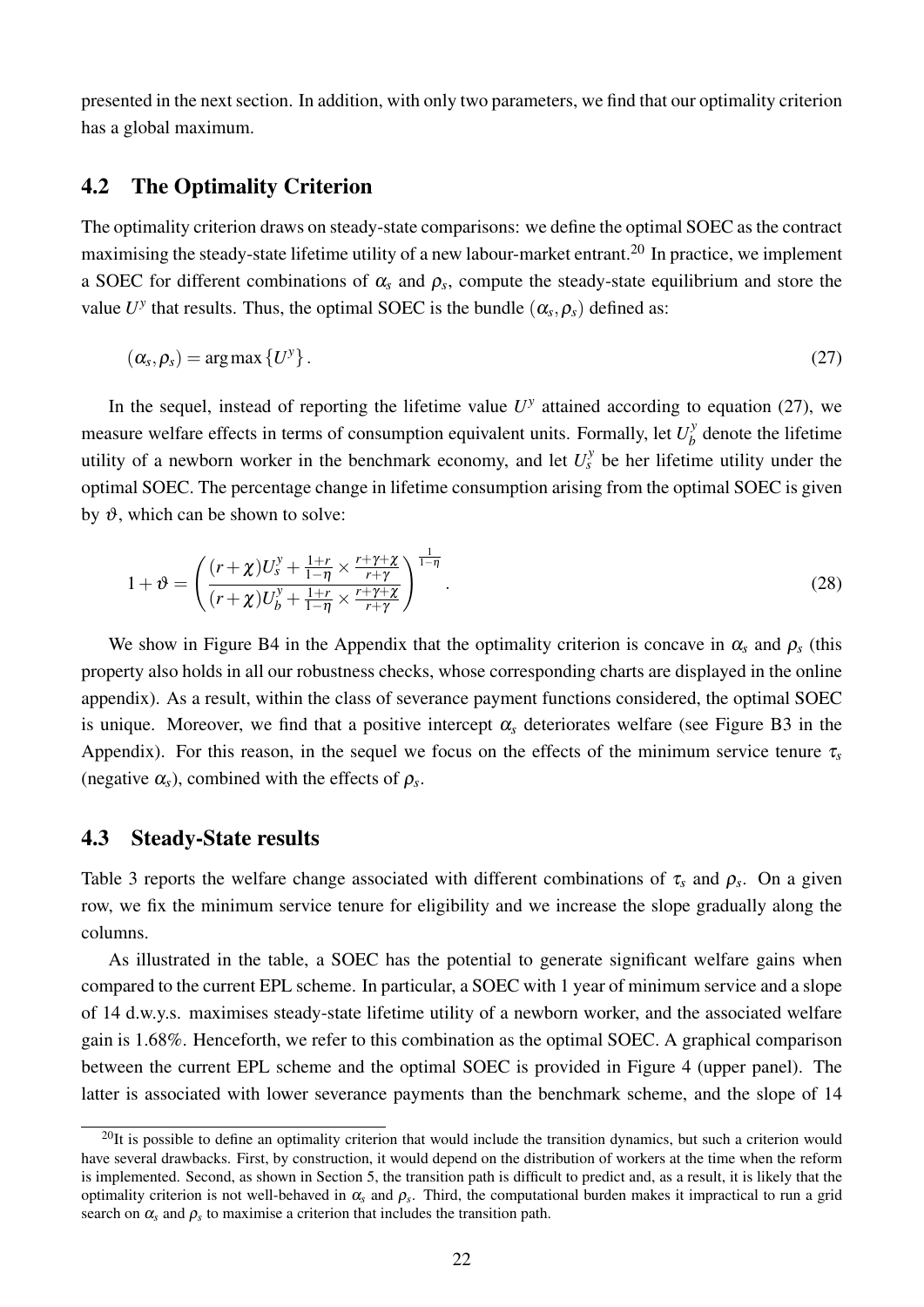<span id="page-24-0"></span>

|                      |    | Slope $\rho_s$ (in d.w.y.s.) |                |       |       |       |       |       |          |          |
|----------------------|----|------------------------------|----------------|-------|-------|-------|-------|-------|----------|----------|
|                      |    | $\overline{0}$               | $\overline{4}$ | 8     | 12    | 14    | 16    | 20    | 45       | 60       |
| Initial eligibility  |    |                              |                |       |       |       |       |       |          |          |
| $\tau_s$ (in months) | 0  | 0.956                        | 1.439          | 1.573 | 1.589 | 1.571 | 1.508 | 1.365 | $-0.437$ | $-2.014$ |
|                      | 6  | 0.956                        | 1.431          | 1.599 | 1.665 | 1.666 | 1.643 | 1.572 | 0.265    | $-0.980$ |
|                      | 12 | 0.956                        | 1.408          | 1.585 | 1.668 | 1.681 | 1.680 | 1.630 | 0.584    | $-0.443$ |
|                      | 18 | 0.956                        | 1.385          | 1.565 | 1.652 | 1.671 | 1.680 | 1.651 | 0.801    | $-0.086$ |
|                      | 24 | 0.956                        | 1.365          | 1.540 | 1.636 | 1.655 | 1.669 | 1.658 | 0.950    | 0.176    |
|                      | 30 | 0.956                        | 1.343          | 1.516 | 1.612 | 1.638 | 1.654 | 1.654 | 1.062    | 0.379    |
|                      | 36 | 0.956                        | 1.324          | 1.496 | 1.588 | 1.617 | 1.636 | 1.644 | 1.148    | 0.544    |

Table 3. Steady-state comparisons of various SOEC

NOTE: An entry in the table is the percentage change in lifetime consumption of new labour-market entrants.

d.w.y.s. lies between the respective figures of temporary contracts (8 d.w.y.s.) and permanent contracts (45 d.w.y.s.) that prevail under current EPL. Moreover, our analysis suggests that there is a welfareimproving role for severance pay as the optimal SOEC is strictly preferred to a laissez-faire scheme (first column,  $\tau_s = \rho_s = 0$ ). The fact that the optimal SOEC is positively sloped further suggests that it trades off lower protection at short tenures, to promote job creation, with higher protection at long tenures, to enhance job security and provide more insurance for older workers with diminishing opportunities in the labour market.

#### Equilibrium Allocations and Welfare

Table [4](#page-25-0) reports a set of aggregate statistics for the steady-state equilibrium under the optimal SOEC in comparison with the benchmark economy. Our analysis suggests that introducing this SOEC has a significant positive effect on labour market tightness. As a result, jobless workers are matched to firms at a higher rate, which decreases the duration of unemployment. The optimal SOEC, moreover, reduces the job destruction rate for short-tenured jobs below 2 years from 7.5% to 6.3% per quarter, while the corresponding rate for worker-firm matches with longer tenure increases slightly from 2.08% to 2.25%. Overall, these effects translate into a reduction in the unemployment rate from 9.0% to 8.1%. As the non-employment rate for older workers also decreases by roughly one percentage point from 36.2% to 35.1%, the net effect on employment across the whole population is positive (14.9% vs. 15.8%). Relative to the benchmark economy, the optimal SOEC results in an increase in welfare of 1.68% and a reduction in the budget-balancing payroll tax rate of 0.8 percentage points.

The bottom panel of Figure [4](#page-26-0) sheds more light on these results. It depicts the wage-tenure profile (the wage is averaged across match productivities for each tenure) in the benchmark case and under the optimal SOEC. As can be observed, the wage-tenure profile is smoother under the optimal SOEC, and it is characterized by higher wage levels than the benchmark profile during the first 18 years and lower wage levels afterwards.<sup>[21](#page--1-0)</sup> The key for the less inclined wage schedule is that (i) young workers do not have to initially bargain for low wages in exchange for larger expected future severance pay, which

 $21$ The upward-sloping wage-tenure profile is due to a combination of factors. At short tenures, the average wage increases due to a selection effect, as many jobs experience favourable productivity draws while unproductive jobs get destroyed. At long tenures, the average wage rises further, due to an increasing share of jobs occupied by older workers. Furthermore, workers can bargain for higher wages as their outside option increases with larger severance packages.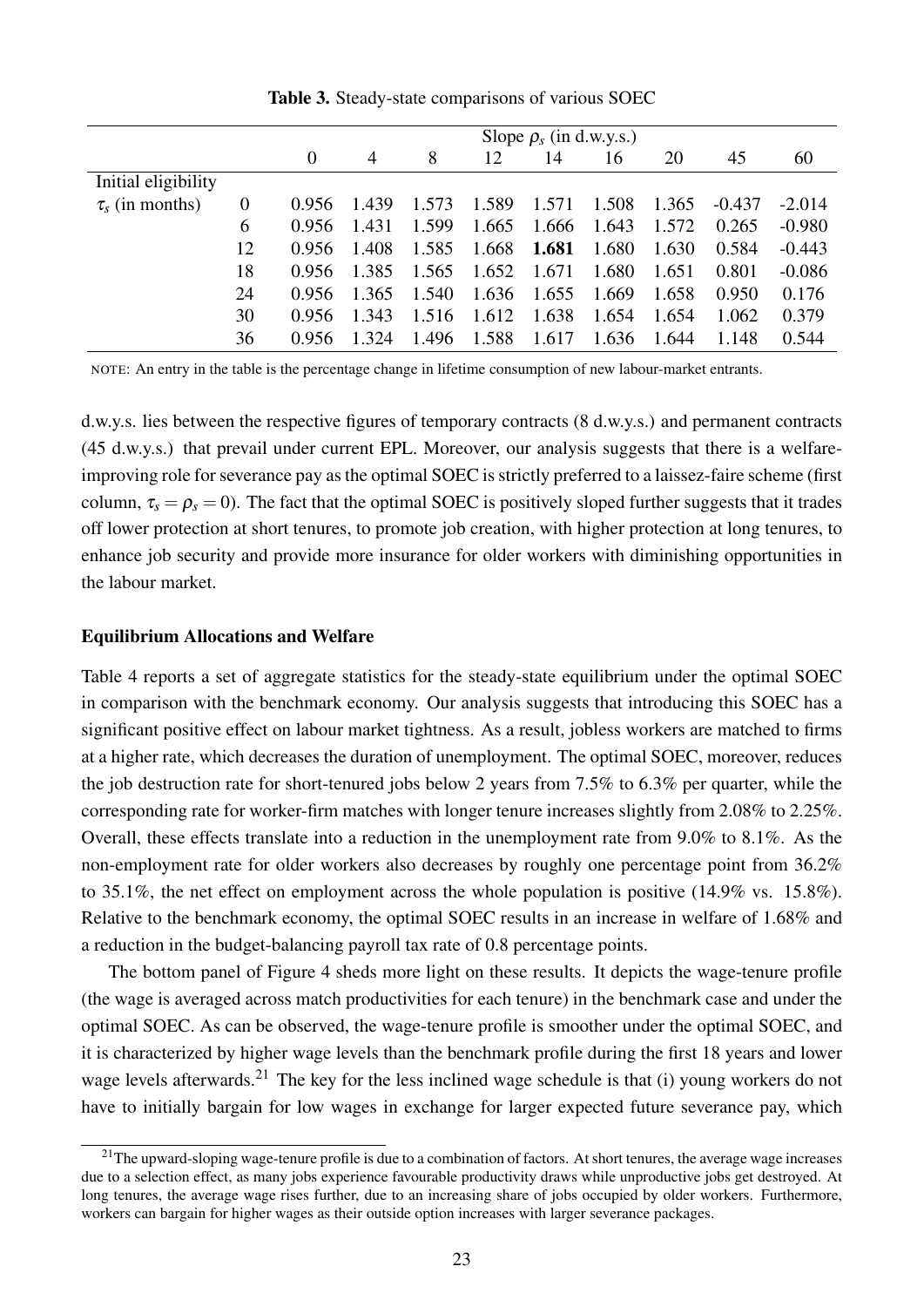<span id="page-25-0"></span>

| Description                                               | <b>Baseline</b> | <b>Optimal SOEC</b> |
|-----------------------------------------------------------|-----------------|---------------------|
| Unemployment rate, young $(\%)$                           | 9.0             | 8.1                 |
| Non-employment rate, old $(\%)$                           | 36.2            | 35.1                |
| Non-employment rate, all $(\%)$                           | 15.8            | 14.9                |
| Average wage, young                                       | 0.46            | 0.48                |
| Average wage, old                                         | 0.43            | 0.36                |
| Average productivity, young                               | 0.57            | 0.57                |
| Average productivity, old                                 | 0.62            | 0.62                |
| Job destruction rate, less than 2 years of tenure $(\%)$  | 7.46            | 6.26                |
| Job destruction rate, more than 2 years of tenure $(\%)$  | 2.08            | 2.25                |
| Job finding rate $(\%)$                                   | 40.0            | 43.0                |
| Labour market tightness $\theta$                          | 1.00            | 1.15                |
| Payroll tax $\kappa$ (%)                                  | 9.25            | 8.46                |
| Welfare of a newborn worker $(\%$ , relative to baseline) |                 | 1.68                |

#### Table 4. Current vs. optimal SOEC: Steady-state comparison

implies higher earnings at the entry level; and (ii) older workers have lower reservation values since the level of the severance pay function is lower than in the benchmark case.

Foremost, the optimal SOEC removes "revolving doors" in labour market trajectories implied by dual EPL. Under the benchmark scheme, the tenure distribution is characterised by a large fraction of jobs with less than 2 years of tenure, as matches without favourable productivity changes get quickly destroyed. The optimal SOEC, in turn, by exhibiting a smoother year-by-year profile, shifts the distribution towards longer tenures; as a result, the tenure distribution under the optimal SOEC has more jobs between 2 and 10 years of tenure.

#### A Decomposition Exercise

To provide further insight into the welfare effects of the optimal SOEC, we run a sequence of counterfactual experiments that aim at disentangling the role of four components. First, we adjust the benchmark severance pay function so as to remove the "wall" effect: keeping tightness and tax constant, we shift the schedule downwards in the second segment to eliminate the discontinuity after 2 years. This implies a smoother wage profile over the first two years of tenure, and shifts the wage-tenure profile upwards as the degree of internalization of future severance payments diminishes. Secondly, we adjust the slope by rotating the function on both segments to yield the actual SOEC (again, keeping tightness and tax constant). Rotating the firing cost function flattens out the wage profile and, thus, increases entry wages for newly-matched workers. Thirdly, we raise labour market tightness to the equilibrium level computed under the optimal SOEC, keeping the tax constant. Finally, we adjust the payroll tax as well. We interpret the first two adjustments as governing partial equilibrium effects, while the latter two account for general equilibrium adjustments in prices.

| Total effect |        | Remove wall Adjust slope Tightness $\theta$ Payroll tax $\kappa$ |        |        |
|--------------|--------|------------------------------------------------------------------|--------|--------|
| 1.681        | 0.429  | 0.091                                                            | 0.693  | 0.470  |
|              | (25.5) | (5.4)                                                            | (41.2) | (27.9) |

The figures above presents our results (the second row gives the relative contribution of each counterfactual). The total welfare gain of 1.68% is again reported in the first column. The remaining columns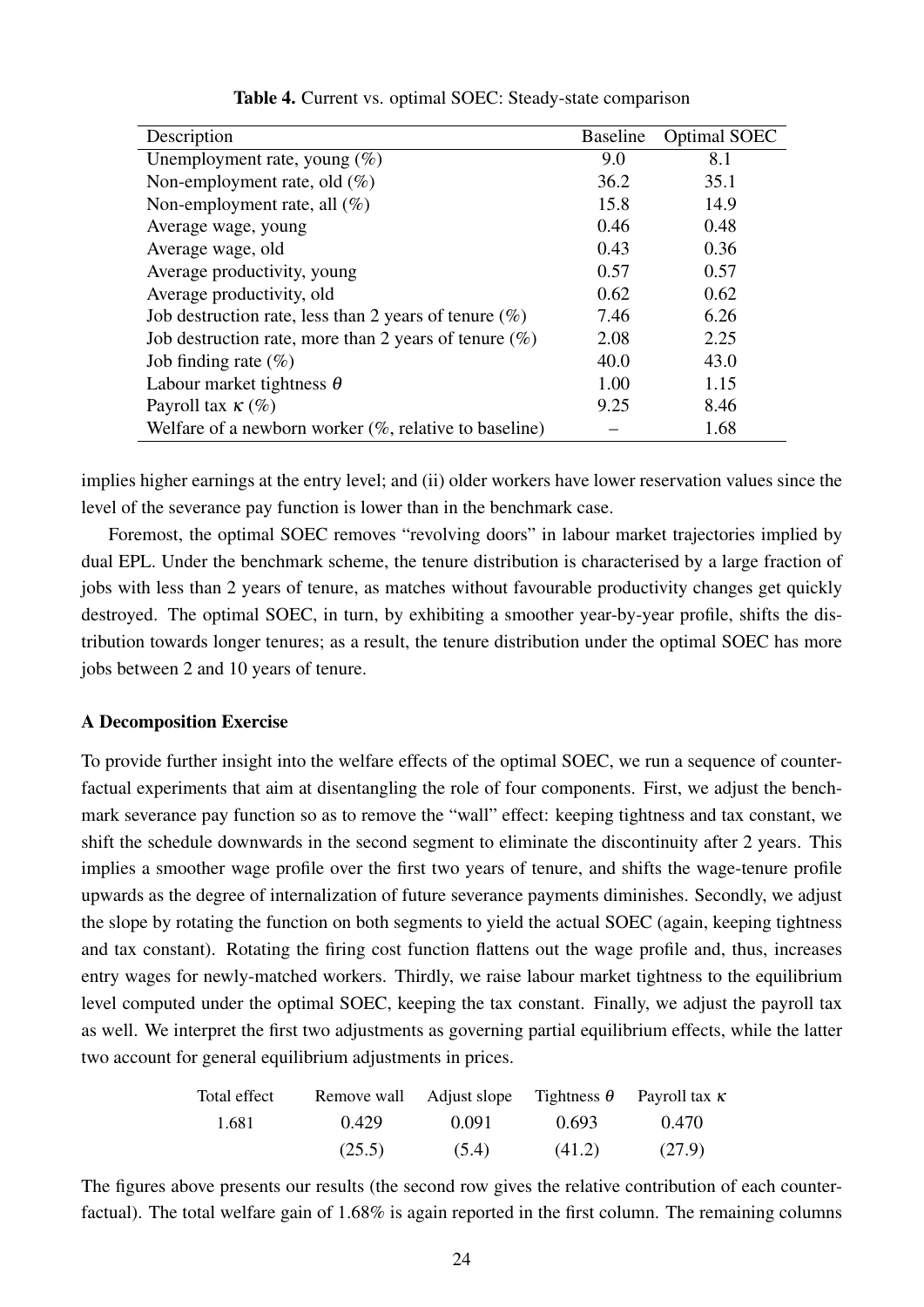<span id="page-26-0"></span>

Figure 4. Current scheme vs. optimal SOEC: Steady-state comparison of selected outcomes The upper chart shows severance payments as a function of tenure  $\tau$ . The lower chart shows the wage on average across match across match productivities for each tenure. In each chart, the dashed line corresponds to the current scheme (benchmark economy) and the solid line corresponds to the optimal SOEC.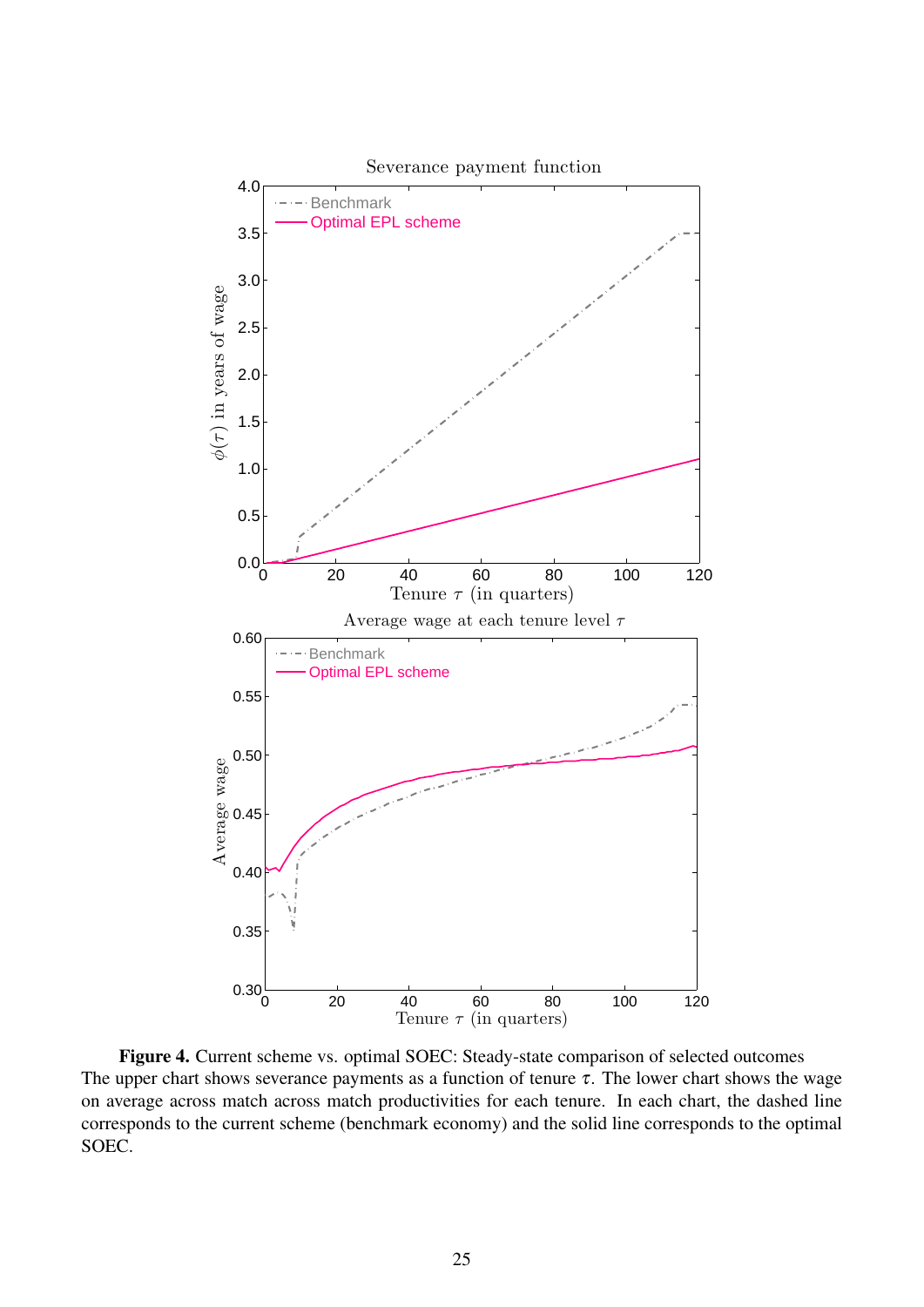provide the welfare change associated with each counterfactual. As can be seen, general equilibrium effects jointly account for roughly 70 percent of the overall welfare gain, while partial equilibrium effects account for the remaining 30 percent. The largest contribution stems from higher job finding rates due to a tighter labour market (41.2 percent), followed by the reduction in the payroll tax (27.9 percent). The elimination of the discontinuity in the severance payment schedule after 2 years yields considerable further welfare gains (25.5 percent), while decreasing the gradient accounts for the remaining 5.4 percent. In the next section, we show that general equilibrium effects also play an important role when the transition path is taken into account.

# <span id="page-27-0"></span>5 From Dual to Unified Employment Protection

In this section, we present our second set of findings, building and expanding on the results of Section [4.](#page-22-0) Our model provides a framework for discussing further issues, such as the actual introduction of a SOEC and the transition dynamics that result, as well as the implications for workers who are already in the labour market when the reform is implemented.

### 5.1 Implementation

A key feature of our model is that we can mimic real-life EPL reforms upon introducing a SOEC. Indeed, in actual EPL reforms, workers employed before the reform cannot be exempted retroactively from their accrued-to-date rights. In line with the February 2012 reform of the Spanish labour market, we therefore assume that all existing worker-firm matches accumulate entitlements to severance payments at a rate prescribed by the new policy scheme from the date of the reform onwards, and that any previous entitlements accumulated during the tenure prior to the reform are retained.<sup>[22](#page--1-0)</sup> Formally, we assume that the reform introduces the optimal SOEC, denoted as  $\phi_1(.)$ , in the calendar period  $t_0$ , and we let  $\phi_0(.)$  denote the severance pay function that prevails before  $t_0$ . The severance pay function for an existing worker-firm match in some period  $t \ge t_0$  is then:

<span id="page-27-1"></span>
$$
\phi_t(\tau) = \phi_0(\tau - (t - t_0)) + \phi_1(\tau_s + (t - t_0)) \mathbb{1}\left\{\tau - (t - t_0) \geq \tau_s\right\}.
$$
\n(29)

That is, a worker whose tenure at time *t* is  $\tau$  had  $\tau - (t - t_0)$  periods of tenure when the reform was announced, and  $(t - t_0)$  of post-reform tenure.  $\phi_0 (\tau - (t - t_0))$  is the severance pay retained from the pre-reform period and  $\phi_1(\tau_s + (t - t_0))$  is the payment in any post-reform period, conditional on eligibility (i.e., if  $\tau - (t - t_0) > \tau_s$ ).<sup>[23](#page--1-0)</sup> Notice that, during the transition towards a new steady state, workers under the  $\phi_t(\tau)$  and the  $\phi_1(\tau)$  scheme coexist in the labour market.

<sup>&</sup>lt;sup>22</sup>To emphasize differences with a *statu-quo* reform where any worker employed at the time of the reform can remain under the previous EPL scheme (a scenario we study in Subsection [5.5\)](#page-31-0), we call this a partially non-retroactive reform. Using our model, we can also study a "pure" retroactive reform where the SOEC replaces the previous scheme in existing jobs irrespective of any accrued-to-date rights. However, such a scenario appears unrealistic, and is actually prevented by the Spanish constitution.

<sup>&</sup>lt;sup>23</sup>Put differently,  $\tau$  and  $t$  are sufficient statistics for pre-reform tenure, which is key for our application. There is one exception, namely workers who have reached  $T$ , the cap for tenure. But since the slope of the optimal SOEC is lower than in the benchmark (and we maintain the initial cap on severance payments), this case can be ignored: a worker employed in period  $t_0$  and with *T* periods of tenure in any period  $t \ge t_0$  is entitled to  $\phi_0(T)$ , and therefore we do not need to recover her pre-reform tenure.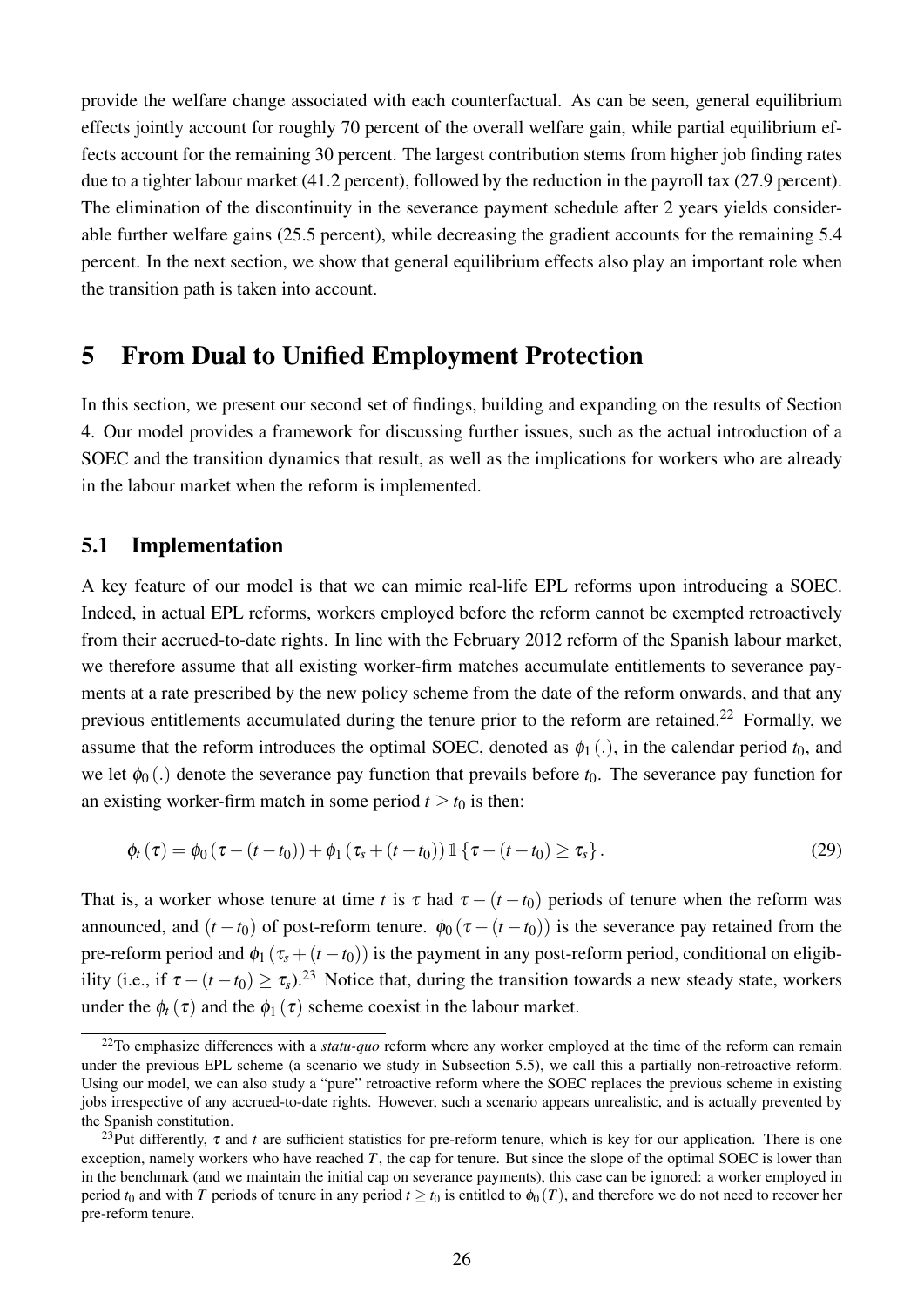### 5.2 Transition Path

Figure [5](#page-29-0) shows the time path of several labour market variables during the transition from dual EPL to the optimal SOEC. Most of the adjustment takes place during the first year of the reform, which dovetails with the fact that the reform affects not only new jobs but also existing worker-firm matches. The upper charts show the time-path of the general equilibrium variables, tightness  $\theta_t$  and the payroll tax  $\kappa_t$ . Labour market tightness acts like a jump variable: it overshoots slightly on impact and then decreases to its future steady-state level. The gradual decrease in taxes, on the other hand, is explained by the decline in non-employment after the reform (details follow). Unemployment among younger workers mirrors the behaviour of tightness: the job-finding rate soars instantaneously as firms create more vacancies associated with the SOEC, which lowers unemployment. The decline in non-employment among older workers is more gradual since it is only driven by the flows from employment. Finally, short-tenured jobs (less than 2 years) are extended in the short run: the job destruction goes down from 7.5% to 5.5% on impact. It then rises slightly to its future steady state value of 6.3%, reflecting that the less stringent SOEC scheme facilitates dismissals. For jobs with more than 2 years of tenure, there is a short-lived decline followed by convergence to the higher long-run level. $^{24}$  $^{24}$  $^{24}$ 

### 5.3 Welfare and Political Support

The upper panel of Table [5](#page-30-1) reports the welfare effects of moving towards a SOEC for the *current* gen-eration of young and older workers.<sup>[25](#page--1-0)</sup> The lower panel shows the political support for this reform. In both panels, we exclude older workers who have already retired early at time  $t_0$  since they cannot be affected by the policy change. In order to gain some insights about these results, Columns 2-4 display the welfare changes associated with three partial-equilibrium, consecutive experiments: first introducing a SOEC (aggregating changes in intercept and slope), then adjusting labour-market tightness, and finally letting the payroll tax change.

As can be inspected, a large majority of young workers benefits from the reform through the three adjustment margins. The reason is that the surge of the job finding rate following the introduction of the SOEC compensates them for the lower redundancy pay in case of dismissal. In contrast, most older workers are harmed by the SOEC, because severance pay is lower after the reform, although they benefit from the reduction in the payroll tax due to lower unemployment. Yet, the overall effect is negative for these workers. Among the three adjustments in Columns 2-4, the most relevant (and beneficial) one for younger workers is the fall in the tax rate while the most relevant for older workers

$$
1 + \vartheta = \left(\frac{(r+\chi)V_s + \frac{1+r}{1-\eta}}{(r+\chi)V_b + \frac{1+r}{1-\eta}}\right)^{\frac{1}{1-\eta}}
$$
(30)

where *V<sup>b</sup>* is the lifetime utility of an old worker in a given labour market state of the benchmark economy, and *V<sup>s</sup>* is her lifetime utility at the time when the reform is implemented.

 $^{24}$ In fact, the job destruction rate at more than 2 years of tenure remains more elevated than the value reached in the future steady state for roughly 30 years. This is explained by severance pay that combine accrued-to-date rights with the new EPL scheme (i.e. equation [\(29\)](#page-27-1)). Workers who would have stayed in employment otherwise become more likely to separate from their jobs since the returns to tenure (in terms of severance pay) are lower. Charts for the long-run dynamics of the transition are available from the authors upon request.

 $^{25}$ For young workers, the formula for computing welfare effects in consumption equivalent units is similar to equation [\(28\)](#page-23-1). The formula for older workers is: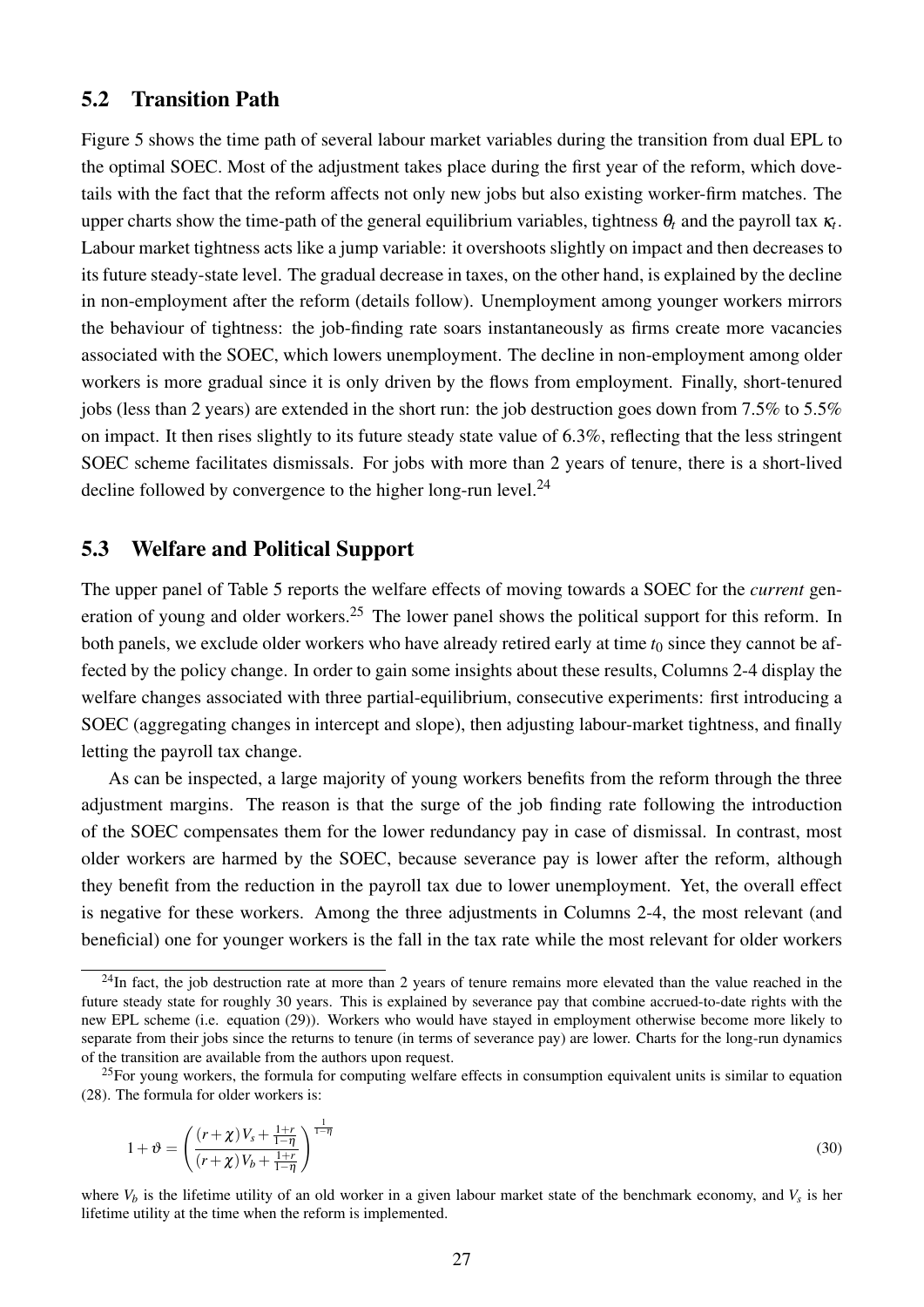<span id="page-29-0"></span>

Figure 5. Transition dynamics towards the optimal SOEC

The charts display the time path of several labour market variables during the transition towards the optimal SOEC under a partially non-retroactive reform. Except for labour market tightness  $\theta$ , the figures on the vertical axis are expressed in percent. On the horizontal axis, time is measured in years relative to the introduction of the SOEC, which occurs in period 0.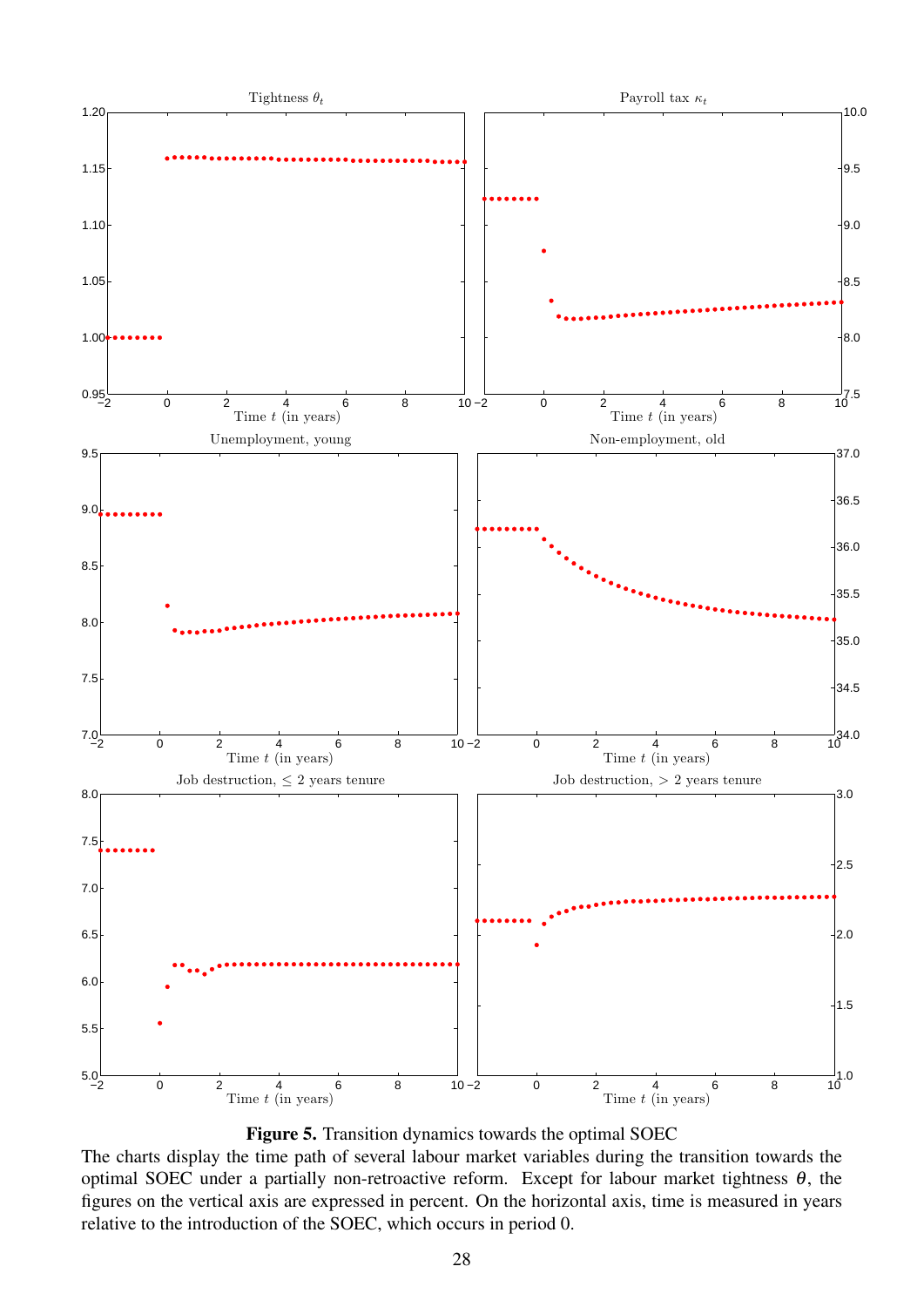<span id="page-30-1"></span>

|                             | Overall           | Effect of   | Effect of  | Effect of  |
|-----------------------------|-------------------|-------------|------------|------------|
|                             | effect            | <b>SOEC</b> | $\theta_t$ | $\kappa_t$ |
|                             | (1)               | (2)         | (3)        | (4)        |
| A. Welfare effect           |                   |             |            |            |
| All workers                 | 0.887             | $-0.093$    | 0.438      | 0.543      |
| Young workers               | 1.323             | 0.241       | 0.514      | 0.594      |
|                             | $[-0.748, 2.924]$ | (18.2)      | (38.9)     | (44.9)     |
| Older workers               | $-1.341$          | $-1.666$    | 0.000      | 0.325      |
|                             | $[-6.837, 8.023]$ | (124.2)     | (0.0)      | $(-24.2)$  |
| <b>B.</b> Political support |                   |             |            |            |
| All workers                 | 87.06             | 64.14       | 21.01      | 1.91       |
| Young workers               | 99.98             | 73.41       | 25.48      | 1.09       |
| Older workers               | 26.25             | 20.54       | 0.00       | 5.71       |
|                             |                   |             |            |            |

Table 5. Welfare effects of a SOEC and political support

NOTE: Column 1 present the overall effect of the policy reform. Columns 2, 3, 4 decompose the reform into three consecutive adjustments: effects of introducing a SOEC (Column 2), the resulting change in  $\theta$  (Column 3) and the resulting change in  $\kappa$  (Column 4). An entry in Panel A of the table is the percentage change in lifetime consumption. The numbers in squared brackets in Panel A are the minimum and maximum welfare change experienced by workers. The numbers in parenthesis in Panel A, Columns 2, 3, 4 are the relative contribution of each consecutive adjustments. An entry in Panel B of the table is the fraction of workers who benefit from the policy reform. In Panel B, Columns 2, 3, 4, an entry is the increment in the fraction of winners brought by each consecutive adjustments.

is the reduction in severance pay (detrimental). In sum, despite the fact that young workers gain 1.32% and old workers lose 1.34%, the main welfare change from implementing a reform is positive and amounts to an increase of 0.88% in overall welfare because the former group represent a larger fraction of the population compared to the second group.

The previous results predict very well political support of this reform. As can be observed in lower panel of Table [5,](#page-30-1) there is a large majority in favour of such a reform: almost 87 percent of the population would gain from the policy change. However, there is a substantial discrepancy across the two age groups: while there is almost universal support across young workers, three quarters of older workers would actually be against the reform and suffer non-negligible losses.<sup>[26](#page--1-0)</sup> This result is noteworthy because in Southern EU countries unions are often dominated by older workers, which could explain the resistance to EPL reforms in those countries.

### <span id="page-30-0"></span>5.4 Comparison: The 2012 Reform

As already mentioned, Spain underwent an EPL reform in February 2012 (Decree Law 3/2012), whereby compensation costs for temporary contracts went up from 8 to 12 d.w.y.s. while severance pay for permanent contracts decreased from 45 to 33 d.w.y.s. (with a cap of 24 months, lower than the previous cap of 42 months). Figure [B1](#page-41-1) in Appendix [B](#page-41-0) depicts the pre-2012 and post-2012 profiles of severance

<sup>&</sup>lt;sup>26</sup>While the welfare losses for older workers seem very large, one should bear in mind that the figures measure a change in permanent consumption over an horizon of ten years (in expectation) for this age group.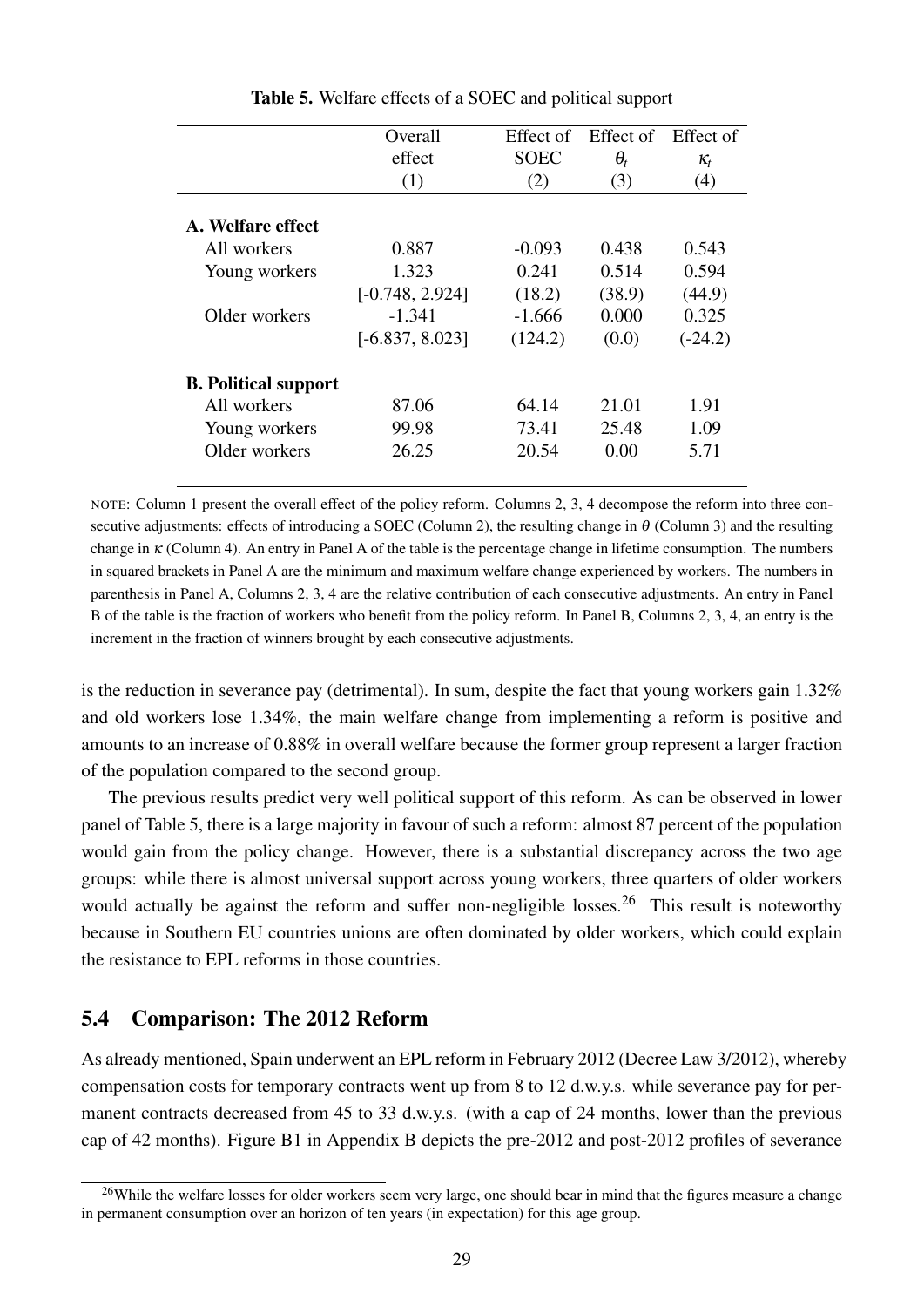payments, while Tables [B2](#page-42-0) and [B3](#page-42-1) perform the steady-state comparison and welfare analysis that were provided for the optimal SOEC in Tables [4](#page-25-0) and [5,](#page-30-1) respectively. We observe in Table [B2](#page-42-0) that the steadystate welfare effect of the 2012 reform (0.86%) is about one-half of the corresponding gain under the optimal SOEC (1.68%). The gain from the 2012 reform is even lower than under the SOEC when considering welfare for the current generation of workers: 0.38% vs. 0.89%. The insight for these results is that the 2012 reform decreased but did not eliminate the discontinuity in severance pay which leads to "revolving doors". Despite increasing the separation rate for short tenures and increasing it at longer tenure, the 2012 scheme leaves labour market tightness almost unchanged, in contrast with the implementation of the optimal SOEC which raises tightness from the baseline value of 1.00 to 1.15.

### <span id="page-31-0"></span>5.5 Comparison: A *statu-quo* Reform

For completeness, we compare the transition dynamics of our benchmark reform with those of an alternative reform, which we denote by the *statu-quo*. In this alternative scenario, we assume that the optimal SOEC is introduced in the following way: unemployed and newborn workers who are matched to a firm at any date  $t \ge t_0$  are subject to the new severance payment schedule while workers who are still employed under the previous EPL scheme have the option to remain under the terms of this scheme. If they want to change to the SOEC introduced at  $t_0$ , they have to dissolve their current employment relationship first and then search for a new job (thus, only young workers already employed at  $t_0$  have the option of being eventually employed under the terms of the SOEC).

As can be observed in Figure [6,](#page-32-0) where we compare the two reforms (red circles correspond to the benchmark case whilst the blue dots correspond to the *statu-quo* reform), the transition is slower under the *statu-quo* reform and there are some detrimental effects in the short run. Labour market tightness surges immediately but by less than under the benchmark reform, whereas the tax rate falls more slowly because of the initial increase in the unemployment rate of young workers. Short-tenured jobs (less than 2 years) are destroyed immediately to take advantage of the much less stringent SOEC scheme; this is also the case, albeit to a much lesser extent, for low-productivity jobs held by workers with longer tenure. The effects explain the more sluggish decline in non-employment rates among both young and older workers.

It is important to note that, in spite of the sluggish reaction of the tax rate and non-employment rates, a *statu-quo* reform maximises political support and leads to higher welfare gains compared to our benchmark, the partially non-retroactive reform.<sup>[27](#page--1-0)</sup> Among the current generation of workers, the welfare effects are as follows:

| All workers | Young workers Older workers       |       |
|-------------|-----------------------------------|-------|
| 1.261       | 1.457                             | 0.236 |
| (25.5)      | $[1.351, 1.643]$ $[0.037, 0.751]$ |       |

<sup>&</sup>lt;sup>27</sup>In the short-run, it is likely that an actual *statu-quo* reform deteriorates welfare compared to our benchmark reform, due to the greater number of transitions through unemployment and the sluggish adjustment of the tax rate (cf. Figure [6\)](#page-32-0). Our model cannot capture these effects well because of the stochastic structure of the life-cycle. Indeed, any worker aged 25 to 54 in the model expects to stay in this age category for 30 years. This mitigates the detrimental short run effects just discussed. In this regard, our benchmark reform which changes the generosity of EPL schemes in existing worker-firm matches performs better in capturing negative effects in the short run.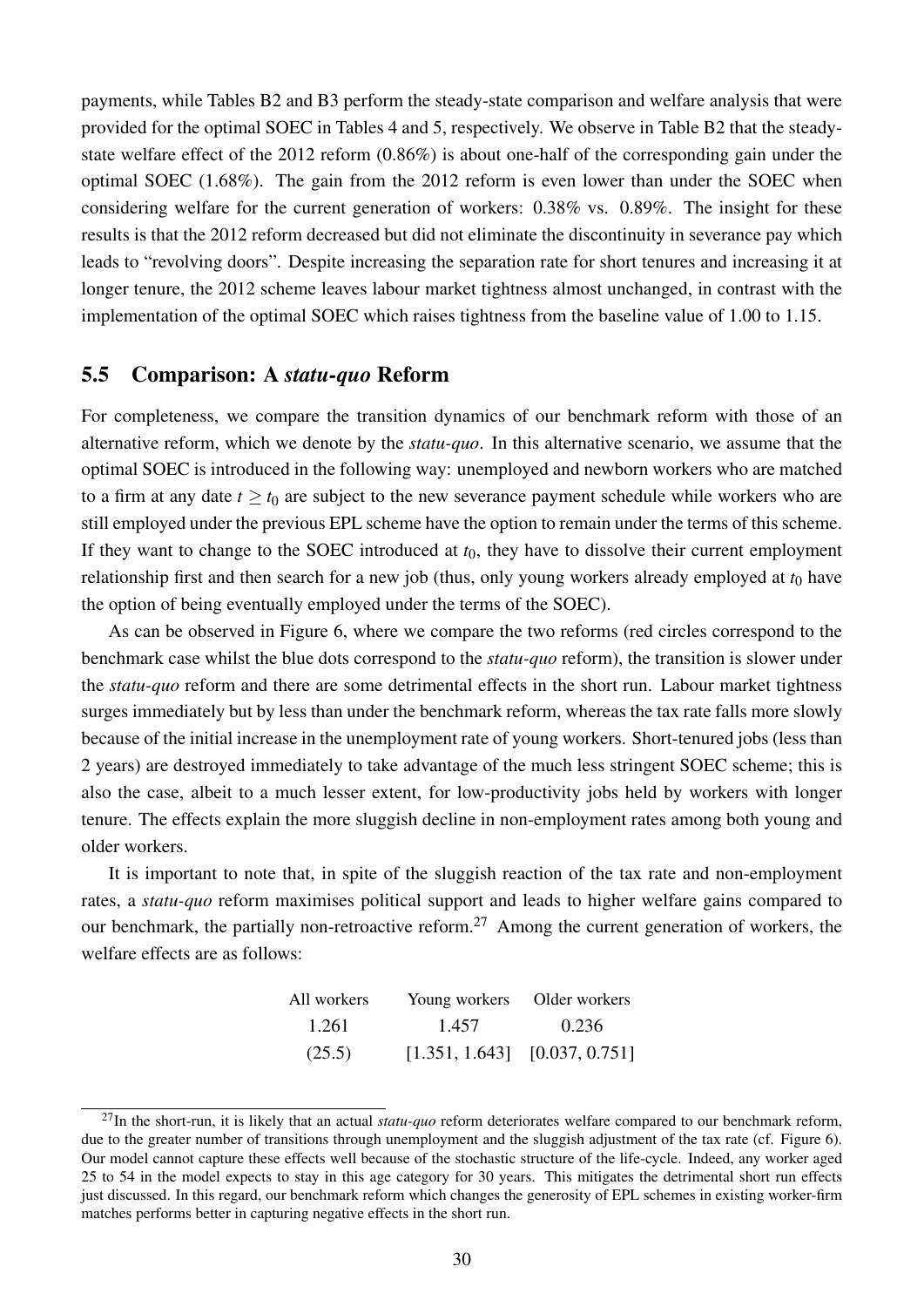<span id="page-32-0"></span>



The charts display the time path of several labour market variables during the transition towards a SOEC. The blue squares correspond to the *statu-quo* reform. The red circles correspond to the partially non-retroactive reform. Except for labour market tightness  $θ$ , on the vertical axis the figures are expressed in percent. On the horizontal axis, time is measured in years relative to the introduction of the SOEC, which occurs in period 0.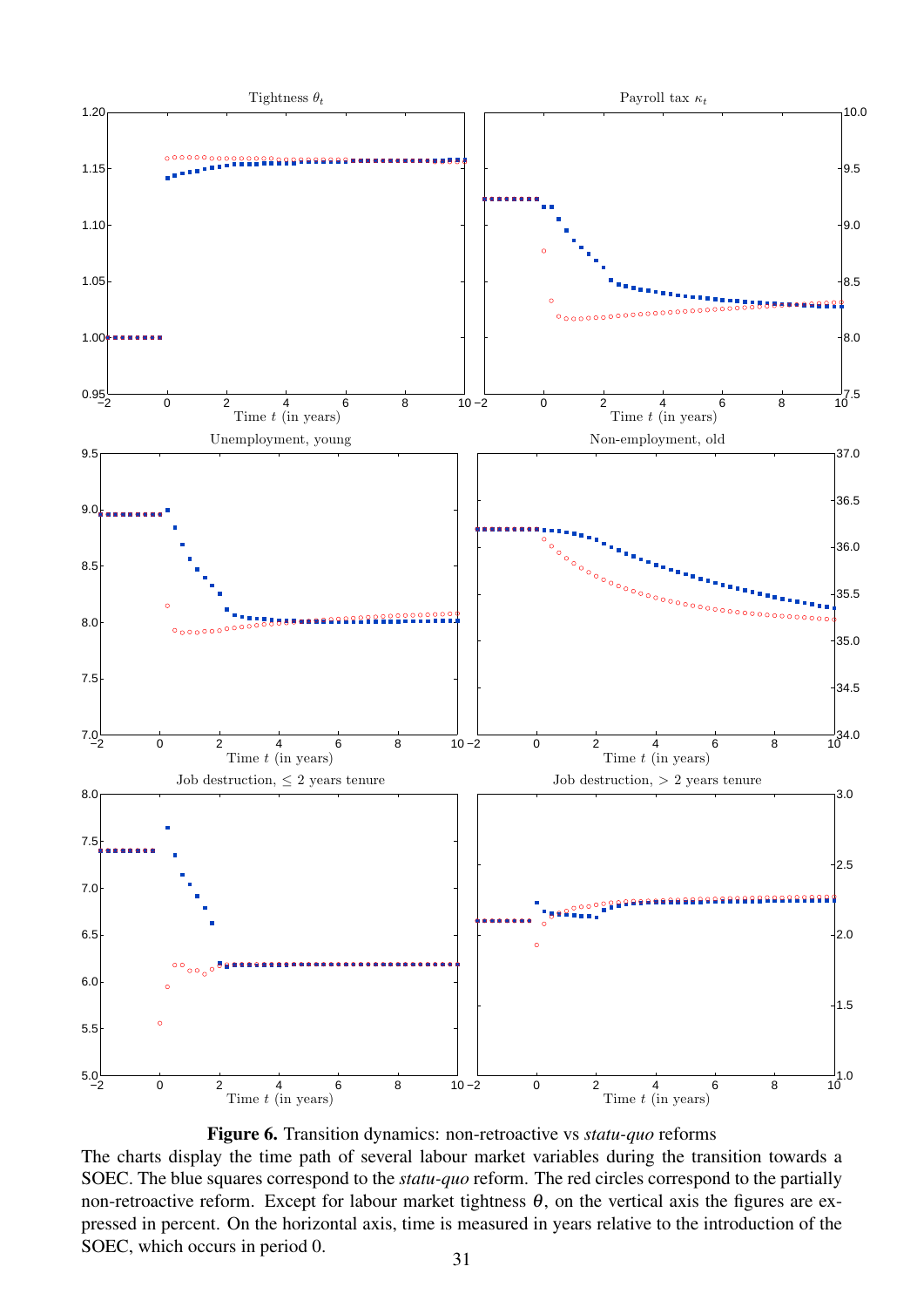(as in Table [5,](#page-30-1) the numbers in squared brackets are the minimum and maximum of welfare change). A *statu-quo* reform provides agents with the option value of choosing the EPL scheme they prefer, which accounts for the findings. Overall, the difference in welfare effects between the benchmark and the *statu-quo* reform seems plausible. In particular, we observe that the welfare losses suffered by some older workers in Table [5](#page-30-1) (up to -6.8% in terms of consumption units) are caused by the partially retroactive component of the reform.

# <span id="page-33-0"></span>6 Sensitivity Analysis

In this section we conduct a few sensitivity exercises to analyse how the numerical results change with some key parameters of the model. In particular, we consider the following alternative scenarios: (i) the UI replacement rates for young workers is set at 50 percent and 65 percent respectively; (ii) there are red-tape costs such that 50% of the total severance package is lost; and (iii) exogenous separations (quits) do not entitle the worker to a severance payment. In each scenario, the model is recalibrated to match the targets presented in Section [3](#page-15-0) (see Appendix [B.1](#page-41-2) for details). In this regard, this is not simple comparative statics exercise.

<span id="page-33-1"></span>

|                    |                | Severance pay function | Welfare effect |            |
|--------------------|----------------|------------------------|----------------|------------|
|                    | $\tau_{\rm s}$ | $\rho_s$               | Steady-state   | Transition |
|                    | (in months)    | $(in$ d.w.y.s. $)$     |                | path       |
|                    | (1)            | (2)                    | (3)            | (4)        |
| <b>Benchmark</b>   | 12             | 14                     | 1.681          | 0.887      |
| Lower III benefits | 6              | 10                     | 2.068          | 1.134      |
| Higher UI benefits | 18             | 20                     | 1.329          | 0.725      |
| Red-tape costs     | 18             | 17                     | 1.266          | 0.527      |
| Quits vs. layoffs  | 18             | 15                     | 1.500          | 0.851      |

Table 6. Optimal SOEC and welfare effects under alternative calibrations

NOTE: Each row displays the parameters of the optimal SOEC (Columns 1 and 2), the welfare effect as measured by the steady-state lifetime utility of new labour-market entrants (Column 3) and the welfare effects on average across workers in the period when the reform is introduced (Column 4).

Table [6](#page-33-1) provides an overview of our results (the details are available in the online appendix). The SOEC design is fairly robust to changes in the calibration. For example, lower UI benefits implies a lower eligibility period (6 months instead of 12 months) and a flatter slope (10 d.w.y.s rather than 14 d. w.y.s) while higher UI benefits implies longer eligibility period (18 months rather than 12 months) and steeper slope (20 d.w.y.s rather than 14 d,w.y.s.). The insight for these results is that when UI generosity is low, unemployed workers wish to find a job soon and therefore choose lower severance pay because this increases job creation by more that it increases job destruction. The opposite argument hold when UI is generous and therefore workers find it less costly to remain unemployed in exchange for higher redundancy pay in the future. Furthermore, the SOEC eligibility period increases to 18 months with small changes in the slope, in the presence of red-tape costs and if we assume that exogenous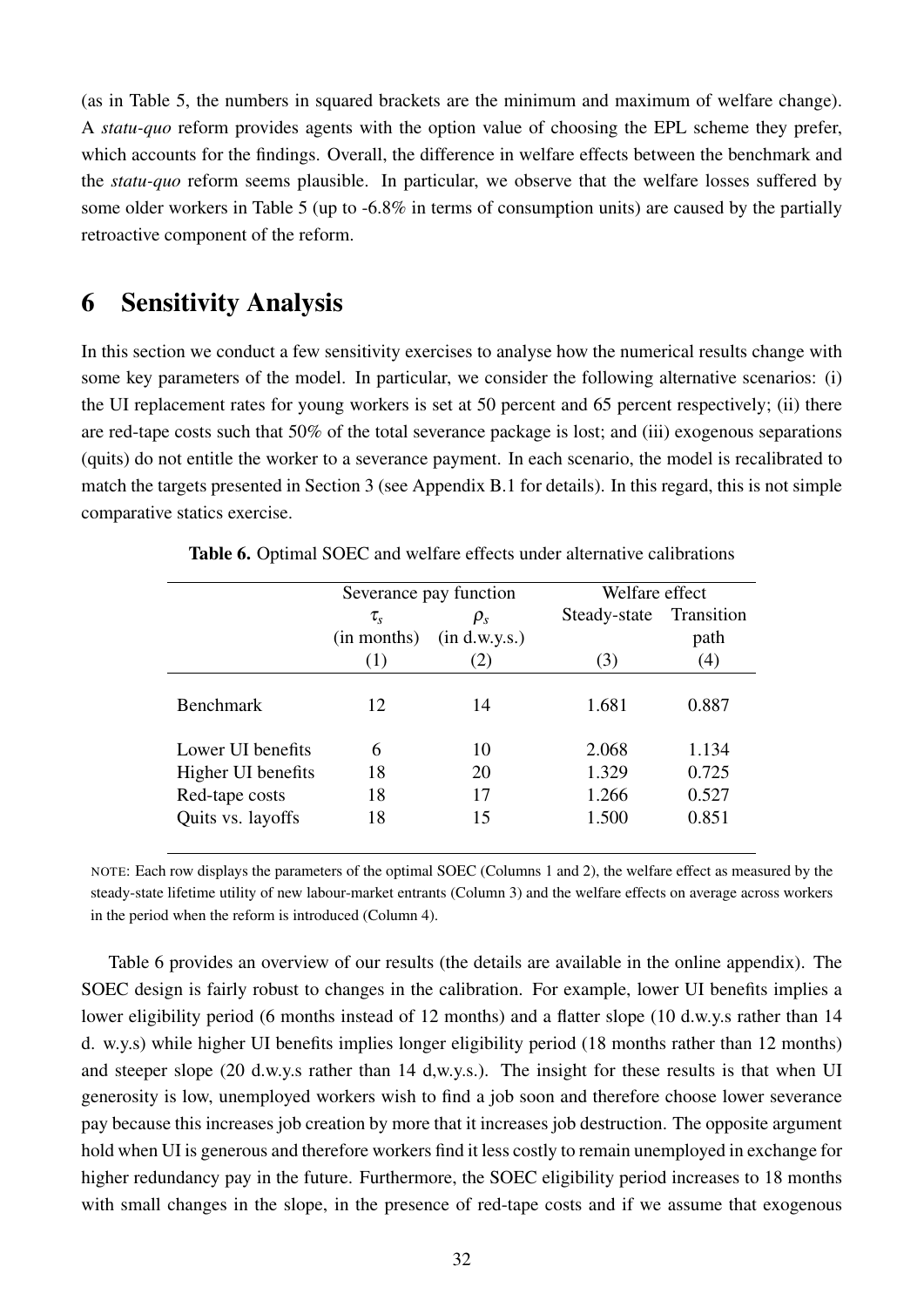separations (quits) do not entitle the worker to severance compensations. The intuition in both instances is that the effectiveness of severance pay as an insurance device for workers is more limited. In all four specifications, the overall shape of the optimal SOEC is similar to that obtained under the benchmark calibration.

As can be inspected in the last two columns of Table [6,](#page-33-1) introducing optimal SOECs involves substantial welfare gains in a steady-state sense as well as for the current generation of workers. Compared to the benchmark, the welfare effects are more (resp. less) pronounced with lower (resp. higher) UI benefits. This dovetails with the idea that severance payments and UI benefits are substitutes in providing workers with a means to smooth consumption. The welfare effects are lower in the presence of red-tape costs because those represent a deadweight loss for the worker-firm pair. They are also lower in the fourth scenario because fewer workers receive a severance package following a job separation. In all instances, the welfare figures (both in steady state and accounting for the transition) are in the same ballpark as the figures based on the benchmark calibration.

Finally, we conjecture that had we allowed for savings among the young workers, the slope would be lower (for given UI), since there is less scope for the insurance mechanism provided by EPL. Likewise, had we allowed for job search among older unemployed workers, it is likely that the slope would be lower as well since now workers have another source of income, besides the redundancy package. Analysing both issues in depth remain high in our future research agenda.

# <span id="page-34-0"></span>7 Conclusion

This paper provides a computationally tractable approach for the design and implementation of an optimal single open-ended labour contract (SOEC) involving universal EPL for all workers. Such a contract could replace large discontinuities in EPL in segmented labour markets. As discussed in the opening paragraphs, there have been several proposals in Southern Europe and France regarding the implementation of a SOEC, but none of them provides figures as to the actual profile of an optimal SOEC, its welfare implications and political support. We attempt to address this deficiency. We advance a model with risk-averse individuals, who therefore prefer consumption smoothing, who face liquidity constraints during the first phase of their life cycle and cannot regain employment after a job loss when they approach the retirement age. Under these conditions, a SOEC provides a much better insurance mechanism against job losses than two-tier EPL.

We calibrate the model and find that a SOEC with 1 year of entry phase and a slope of 14 d.w.y.s maximises the lifetime utility of workers who enter the labour market in steady-state equilibrium. This SOEC delivers substantial improvements in allocations and welfare by removing the "revolving door" implied by segmented EPL, hence eliminating inefficient job turnover at short tenures. We also analyse the transition from an equilibrium with dual EPL to the equilibrium of the SOEC, and find that such a reform entails significant welfare gains for the current population, especially for young workers. For example, a realistic reform that imposes a SOEC for new jobs and maintains accrued-to-date rights for existing jobs while adjusting entitlements accumulated after the reform improves welfare for about 87% of workers, with three quarters of the older workers losing from the reform.

These results are based on a calibration for Spain before the Great Recession. Yet, our approach could also be used to design and analyse a SOEC for other countries with dual employment protection.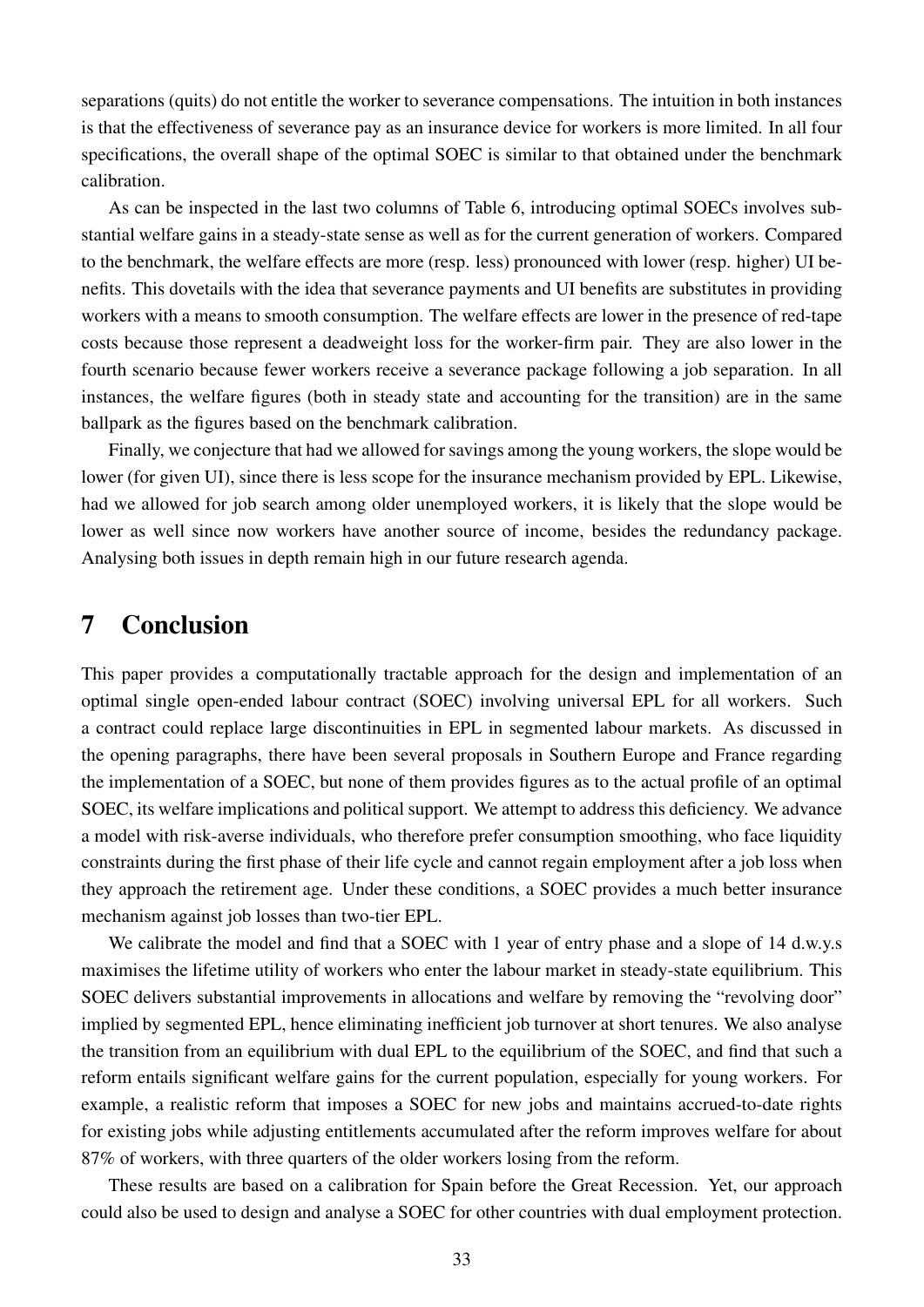In our future research agenda, we would also like to deal with the design of optimal SOEC in combination with the design of optimal UI which, due to the computational complexity of modelling the transition to a new steady state and the difficulty in dealing with moral hazard issues by the unemployed, has been taken as given (though financed by payroll taxes). Another potentially interesting question is how to limit the uncertainty associated to workers' appeal to labour courts to obtain higher redundancy pay for unfair dismissals. The possibility of having a fast-track compensation together with a SOEC as in the recent Jobs Act in Italy could be a fruitful avenue of future research (see [Sestito and Viviano,](#page-37-3) [2015\)](#page-37-3).

# References

- <span id="page-35-9"></span>Alvarez, F. and Veracierto, M. (2001). Severance payments in an economy with frictions. *Journal of Monetary Economics*, 47(3):477–498.
- <span id="page-35-7"></span>Andrés, J., Bentolila, S., Dolado, J. J., and Felgueroso, F. (2009). Propuesta para la reactivación laboral en España. *El País*, 26:20.
- <span id="page-35-2"></span>Bentolila, S. and Dolado, J. J. (1994). Labour flexibility and wages: Lessons from Spain. *Economic Policy*, 9(18):53–99.
- <span id="page-35-1"></span>Bentolila, S., Dolado, J. J., and Jimeno, J. F. (2012). Reforming an insider-outsider labor market: The Spanish experience. *IZA Journal of European Labor Studies*, 1(1):1–29.
- <span id="page-35-11"></span>Bertola, G. and Rogerson, R. (1997). Institutions and labor reallocation. *European Economic Review*, 41(6):1147–1171.
- <span id="page-35-5"></span>Blanchard, O. and Tirole, J. (2003). Protection de l'emploi et procédures de licenciement. *Rapport du Conseil d'analyse économique, Octobre 2003*.
- <span id="page-35-0"></span>Blanchard, O. J. and Landier, A. (2002). The perverse effects of partial labour market reform: Fixedterm contracts in France. *The Economic Journal*, 112(480):F214–F244.
- <span id="page-35-8"></span>Blanchard, O. J. and Tirole, J. (2008). The joint design of unemployment insurance and employment protection: A first pass. *Journal of the European Economic Association*, 6(1):45–77.
- <span id="page-35-6"></span>Boeri, T. and Garibaldi, P. (2008). *Un nuovo contratto per tutti*. Chiarelettere Milano.
- <span id="page-35-10"></span>Boeri, T., Garibaldi, P., and Moen, E. R. (2013). The economics of severance pay. *IZA Discussion Paper No. 7455*.
- <span id="page-35-3"></span>Booth, A. and Chatterji, M. (1989). Redundancy payments and firm-specific training. *Economica*, 56(224):505–521.
- <span id="page-35-4"></span>Booth, A. L. and Chatterji, M. (1998). Unions and efficient training. *The Economic Journal*, 108(447):328–343.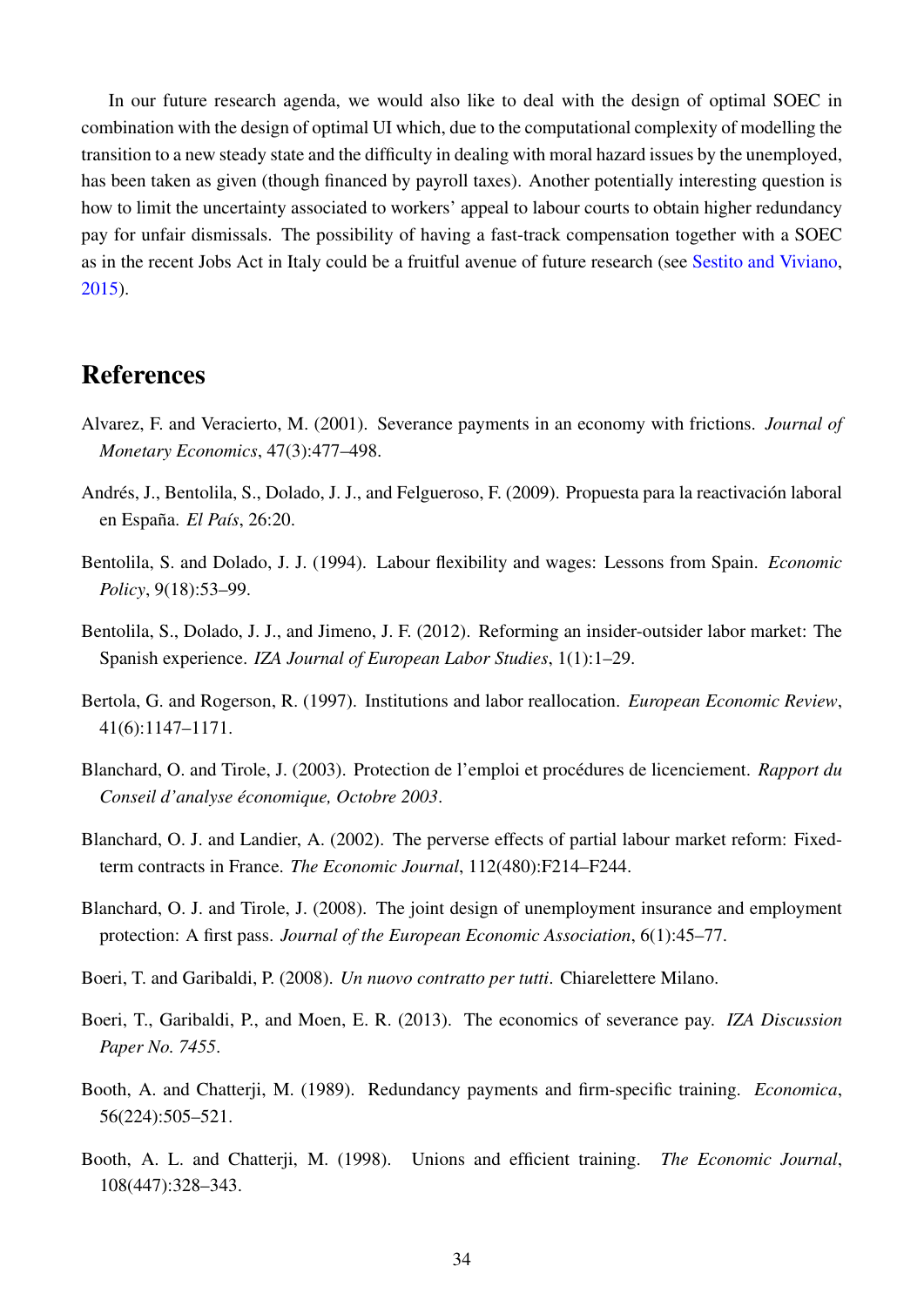- <span id="page-36-2"></span>Cabrales, A., Dolado, J. J., and Mora, R. (2014). Dual labour markets and (lack of) on-the-job training: PIAAC evidence from Spain and other EU countries. *IZA Discussion Paper No. 8649*.
- <span id="page-36-4"></span>Cahuc, P. (2012). For a unified contract. *European Labour Law Journal*, 3(3):190–205.
- <span id="page-36-1"></span>Cahuc, P., Charlot, O., and Malherbet, F. (2012). Explaining the spread of temporary jobs and its impact on labor turnover. *IZA Discussion Paper No. 6365*.
- <span id="page-36-3"></span>Cahuc, P. and Kramarz, F. (2004). De la précarité à la mobilité: vers une sécurité sociale professionnelle. *Rapport au Ministre de l'Économie, des Finances et de l'Industrie et au Ministre de l'Emploi, du Travail et de la Cohésion Sociale, Décembre 2004*.
- <span id="page-36-12"></span>Castañeda, A., Díaz-Giménez, J., and Ríos-Rull, J.-V. (2003). Accounting for the U.S. earnings and wealth inequality. *Journal of Political Economy*, 111(4):818–857.
- <span id="page-36-8"></span>Crossley, T. F. and Low, H. W. (2014). Job loss, credit constraints, and consumption growth. *Review of Economics and Statistics*, 96(5):876–884.
- <span id="page-36-9"></span>Dolado, J. J., García-Serrano, C., and Jimeno, J. F. (2002). Drawing lessons from the boom of temporary jobs in Spain. *The Economic Journal*, 112(480):F270–F295.
- <span id="page-36-15"></span>García Pérez, I. J. and Osuna, V. (2012). The effects of introducing a single open-ended contract in the spanish labour market. *Unpublished manuscript, U Pablo de Olavide*.
- <span id="page-36-11"></span>García Pérez, I. J. and Osuna, V. (2014). Dual labour markets and the tenure distribution: Reducing severance pay or introducing a single contract. *Labour Economics*, 29:1–13.
- <span id="page-36-5"></span>Ichino, P. et al. (2009). Disegno di legge per la transizione a un regime di flexicurity, n. 1481. *Senato Italiano, Rome*.
- <span id="page-36-10"></span>Lalé, E. (2015). Penalty vs. insurance: A reassessment of the role of severance payments in an economy with frictions. *University of Bristol, Discussion paper No. 15/648*.
- <span id="page-36-13"></span>Lazear, E. P. (1990). Job security provisions and employment. *Quarterly Journal of Economics*, 105(3):699–726.
- <span id="page-36-6"></span>Mortensen, D. T. and Pissarides, C. A. (1994). Job creation and job destruction in the theory of unemployment. *Review of Economic Studies*, 61(3):397–415.
- <span id="page-36-16"></span>OECD (2004). Employment protection regulation and labour market performance. *Employment Outlook*.
- <span id="page-36-7"></span>OECD (2014). Employment outlook 2014. *Organization for Economic Cooperation and Development*.
- <span id="page-36-14"></span>Petrongolo, B. and Pissarides, C. A. (2001). Looking into the black box: A survey of the matching function. *Journal of Economic Literature*, 39(2):390–431.
- <span id="page-36-0"></span>Pissarides, C. A. (2001). Employment protection. *Labour Economics*, 8(2):131–159.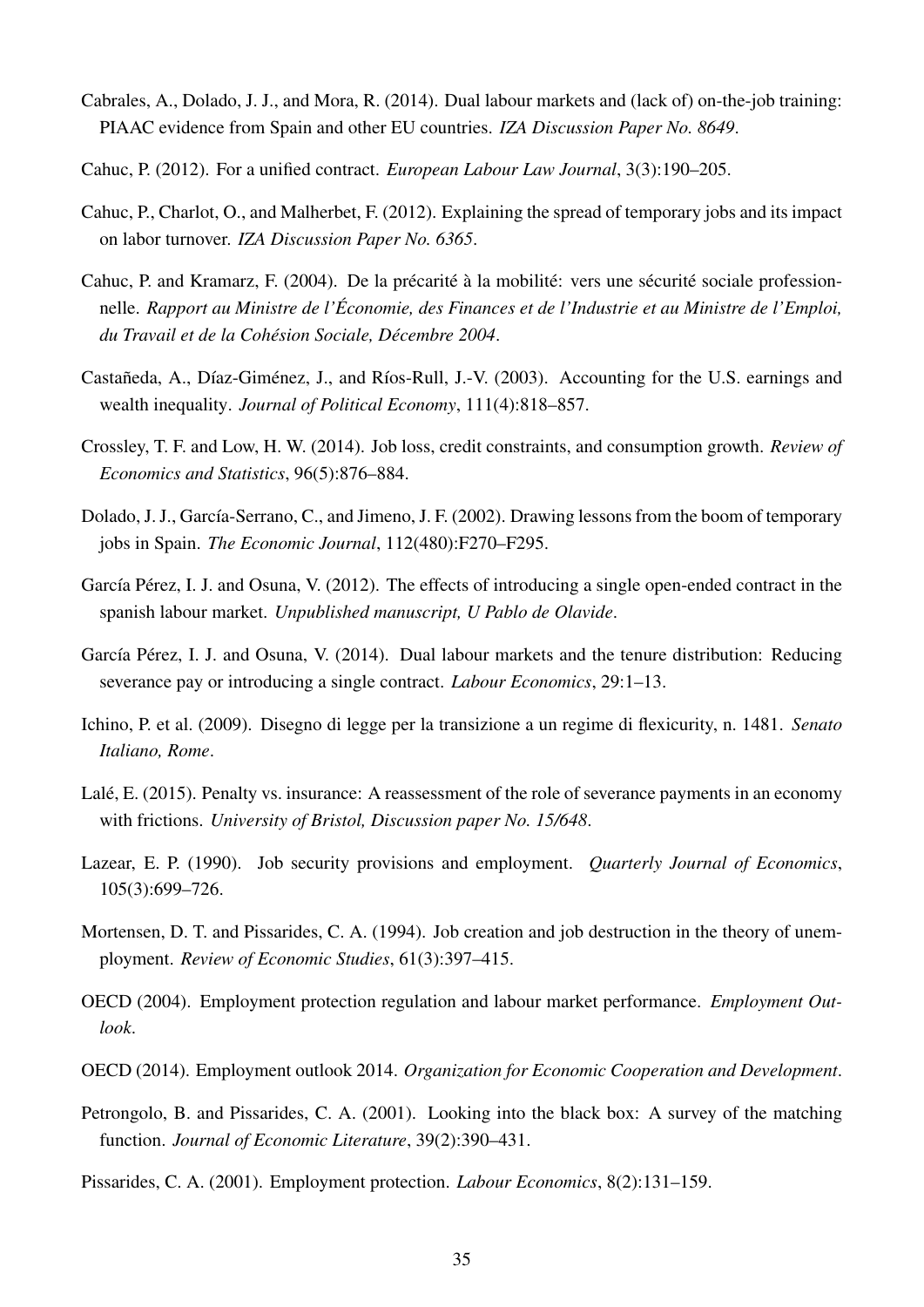- <span id="page-37-2"></span>Rebollo-Sanz, Y. (2012). Unemployment insurance and job turnover in Spain. *Labour Economics*, 19(3):403–426.
- <span id="page-37-0"></span>Saint-Paul, G. (1996). *Dual labor markets: A macroeconomic perspective*. MIT press.
- <span id="page-37-1"></span>Saint-Paul, G. (2002). Employment protection, international specialization, and innovation. *European Economic Review*, 46(2):375–395.
- <span id="page-37-3"></span>Sestito, P. and Viviano, E. (2015). Hiring incentives and/or firing cost reduction? Evaluating the impact of the 2015 policies on the Italian labour market. *Mimeo, Banca d'Italia*.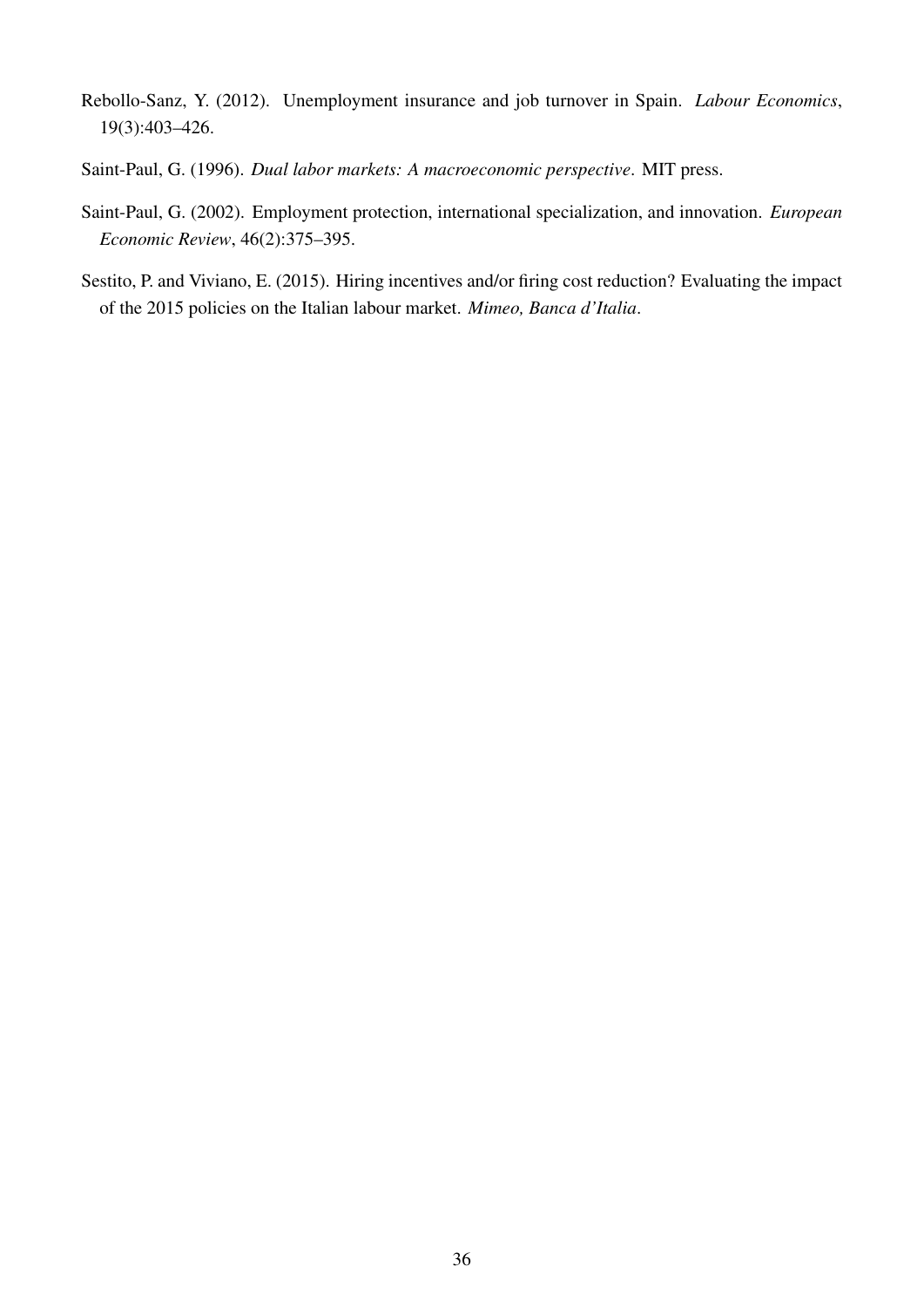# <span id="page-38-0"></span>A Numerical Appendix

This appendix details our numerical methodology to compute steady-state equilibria and transition paths of the model economy presented in Section [2.](#page-7-0)

### A.1 Computing Steady States

To indicate that the economy is in steady state, we omit the time subscript throughout this subsection. A steady state is non-trivial to compute because the continuation values in certain labour market states are unknown. Specifically,  $U^y$ ,  $W^y(z,T)$ ,  $W^o(z,T)$ ,  $J^y(z,T)$ ,  $J^o(z,T)$ , as well as  $w^y(z,T)$ ,  $w^o(z,T)$  are the solution to fixed-point problems. The computational algorithm is as follows:

- <span id="page-38-4"></span><span id="page-38-3"></span><span id="page-38-2"></span><span id="page-38-1"></span>1. Solve for  $W^o(z,T)$ ,  $J^o(z,T)$ ,  $w^o(z,T)$  using the following steps:
	- (a) Set initial guesses  $\widehat{W}^o(z,T)$ ,  $\widehat{J}^o(z,T)$ ,  $\widehat{w}^o(z,T)$ , where we use  $\widehat{\ }$  to indicate a guess.
	- (b) Compute the reservation wage of the worker  $w^{\circ}(z,T)$  and that of the firm  $\overline{w}^{\circ}(z,T)$  associated with  $\widehat{W}^o(z,T)$  and  $\widehat{J}^o(z,T)$  using equations [\(14\)](#page-12-3) and [\(15\)](#page-12-4).
	- (c) If  $w^{\circ}(z,T) \leq \overline{w}^{\circ}(z,T)$ , then solve for the wage *w* using the first-order condition of the generalized Nash product:

$$
\frac{\beta}{1+\kappa_t} \left( z - (1+\kappa)w + \frac{1-\chi}{1+r} \sum_{z'} \pi_{z,z'} \max \left\{ \widehat{J}^o(z',T) - \Phi(T) \right\} + \Phi(T) \right)
$$
  
=  $\frac{1-\beta}{u'(w)} \left( u(w) + \frac{1-\chi}{1+r} \sum_{z'} \pi_{z,z'} \max \left\{ \widehat{W}^o(z,T), U^o(T) \right\} - U^o(T) \right)$ 

and update  $\hat{w}^o(z,T)$  using this value (observe that  $U^o(T)$  is completely determined, as per equation [\(5\)](#page-10-1)). This is a non-linear equation that can be solved using the bisection method. If, on the other hand,  $\overline{w}^o(z,T) < \underline{w}^o(z,T)$ , set  $\widehat{w}^o(z,T) = \frac{1}{2} (\overline{w}^o(z,T) + \underline{w}^o(z,T))$ .

- (d) Update  $\widehat{W}^o(z,T)$ ,  $\widehat{J}^o(z,T)$  using equations [\(7\)](#page-10-2) and [\(9\)](#page-11-2).
- (e) If initial and updated guesses for value functions and wages are close enough, then we are done. Otherwise, go back to step [\(1a\)](#page-38-1).
- <span id="page-38-5"></span>2. Compute  $W^o(z, \tau)$ ,  $J^o(z, \tau)$ ,  $w^o(z, \tau)$  recursively from  $\tau = T$ . That is:
	- (a) Compute the reservation wage of the worker  $w^{\circ}(z, \tau)$  and that of the firm  $\overline{w}^{\circ}(z, \tau)$  using equations [\(14\)](#page-12-3) and [\(15\)](#page-12-4). Notice that the continuation values only involve  $\tau + 1$ , which allows to compute  $w^o(z, \tau)$  and  $\overline{w}^o(z, \tau)$ .
	- (b) If  $\underline{w}^o(z,\tau) \le \overline{w}^o(z,\tau)$ , then solve for the Nash-bargained wage using the first-order condi-tion [\(11\)](#page-11-1). The continuation values in this equation depend on  $\tau + 1$  only, and the outside option of the worker  $U^{\circ}(\tau)$  is pre-determined.
	- (c) Compute the value functions  $W^{\circ}(z, \tau)$  and  $J^{\circ}(z, \tau)$  from equations [\(7\)](#page-10-2) and [\(9\)](#page-11-2).
- 3. Solve for  $U^y$ ,  $W^y(z, \tau)$ ,  $J^y(z, \tau)$ ,  $w^y(z, \tau)$  using the following steps: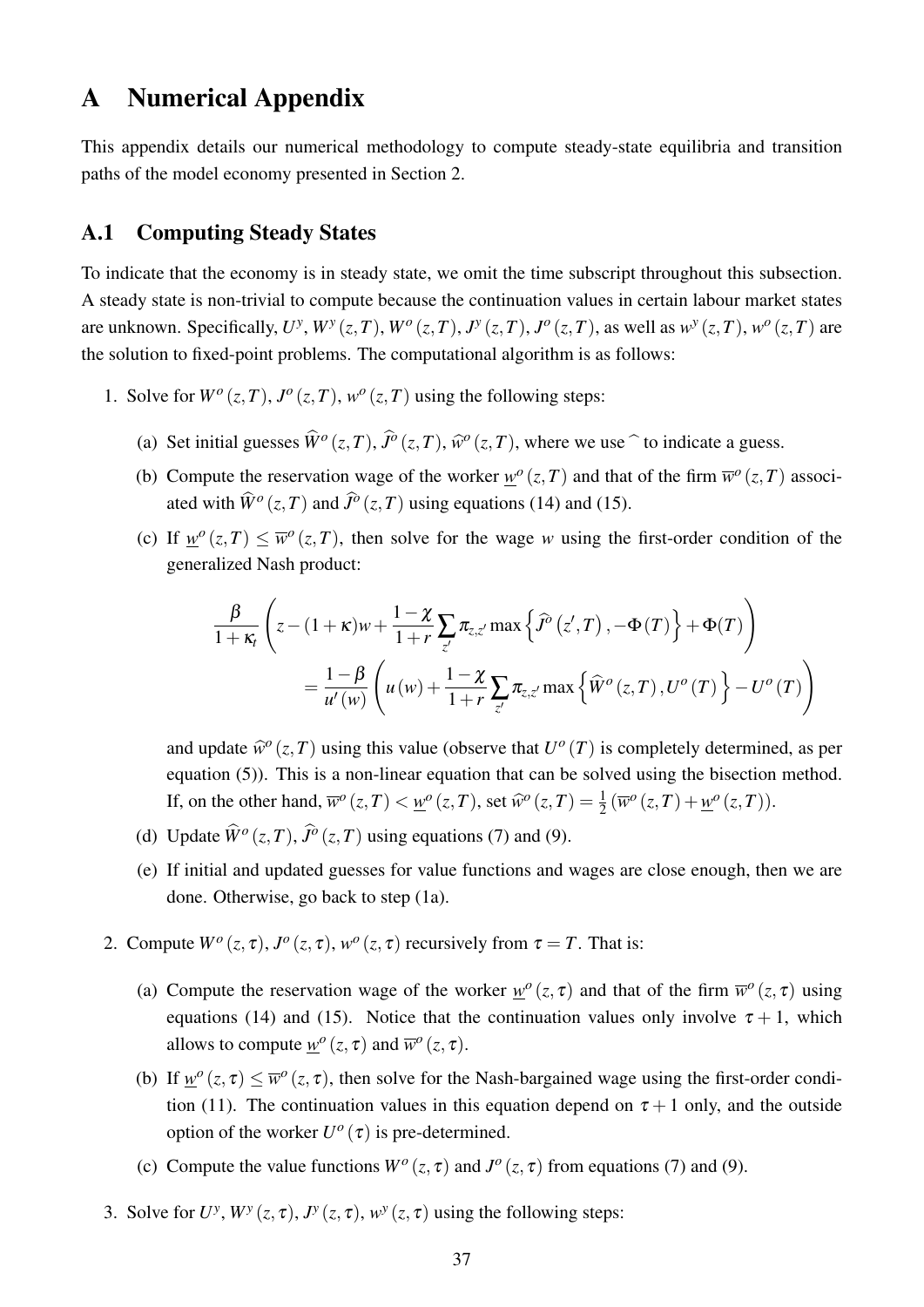- <span id="page-39-0"></span>(a) Set an initial guess for  $\widehat{U}^y$ .
- (b) Solve for  $W^y(z,T)$ ,  $J^y(z,T)$ ,  $w^y(z,T)$  using a methodology similar to step [\(1\)](#page-38-2), i.e.:
	- i. Set initial guesses  $\widehat{W}^y(z,T)$ ,  $\widehat{J}^y(z,T)$ ,  $\widehat{w}^y(z,T)$ .
	- ii. Use the analogon of step [\(1b\)](#page-38-3) to obtain the reservation wage of the worker and the reservation wage of the firm.
	- iii. Use the analogon of step [\(1c\)](#page-38-4) to update the wage. Observe that  $\widehat{U}^y$  is used as the outside option of the worker in the Nash bargain.
	- iv. Update  $\widehat{W}^y(z,T)$  and  $\widehat{J}^y(z,T)$  using equations [\(6\)](#page-10-3) and [\(8\)](#page-11-3).
	- v. Iterate until convergence.
- (c) Compute  $W^y(z, \tau)$ ,  $J^y(z, \tau)$ ,  $w^y(z, \tau)$  recursively from  $\tau = T$  using a methodology similar to step [\(2\)](#page-38-5). Again, observe that knowledge of  $\widehat{U}^y$  is required to compute the Nash-bargained wage.
- (d) Use the Bellman equation of a young unemployed worker to update  $\hat{U}^y$ . If initial and the updated guesses are close enough, then we are done. Otherwise, go back to step [\(3a\)](#page-39-0) using the updated  $\widehat{U}^y$ .

The algorithm above builds on the observation that, in a steady state, the value functions  $U^y$ ,  $W^y(z,T)$ ,  $W^o(z,T)$ ,  $J^y(z,T)$  and  $J^o(z,T)$  are the solution to an infinite-horizon problem, whereas the other value functions associated with employment solve a standard finite-period (*T*) problem and  $U^o(\tau)$  is completely determined.

A steady state also involves finding the equilibrium tuple  $(\theta, \kappa)$ . Thus, the algorithm is nested into outer loops to iterate on  $(θ, κ)$ : we fix the payroll tax κ, solve for labour market tightness  $θ$ , and then update  $\kappa$  until convergence. In the benchmark economy, our calibration procedure allows to skip the loop for  $\theta$  (recall that  $\theta$  is fixed to pin down the vacancy creation cost). Finally, since  $\phi(\tau)$  is specified as a function of the average wage  $\tilde{w}$ , there is an outer loop to iterate on  $\tilde{w}$ .

### A.2 Computing Transition Paths

A transition path between  $t_0$  and  $t_1$  involves a sequence of value functions, wage functions, rules for separation decisions, labour market tightness, payroll tax, and distribution of workers across employment status, productivity levels, tenure and age groups. These sequences satisfy a set of conditions presented in Subsection [2.7.](#page-14-1)

The transition path avoids some computational issues that arise for the steady state and brings subtleties of its own to the computational task. On the one hand, the transition path eliminates the infinite horizon problem since all continuation values depend on time  $t + 1$ . Moreover, the sequence  $(\theta_t)_{t=t_0,\dots,t_1}$  can be constructed backwards as we compute value functions along the transition path. On the other hand, the transition path requires knowledge of the sequence  $(\kappa_t)_{t=t_0,\dots,t_1}$  and there is an additional state variable for employed workers and for the old unemployed,  $\varepsilon \in \{0,1\}$ , indicating whether the worker-firm match already exists when the reform is announced ( $\varepsilon = 0$ ) or not ( $\varepsilon = 1$ , which results in the  $\phi_1$  function in equation [\(29\)](#page-27-1)).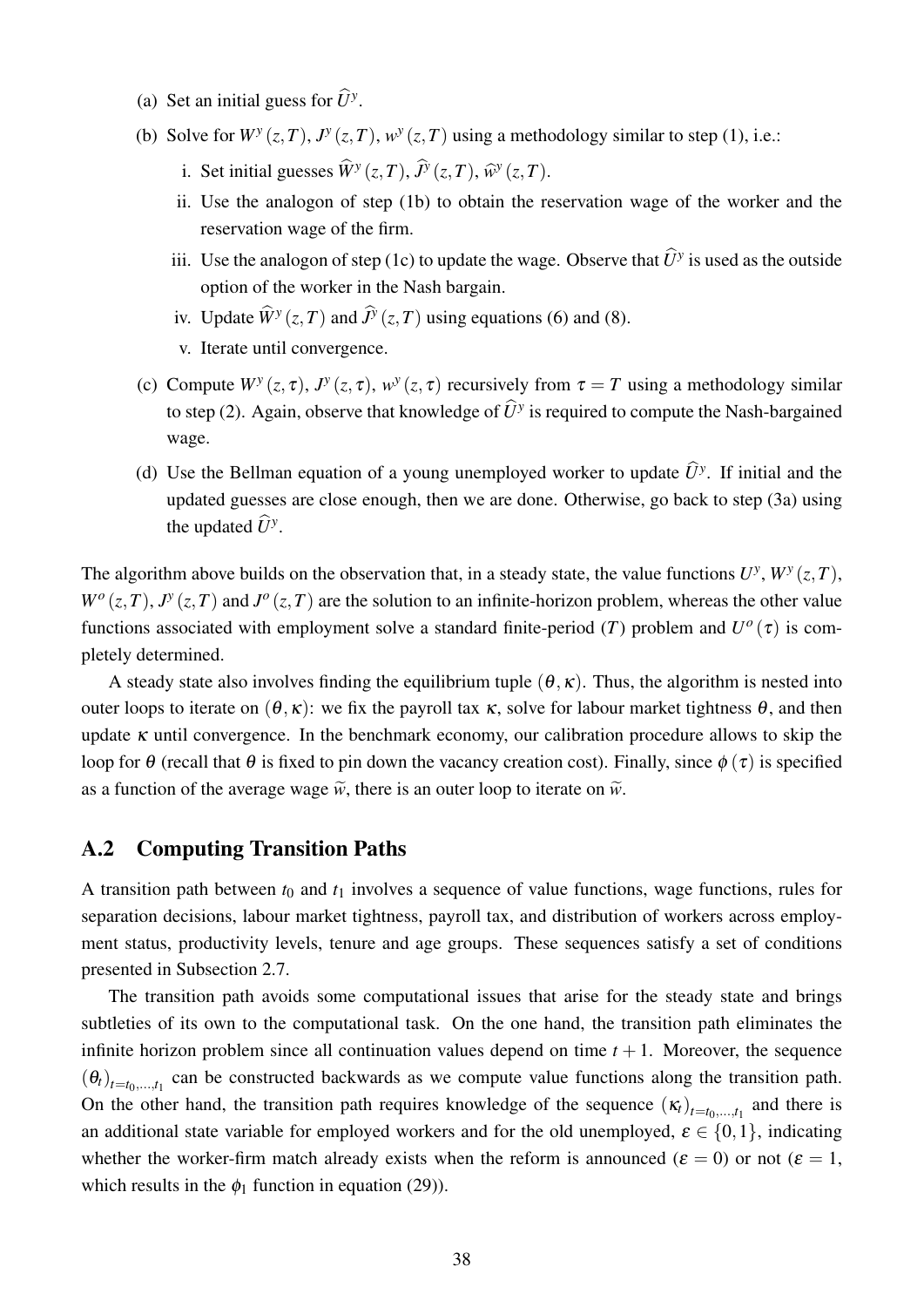The structure of the model implies that, instead of storing the sequence for all the objects of the transition path, we "only" need the distribution of agents at  $t_0$  and the sequences  $(\theta_t)_{t=t_0,\dots,t_1}$ ,  $(w_t^y)$  $\mathcal{L}_t^y(z,\tau,\varepsilon), \ w_t^o(z,\tau,\varepsilon))_{t=t_0,...,t_1}$  and  $(\bar{z}_t^y)$  $(\mathbf{x}_t^y(\tau, \varepsilon))$ ,  $\overline{z}_t^o(\tau, \varepsilon)$ <sub>*t*=*t*<sub>0</sub>,...,*t*<sub>1</sub></sub> to check that a time-path  $(\kappa_t)$ <sub>*t*=*t*<sub>0</sub>,...,*t*<sub>1</sub></sub> is consistent with the equilibrium budget condition.

Our methodology to compute these sequences is as follows:

- 1. Compute the steady state of the economy in period *t*1.
- <span id="page-40-0"></span>2. Guess a path for the payroll tax  $(\widehat{k}_t)_{t=t_0,\ldots,t_1}$ .
- 3. Solve for value functions, wages, separation decisions and labour market tightness recursively from  $t_1$  until  $t_0$  as follows:
	- (a) Compute the severance pay function for workers in  $\varepsilon = 0$  using equation [\(29\)](#page-27-1).
	- (b) Compute labour market tightness consistent with free entry at time *t* and store it.
	- (c) Compute the value of searching for a new job at time *t*,  $U_t^y$  $t_t^y$ . Note that, in every period of the transition path, a young unemployed worker can only find a job with the  $t_1$  severance pay function applying to this job.
	- (d) Solve for the wage functions of older and younger workers at time *t* and store them. Then compute the associated value functions. Finally, compute the separation decisions at time *t* and store them.
- 4. Set the initial distribution of agents to the time-invariant distribution that obtains in the steadystate before  $t_0$ .
- 5. Using  $(\theta_t)_{t=t_0,...,t_1}$ ,  $(w_t^y)$  $\left(\frac{y}{t}(z,\tau,\varepsilon), w_t^o(z,\tau,\varepsilon)\right)_{t=t_0,\ldots,t_1}$  and  $\left(\frac{z}{t}\right)$  $\mathcal{Z}_t^{\mathcal{Y}}(\tau,\boldsymbol{\varepsilon})\,,\,\, \bar{z}_t^o\left(\tau,\boldsymbol{\varepsilon}\right))_{t=t_0,...,t_1}$  and the stock-flow equations described in Subsection [2.5](#page-12-5) (augmented to include the state variable  $\varepsilon$ ), compute the evolution of the distribution during the time path. Each period, compute the realised payroll tax  $\kappa_t$  implied by the balanced budget condition in order to obtain  $(\kappa_t)_{t=t_0,...,t_1}$ .
- 6. If  $(\widehat{\mathbf{k}}_t)_{t=t_0,\dots,t_1}$  and  $(\mathbf{k}_t)_{t=t_0,\dots,t_1}$  are close enough, then we are done. Otherwise, go back to step [\(2\)](#page-40-0) with a new guess.

To ensure that the payroll tax obtained at the end of the transition path coincide with the steady-state  $t_1$  payroll tax, we allow for a very large number of periods between  $t_0$  and  $t_1$ . In our application, we set the number of period to 1,000 (250 years). After 500 periods, the number of workers who are still employed under the  $\varepsilon = 0$  rule is 0.0001.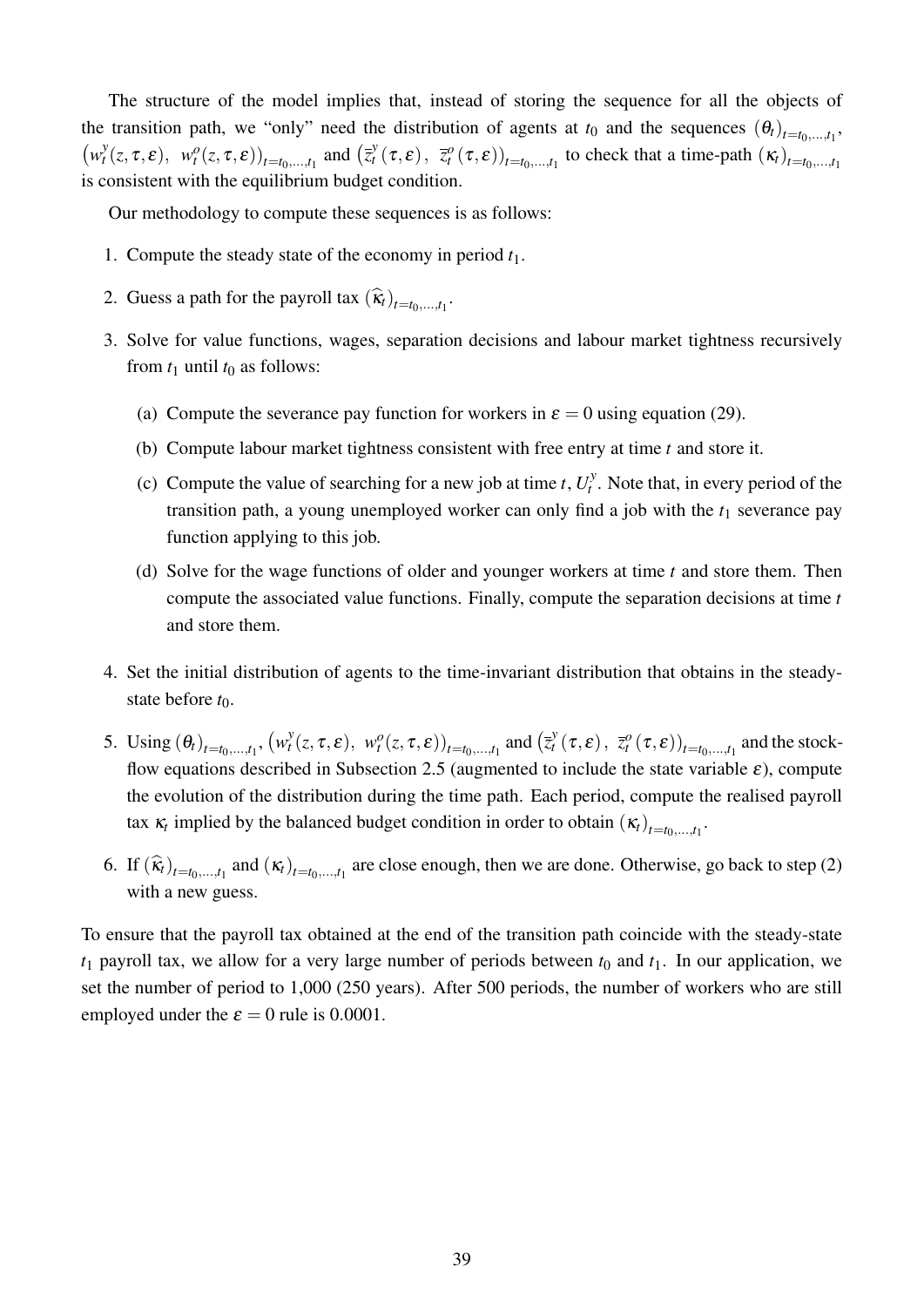# <span id="page-41-0"></span>B Additional Tables and Figures

# <span id="page-41-2"></span>B.1 Alternative Calibrations

The alternative calibrations presented in Table [B1](#page-41-3) are numbered as follows: (1) the UI replacement rate for young workers is 50 percent, (2) the UI replacement rate for young workers is 65 percent; (3) red-tape costs waste 50% of the total severance package and (4) exogenous separations do not entitle the worker to a severance payment.

<span id="page-41-3"></span>

| Description                | Parameter      | <b>Benchmark</b> |                  | Sensitivity check |        |                   |  |
|----------------------------|----------------|------------------|------------------|-------------------|--------|-------------------|--|
|                            |                |                  | $\left(1\right)$ | (2)               | (3)    | $\left( 4\right)$ |  |
| Vacancy cost               | k              | 0.2805           | 0.2828           | 0.2828            | 0.3202 | 0.2869            |  |
| Unemployment income        | $b^y$          | 0.2637           | 0.2049           | 0.3219            | 0.2539 | 0.2881            |  |
| Unemployment income        | $b^o$          | 0.1953           | 0.1845           | 0.2043            | 0.1569 | 0.2258            |  |
| Exogenous separation       |                | 0.0060           | 0.0060           | 0.0060            | 0.0060 | 0.0060            |  |
| Initial productivity       | z <sub>0</sub> | 0.3233           | 0.2600           | 0.3850            | 0.2970 | 0.3650            |  |
| S.d. of productivity draws | $\sigma_z$     | 0.0590           | 0.0590           | 0.0610            | 0.0700 | 0.0630            |  |

Table B1. Parameter values (one model period is one quarter)

# B.2 The 2012 Reform

<span id="page-41-1"></span>Figure [B1](#page-41-1) shows the EPL scheme implemented in Spain in 2012; Table [B2](#page-42-0) reports the effects on equilibrium allocations and steady-state welfare; Figure [B2](#page-43-0) shows the transition path for this reform; Table [B3](#page-42-1) reports the welfare effects accounting for the transition dynamics.



Figure B1. Current scheme vs. 2012 scheme: Comparison of the severance pay functions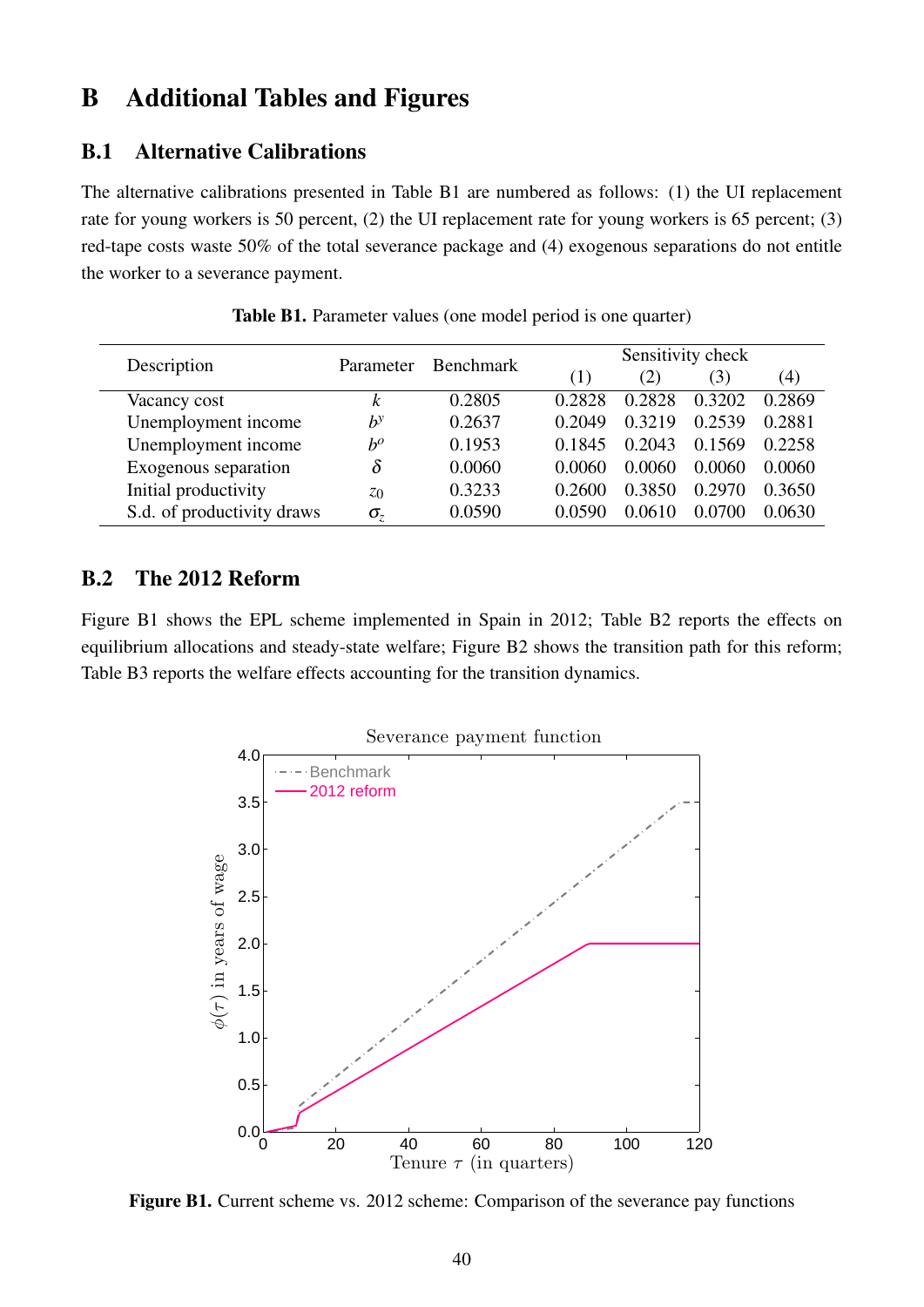<span id="page-42-0"></span>

| Description                                               | <b>Baseline</b> | 2012 scheme |
|-----------------------------------------------------------|-----------------|-------------|
| Unemployment rate, young $(\%)$                           | 9.0             | 8.8         |
| Non-employment rate, old $(\%)$                           | 36.2            | 35.8        |
| Non-employment rate, all $(\%)$                           | 15.8            | 15.5        |
| Average wage, young                                       | 0.46            | 0.47        |
| Average wage, old                                         | 0.43            | 0.40        |
| Average productivity, young                               | 0.57            | 0.57        |
| Average productivity, old                                 | 0.62            | 0.62        |
| Job destruction rate, less than 2 years of tenure $(\%)$  | 7.46            | 6.86        |
| Job destruction rate, more than 2 years of tenure $(\%)$  | 2.08            | 2.19        |
| Job finding rate $(\%)$                                   | 40.0            | 40.3        |
| Labour market tightness $\theta$                          | 1.00            | 1.01        |
| Payroll tax $\kappa$ (%)                                  | 9.25            | 9.03        |
| Welfare of a newborn worker $(\%$ , relative to baseline) |                 | 0.86        |

Table B2. Current scheme vs. 2012 scheme: Steady-state comparison

Table B3. Welfare effects of the 2012 reform

<span id="page-42-1"></span>

|               | Overall           | Effect of   |            | Effect of Effect of |
|---------------|-------------------|-------------|------------|---------------------|
|               | effect            | 2012 scheme | $\theta_t$ | $K_t$               |
|               | (1)               | (2)         | (3)        | (4)                 |
| All workers   | 0.384             | 0.177       | 0.049      | 0.158               |
| Young workers | 0.657             | 0.451       | 0.059      | 0.171               |
|               | $[-0.270, 2.026]$ | (68.6)      | (9.0)      | (26.0)              |
| Older workers | $-1.010$          | $-1.113$    | 0.000      | 0.003               |
|               | $[-4.980, 7.420]$ | (110.2)     | (0.0)      | $(-10.2)$           |

NOTE: Column 1 present the overall effect of the policy reform. Columns 2, 3, 4 decompose the reform into three consecutive adjustments: effects of introducing the 2012 scheme (Column 2), the resulting change in  $\theta$  (Column 3) and the resulting change in κ (Column 4). An entry in Panel A of the table is the percentage change in lifetime consumption. The numbers in squared brackets are the minimum and maximum welfare change experienced by workers. The numbers in parenthesis in Columns 2, 3, 4 are the relative contribution of each consecutive adjustments.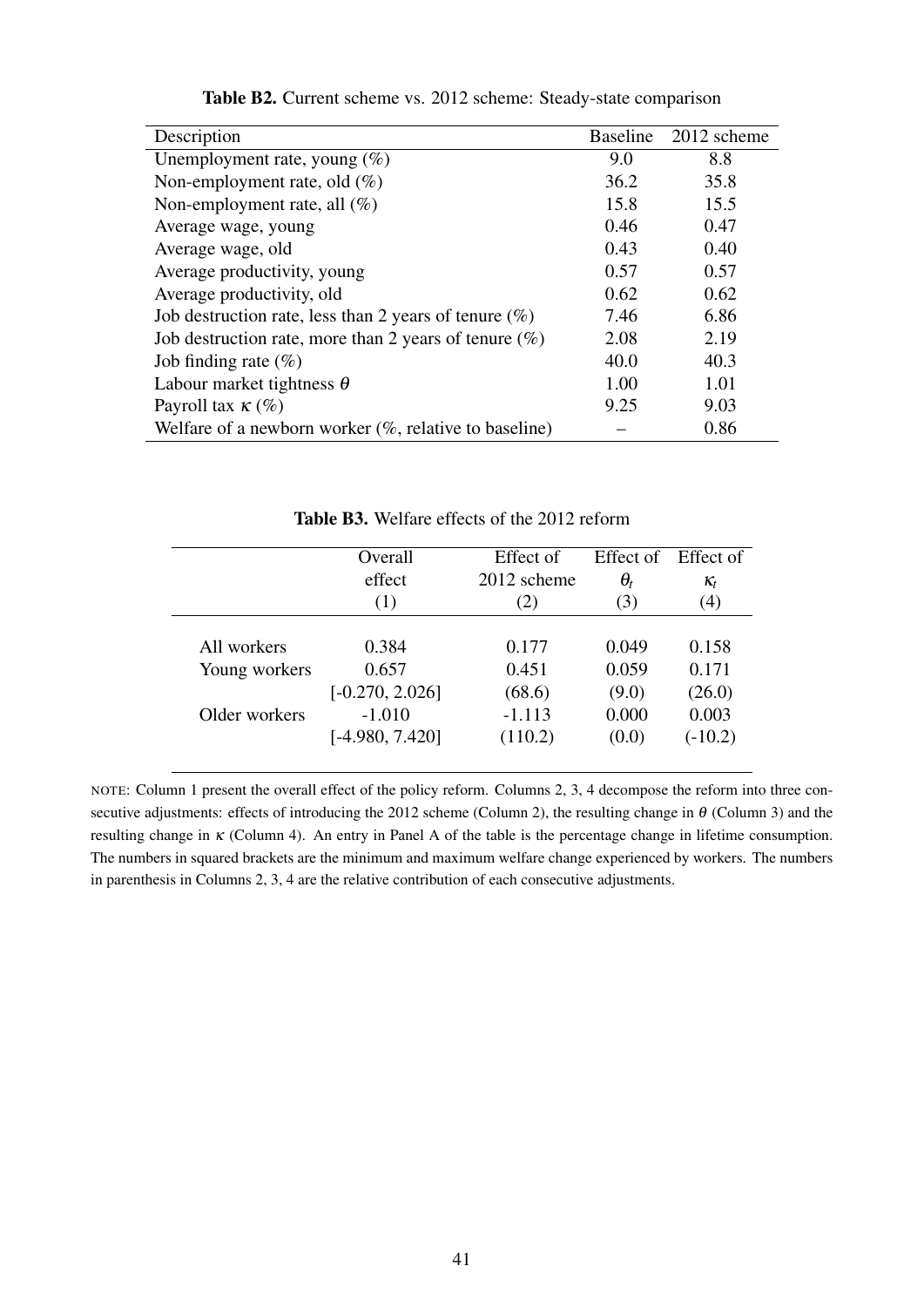<span id="page-43-0"></span>



The charts display the time path of several labour market variables during the transition towards the 2012 scheme under a partially non-retroactive reform. Except for labour market tightness  $\theta$ , the figures on the vertical axis are expressed in percent. On the horizontal axis, time is measured in years relative to the introduction of the SOEC, which occurs in period 0.